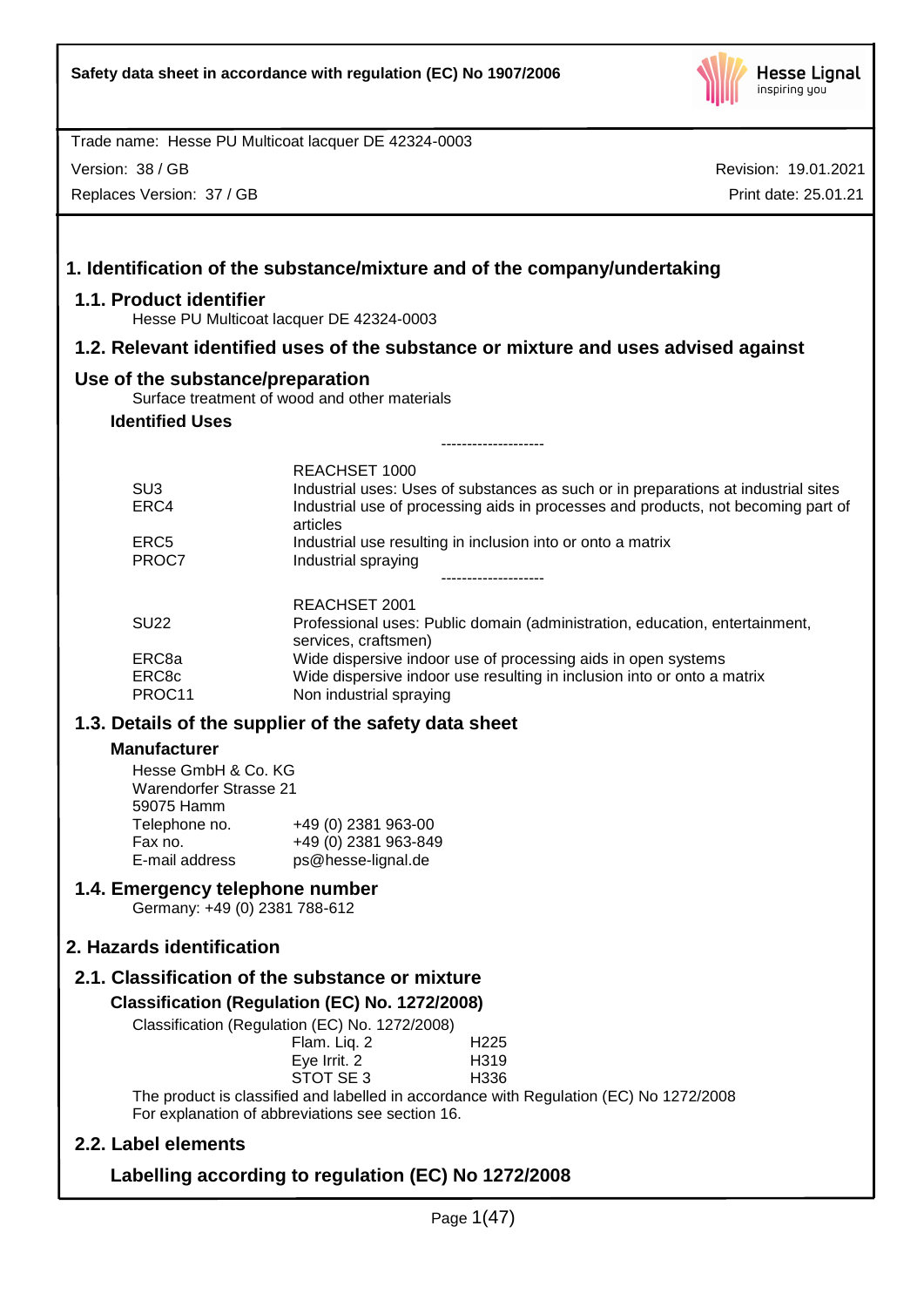

Revision: 19.01.2021 Trade name: Hesse PU Multicoat lacquer DE 42324-0003 Print date: 25.01.21 Version: 38 / GB Replaces Version: 37 / GB **Hazard pictograms Signal word** Danger **Hazard statements** H225 Highly flammable liquid and vapour. H319 Causes serious eye irritation. H336 May cause drowsiness or dizziness. **Precautionary statements** P210 Keep away from heat, hot surfaces, sparks, open flames and other ignition sources. No smoking. P261 Avoid breathing dust/fume/gas/mist/vapours/spray. P280 Wear protective gloves/protective clothing/eye protection/face protection. P304+P340 IF INHALED: Remove person to fresh air and keep comfortable for breathing. P305+P351+P338 IF IN EYES: Rinse cautiously with water for several minutes. Remove contact lenses, if present and easy to do. Continue rinsing. P308+P313 IF exposed or concerned: Get medical advice/ attention. **Hazardous component(s) to be indicated on label (Regulation (EC) No. 1272/2008)** contains propan-2-ol; acetone; ethyl acetate; isobutyl acetate **Supplemental information** EUH066 Repeated exposure may cause skin dryness or cracking. **2.3. Other hazards** This mixture contains no substance considered to be persistent, bioaccumulating nor toxic (PBT). This mixture contains no substance considered to be very persistent nor very bioaccumulating (vPvB) (if not listed in Section 3). **3. Composition/information on ingredients Hazardous ingredients n-butyl acetate** 123-86-4<br>204-658-1 EINECS no.<br>Registration no. 01-2119485493-29 Concentration  $\rightarrow$  25 < 50 % Classification (Regulation (EC) No. 1272/2008) Flam. Liq. 3 H226 STOT SE 3 H336 Nervous system EUH066 **isobutyl acetate** CAS No. 110-19-0 EINECS no. 203-745-1 Registration no. 01-2119488971-22 Concentration  $\rightarrow$  20 < 25 % Classification (Regulation (EC) No. 1272/2008)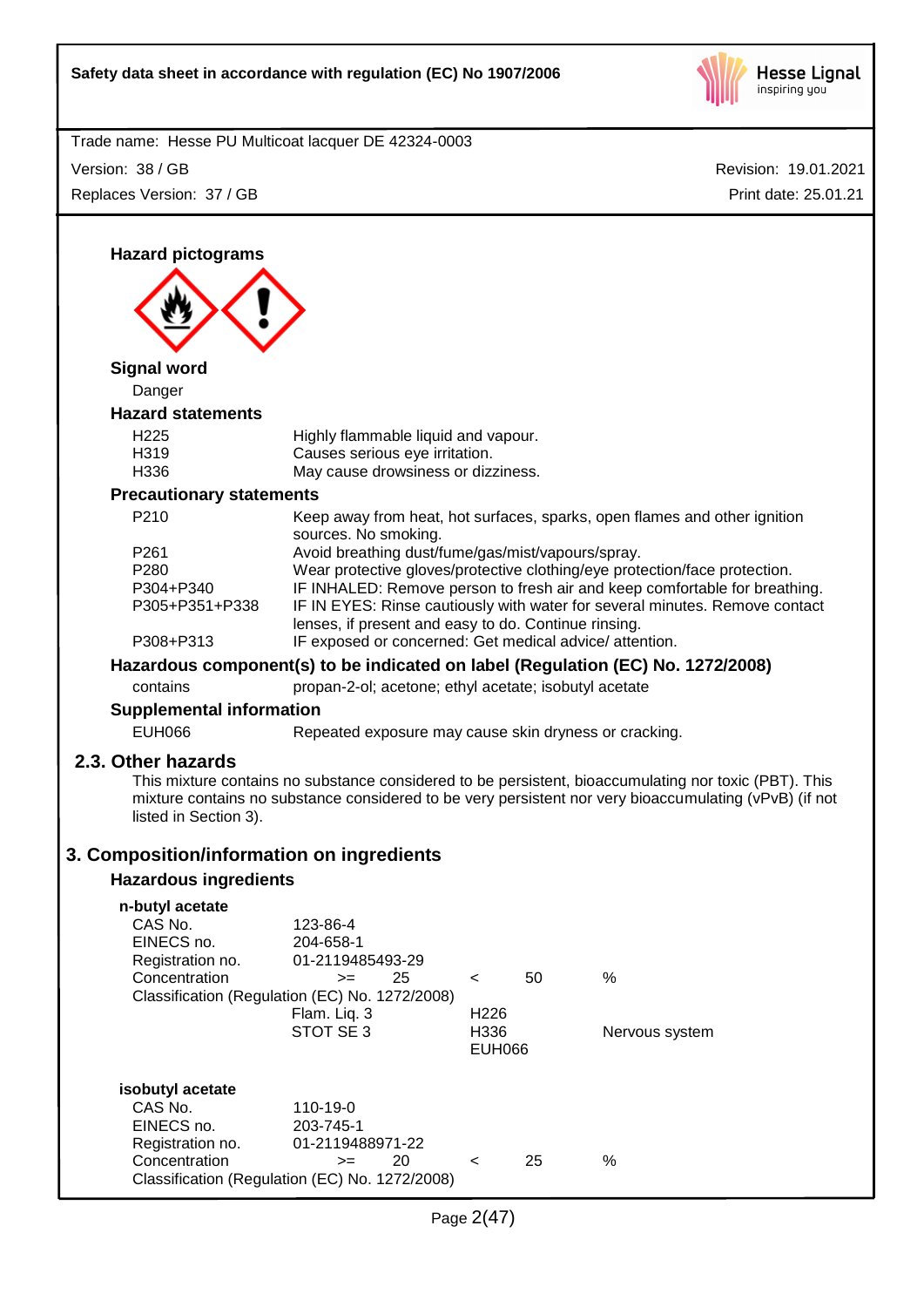

| Trade name: Hesse PU Multicoat lacquer DE 42324-0003                         |                  |                                                     |
|------------------------------------------------------------------------------|------------------|-----------------------------------------------------|
| Version: 38 / GB                                                             |                  | Revision: 19.01.2021                                |
| Replaces Version: 37 / GB                                                    |                  | Print date: 25.01.21                                |
|                                                                              |                  |                                                     |
| Flam. Liq. 2                                                                 | H <sub>225</sub> |                                                     |
| STOT SE 3                                                                    | H336             | Nervous system                                      |
|                                                                              | <b>EUH066</b>    |                                                     |
|                                                                              |                  |                                                     |
| ethyl acetate                                                                |                  |                                                     |
| CAS No.<br>141-78-6<br>EINECS no.<br>205-500-4                               |                  |                                                     |
| 01-2119475103-46<br>Registration no.                                         |                  |                                                     |
| Concentration<br>1<br>$>=$                                                   | 10<br>$\lt$      | %                                                   |
| Classification (Regulation (EC) No. 1272/2008)<br>Flam. Liq. 2               | H <sub>225</sub> |                                                     |
| Eye Irrit. 2                                                                 | H319             |                                                     |
| STOT SE 3                                                                    | H336             | Nervous system                                      |
|                                                                              | <b>EUH066</b>    |                                                     |
|                                                                              |                  |                                                     |
| xylene<br>CAS No.<br>1330-20-7                                               |                  |                                                     |
| EINECS no.<br>215-535-7                                                      |                  |                                                     |
| 01-2119488216-32<br>Registration no.                                         |                  |                                                     |
| Concentration<br>1<br>$>=$<br>Classification (Regulation (EC) No. 1272/2008) | 8<br>$\prec$     | %                                                   |
| Flam. Liq. 3                                                                 | H <sub>226</sub> |                                                     |
| Acute Tox. 4                                                                 | H332             | Route of exposure: Inhalation                       |
| Acute Tox. 4                                                                 | H312             | exposure<br>Route of exposure: Dermal               |
|                                                                              |                  | exposure                                            |
| Skin Irrit. 2                                                                | H315             |                                                     |
| Asp. Tox. 1<br>STOT SE 3                                                     | H304             |                                                     |
|                                                                              | H335             | Respiratory tract; Route of<br>exposure: inhalative |
| Eye Irrit. 2                                                                 | H319             |                                                     |
|                                                                              |                  |                                                     |
| acetone                                                                      |                  |                                                     |
| CAS No.<br>67-64-1<br>EINECS no.<br>200-662-2                                |                  |                                                     |
| 01-2119471330-49<br>Registration no.                                         |                  |                                                     |
| Concentration<br>1<br>$>=$                                                   | $\prec$          | 10<br>%                                             |
| Classification (Regulation (EC) No. 1272/2008)<br>Flam. Liq. 2               | H <sub>225</sub> |                                                     |
| Eye Irrit. 2                                                                 | H319             |                                                     |
| STOT SE 3                                                                    | H336             | Nervous system                                      |
|                                                                              | <b>EUH066</b>    |                                                     |
| ethylbenzene                                                                 |                  |                                                     |
| CAS No.<br>$100 - 41 - 4$                                                    |                  |                                                     |
| EINECS no.<br>202-849-4                                                      |                  |                                                     |
| Registration no.<br>01-2119489370-35<br>Concentration                        |                  |                                                     |
| 1<br>$>=$<br>Classification (Regulation (EC) No. 1272/2008)                  | 5<br>$\prec$     | $\%$                                                |
| Flam. Liq. 2                                                                 | H <sub>225</sub> |                                                     |
| Acute Tox. 4                                                                 | H332             | Route of exposure: Inhalation                       |
|                                                                              |                  | exposure                                            |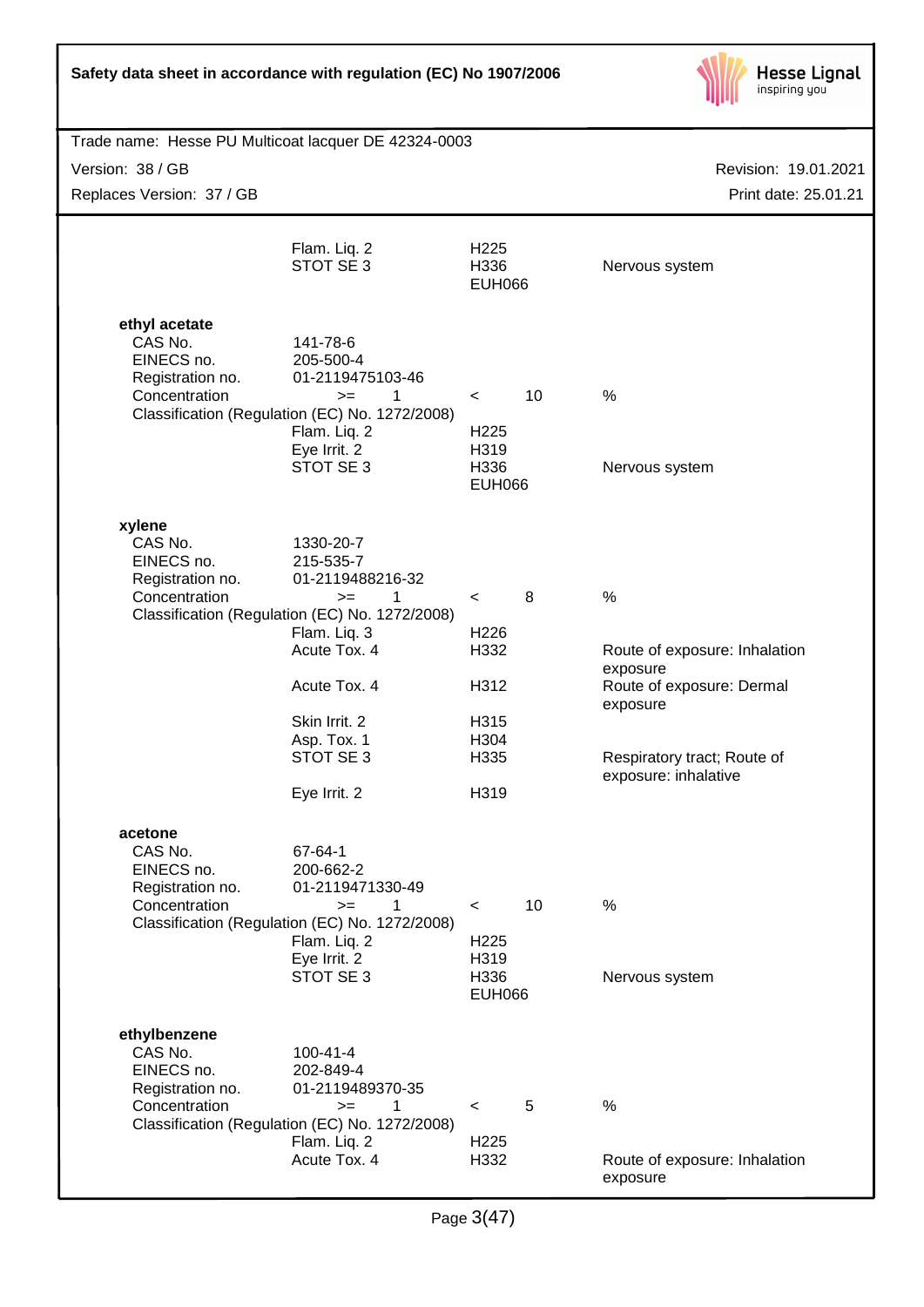

| Trade name: Hesse PU Multicoat lacquer DE 42324-0003<br>Version: 38 / GB<br>Replaces Version: 37 / GB |                                                                                                                                                                                             |                                                                              |    | Revision: 19.01.2021<br>Print date: 25.01.21   |
|-------------------------------------------------------------------------------------------------------|---------------------------------------------------------------------------------------------------------------------------------------------------------------------------------------------|------------------------------------------------------------------------------|----|------------------------------------------------|
|                                                                                                       | STOT RE 2<br>Asp. Tox. 1                                                                                                                                                                    | H373<br>H304                                                                 |    | Ear                                            |
| toluene<br>CAS No.<br>EINECS no.<br>Registration no.<br>Concentration                                 | 108-88-3<br>203-625-9<br>01-2119471310-51<br>1<br>$>=$<br>Classification (Regulation (EC) No. 1272/2008)<br>Flam. Liq. 2<br>Repr. 2<br>Asp. Tox. 1<br>STOT RE <sub>2</sub><br>Skin Irrit. 2 | $\lt$<br>H <sub>225</sub><br>H361d<br>H304<br>H373<br>H315                   | 2  | %                                              |
|                                                                                                       | STOT SE 3                                                                                                                                                                                   | H336                                                                         |    | Nervous system                                 |
| Hydrocarbons, C9, aromatics<br>EINECS no.<br>Registration no.<br>Concentration                        | 918-668-5<br>01-2119455851-35<br>1<br>$>=$<br>Classification (Regulation (EC) No. 1272/2008)<br>Flam. Liq. 3<br>Asp. Tox. 1<br><b>Aquatic Chronic 2</b><br>STOT SE 3<br>STOT SE 3           | $\prec$<br>H <sub>226</sub><br>H304<br>H411<br>H335<br>H336<br><b>EUH066</b> | 3  | %<br>Respiratory tract<br>Nervous system       |
| propan-2-ol<br>CAS No.<br>EINECS no.<br>Registration no.<br>Concentration                             | 67-63-0<br>200-661-7<br>01-2119457558-25<br>1<br>$>=$<br>Classification (Regulation (EC) No. 1272/2008)<br>Flam. Liq. 2<br>Eye Irrit. 2<br>STOT SE 3                                        | $\,<\,$<br>H <sub>225</sub><br>H319<br>H336                                  | 10 | %<br>Nervous system                            |
| 4-methylpentan-2-one<br>CAS No.<br>EINECS no.<br>Registration no.<br>Concentration                    | 108-10-1<br>203-550-1<br>01-2119473980-30<br>1<br>$>=$<br>Classification (Regulation (EC) No. 1272/2008)<br>Flam. Liq. 2<br>Acute Tox. 4                                                    | $\,<\,$<br>H <sub>225</sub><br>H332                                          | 3  | %<br>Route of exposure: Inhalation<br>exposure |
|                                                                                                       | Eye Irrit. 2<br>STOT SE 3                                                                                                                                                                   | H319<br>H335<br><b>EUH066</b>                                                |    | Respiratory tract                              |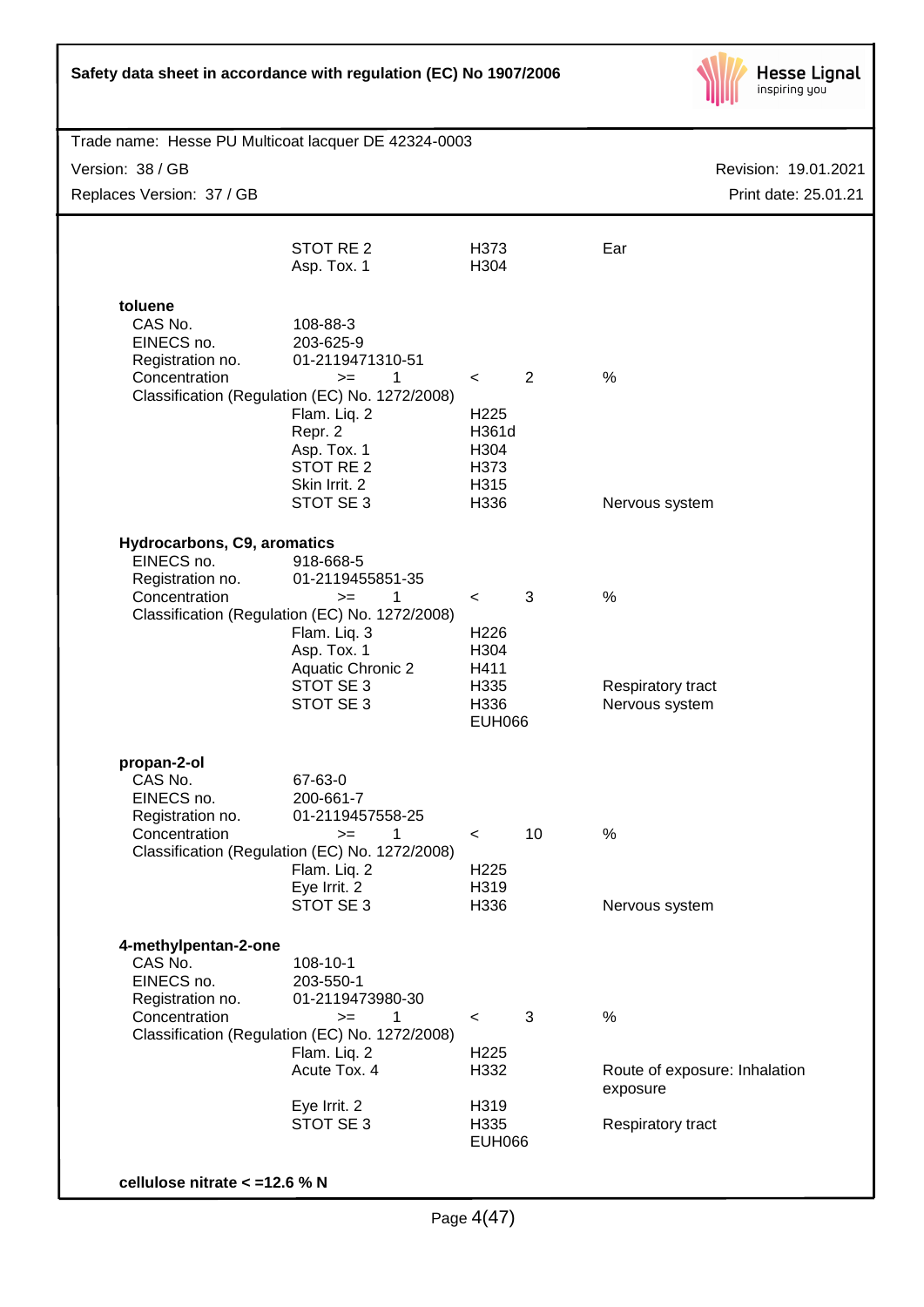

Version: 38 / GB

Replaces Version: 37 / GB

Revision: 19.01.2021 Print date: 25.01.21

CAS No. 9004-70-0 Classification (Regulation (EC) No. 1272/2008) Expl. 1.1 H201

### **Note**

For explanation of abbreviations see section 16. This product does not contain substances of very high concern (Regulation (EC) No 1907/2006 (REACH), Article 57) (if not listed in Section 3).

# **4. First aid measures**

# **4.1. Description of first aid measures**

#### **General information**

If unconscious place in recovery position and seek medical advice. In all cases of doubt, or when symptoms persist, seek medical attention. First aider: Pay attention to self-protection! Remove affected person from danger area, lay him down.

#### **After inhalation**

In case of accident by inhalation: remove casualty to fresh air and keep at rest. Keep warm, calm and covered up. In all cases of doubt, or when symptoms persist, seek medical attention.

#### **After skin contact**

Wash off immediately with soap and water. Do NOT use solvents or thinners. Consult a doctor if skin irritation persists.

# **After eye contact**

Remove contact lenses, irrigate copiously with clean, fresh water, holding the eyelids apart for at least 10 minutes and seek immediate medical advice. Take medical treatment.

# **After ingestion**

Do not induce vomiting. Take medical treatment.

# **4.2. Most important symptoms and effects, both acute and delayed**

Symptoms and signs include headache, dizziness, fatigue, muscular weakness, drowsiness and in extreme cases, loss of consciousness. High concentration of vapours may cause irritation to eyes and respiratory system and produce narcotic effects.

# **4.3. Indication of any immediate medical attention and special treatment needed**

# **Hints for the physician / treatment**

Treat symptomatically.

# **5. Firefighting measures**

# **5.1. Extinguishing media**

# **Suitable extinguishing media**

Recommended: alcohol resistant foam, CO2, powders, water spray/mist

# **Non suitable extinguishing media**

Do not use a solid water stream as it may scatter and spread fire.

# **5.2. Special hazards arising from the substance or mixture**

Fire will produce dense black smoke. In a fire, hazardous decomposition products may be produced. Exposure to decomposition products may cause a health hazard. Vapours can form an explosive mixture with air.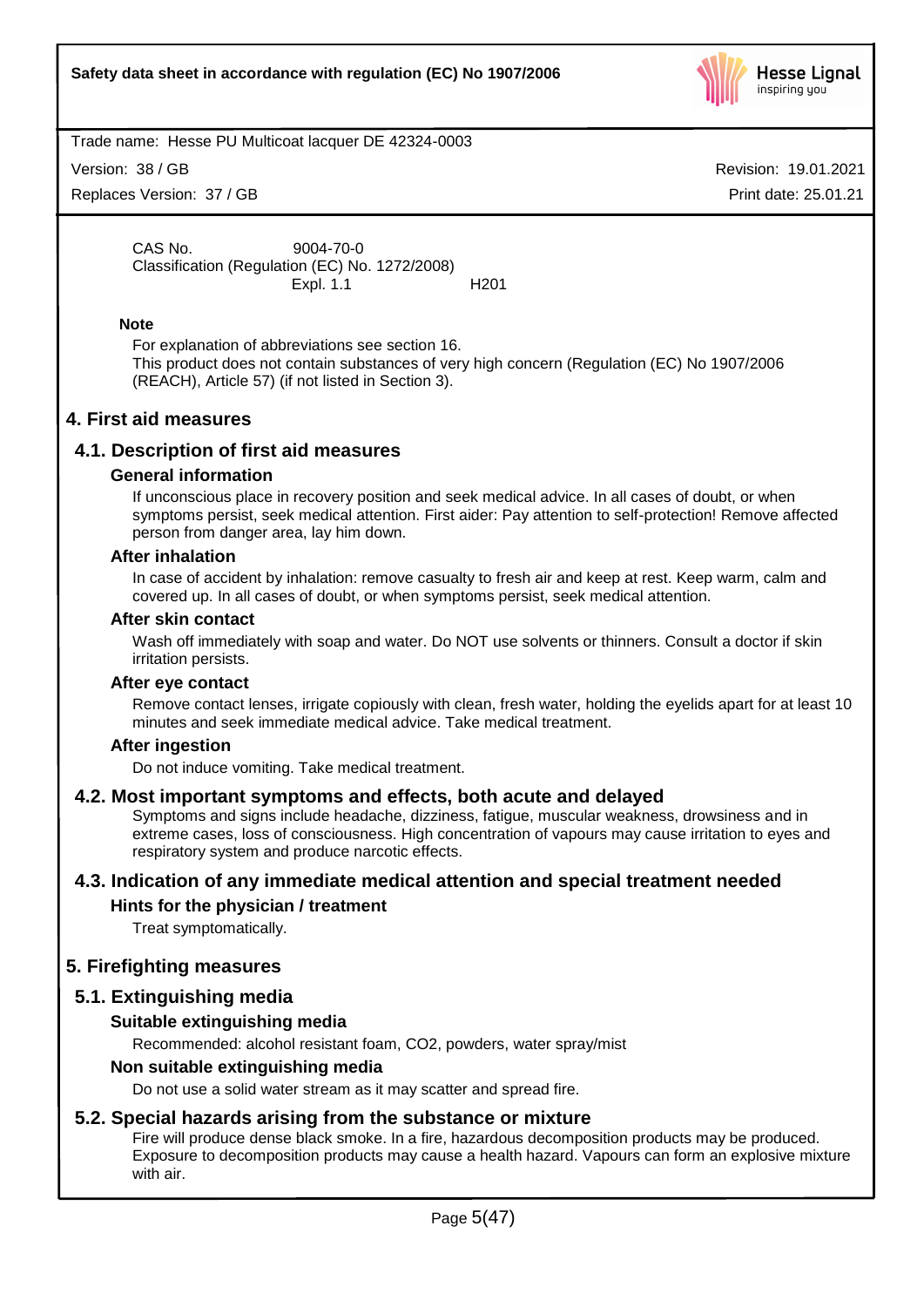

Version: 38 / GB

Replaces Version: 37 / GB

Revision: 19.01.2021 Print date: 25.01.21

# **5.3. Advice for firefighters**

# **Special protective equipment for fire-fighting**

In case of combustion evolution of dangerous gases possible. Use self-contained breathing apparatus.

# **Other information**

Cool closed containers exposed to fire with water. Do not allow run-off from fire fighting to enter drains or water courses. Standard procedure for chemical fires.

# **6. Accidental release measures**

# **6.1. Personal precautions, protective equipment and emergency procedures**

Eliminate all ignition sources if safe to do so. Ensure adequate ventilation. Do not inhale vapours. Do not inhale gases. Do not inhale mist.

# **6.2. Environmental precautions**

Do not allow to enter drains or waterways. Do not allow to enter soil, waterways or waste water canal. In case of gas escape or of entry into waterways, soil or drains, inform the responsible authorities.

# **6.3. Methods and material for containment and cleaning up**

Contain and collect spillage with non-combustible absorbent materials, e.g. sand, earth, vermiculite, diatomaceous earth and place in container for disposal according to local regulations (see section 13). Clean contaminated floors and objects thoroughly with water and detergents, observing environmental regulations. Do NOT use solvents or thinners. Send in suitable containers for recovery or disposal.

# **6.4. Reference to other sections**

Refer to protective measures listed in Sections 7 and 8.

# **7. Handling and storage**

# **7.1. Precautions for safe handling**

# **Advice on safe handling**

Prevent the creation of flammable or explosive concentrations of vapour in air and avoid vapour concentration higher than the occupational exposure limits. Keep container tightly closed and dry in a cool, well-ventilated place. Use only with adequate ventilation/personal protection. Ensure adequate ventilation. Provide for sufficient ventilation. This can be achieved by local exhaust or general exhaust air collection. Wear a suitable respirator if the ventilation is not sufficient to keep the solvent vapour concentration below the occupational limit values. Avoid contact with skin and eyes. Avoid inhalation of vapour and spray mist. Do no eat, drink or smoke when using this product. Use personal protective clothing. For personal protection see Section 8.

# **Advice on protection against fire and explosion**

Vapours can form an explosive mixture with air. Vapours are heavier than air and may spread along floors. In addition, the product should only be used in areas from which all naked lights and other sources of ignition have been excluded. Mixture may charge electrostatically: always use earthing leads when transferring from one container to another. Take measures to prevent the build up of electrostatic charge. Wear shoes with conductive soles. No sparking tools should be used. Fight fire with normal precautions from a reasonable distance.

# **7.2. Conditions for safe storage, including any incompatibilities**

# **Requirements for storage rooms and vessels**

Provide solvent-resistant and impermeable floor. Keep only in the original container in a cool, well ventilated place. Containers which are opened must be carefully resealed and kept upright to prevent leakage.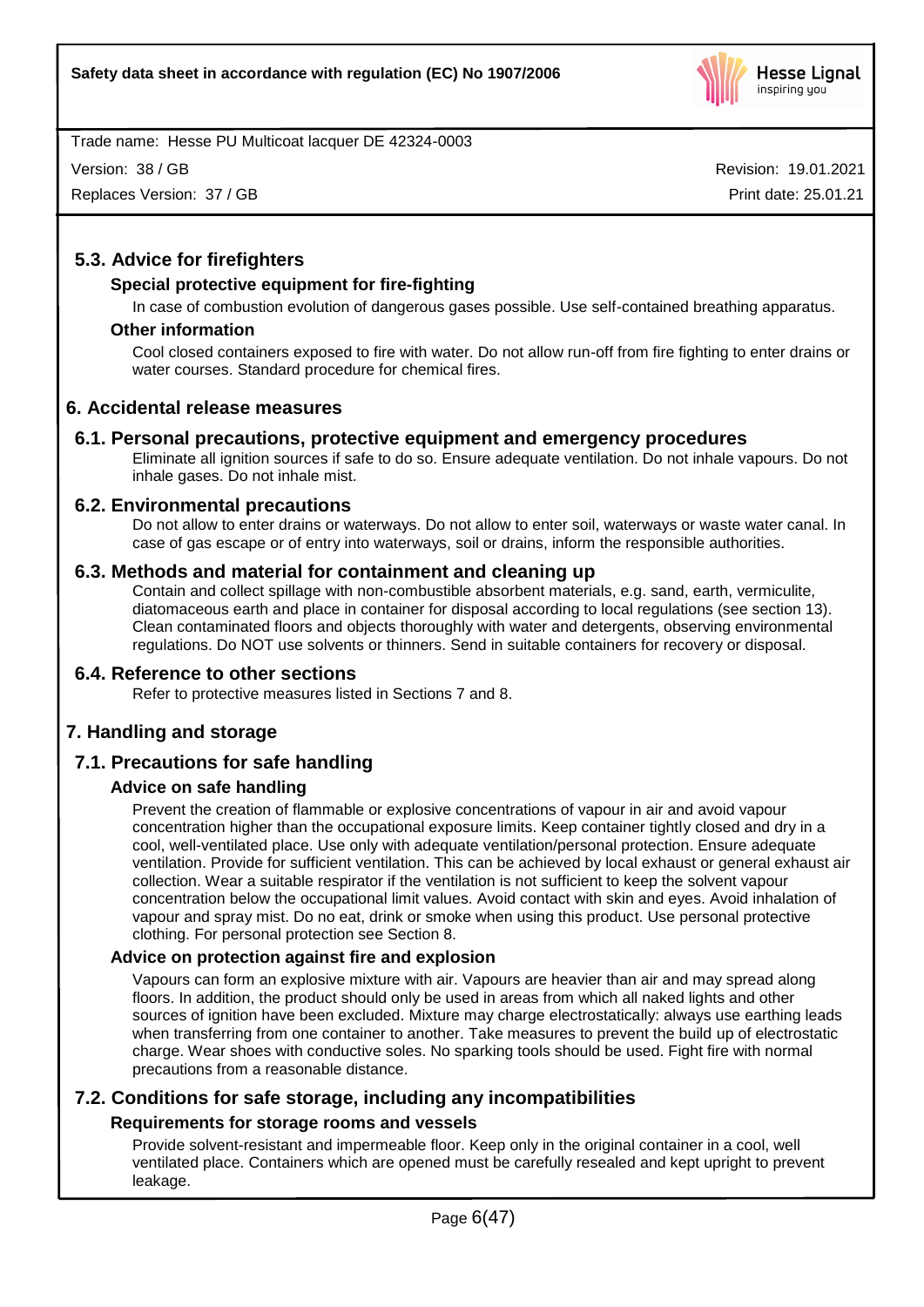

| Trade name: Hesse PU Multicoat lacquer DE 42324-0003                                                                                                                         |             |                                            |                  |                      |
|------------------------------------------------------------------------------------------------------------------------------------------------------------------------------|-------------|--------------------------------------------|------------------|----------------------|
| Version: 38 / GB                                                                                                                                                             |             |                                            |                  | Revision: 19.01.2021 |
| Replaces Version: 37 / GB                                                                                                                                                    |             |                                            |                  | Print date: 25.01.21 |
|                                                                                                                                                                              |             |                                            |                  |                      |
| Hints on storage assembly                                                                                                                                                    |             |                                            |                  |                      |
| Store away from oxidising agents, from strongly alkaline and strongly acid materials.                                                                                        |             |                                            |                  |                      |
| <b>Storage classes</b>                                                                                                                                                       |             |                                            |                  |                      |
| Storage class according to TRGS 510                                                                                                                                          |             | 3                                          | Flammable liquid |                      |
| Further information on storage conditions                                                                                                                                    |             |                                            |                  |                      |
| Protect from frost. Protect from heat and direct sunlight. Keep away from sources of ignition - No<br>smoking. Store in accordance with the particular national regulations. |             |                                            |                  |                      |
| 7.3. Specific end use(s)<br>See exposure scenario, if available.                                                                                                             |             |                                            |                  |                      |
| 8. Exposure controls/personal protection                                                                                                                                     |             |                                            |                  |                      |
| 8.1. Control parameters                                                                                                                                                      |             |                                            |                  |                      |
| <b>Exposure limit values</b>                                                                                                                                                 |             |                                            |                  |                      |
| 4-methylpentan-2-one                                                                                                                                                         |             |                                            |                  |                      |
| List                                                                                                                                                                         |             | Directive 2017/164 EG                      |                  |                      |
| Value<br>Short term exposure limit                                                                                                                                           | 83<br>208   | mg/m <sup>3</sup><br>mg/m <sup>3</sup>     | 20<br>50         | ppm(V)<br>ppm(V)     |
| Status: 12/2009                                                                                                                                                              |             |                                            |                  |                      |
| 4-methylpentan-2-one                                                                                                                                                         |             |                                            |                  |                      |
| List                                                                                                                                                                         | EH40        |                                            |                  |                      |
| Value<br>Short term exposure limit                                                                                                                                           | 208<br>416  | mg/m <sup>3</sup><br>mg/m <sup>3</sup>     | 50<br>100        | ppm(V)<br>ppm(V)     |
| Skin resorption / sensibilisation: Sk; Status: 01/2020                                                                                                                       |             |                                            |                  |                      |
| propan-2-ol                                                                                                                                                                  |             |                                            |                  |                      |
| List                                                                                                                                                                         | EH40        |                                            |                  |                      |
| Value<br>Short term exposure limit                                                                                                                                           | 999<br>1250 | mg/m <sup>3</sup><br>mg/m <sup>3</sup>     | 400<br>500       | ppm(V)               |
| Status: 01/2020                                                                                                                                                              |             |                                            |                  | ppm(V)               |
| acetone                                                                                                                                                                      |             |                                            |                  |                      |
| List<br>Value                                                                                                                                                                | 1210        | Directive 2017/164 EG<br>mg/m <sup>3</sup> | 500              | ppm(V)               |
| Status: 12/2009                                                                                                                                                              |             |                                            |                  |                      |
| acetone                                                                                                                                                                      |             |                                            |                  |                      |
| List                                                                                                                                                                         | EH40        |                                            |                  |                      |
| Value                                                                                                                                                                        | 1210        | mg/m <sup>3</sup>                          | 500              | ppm(V)               |
| Short term exposure limit<br>Status: 01/2020                                                                                                                                 | 3620        | mg/m <sup>3</sup>                          | 1500             | ppm(V)               |
| ethyl acetate                                                                                                                                                                |             |                                            |                  |                      |
| List                                                                                                                                                                         |             | Directive 2017/164 EG                      |                  |                      |
| Value                                                                                                                                                                        | 734         | mg/m <sup>3</sup>                          | 200              | ppm(V)               |
| Short term exposure limit<br>Status: 02/2017                                                                                                                                 | 1468        | mg/m <sup>3</sup>                          | 400              | ppm(V)               |
| ethyl acetate                                                                                                                                                                |             |                                            |                  |                      |
| List                                                                                                                                                                         | EH40        |                                            |                  |                      |
| Value                                                                                                                                                                        | 734         | mg/m <sup>3</sup>                          | 200              | ppm(V)               |
| Short term exposure limit<br>Status: 01/2020                                                                                                                                 | 1468        | mg/m <sup>3</sup>                          | 400              | ppm(V)               |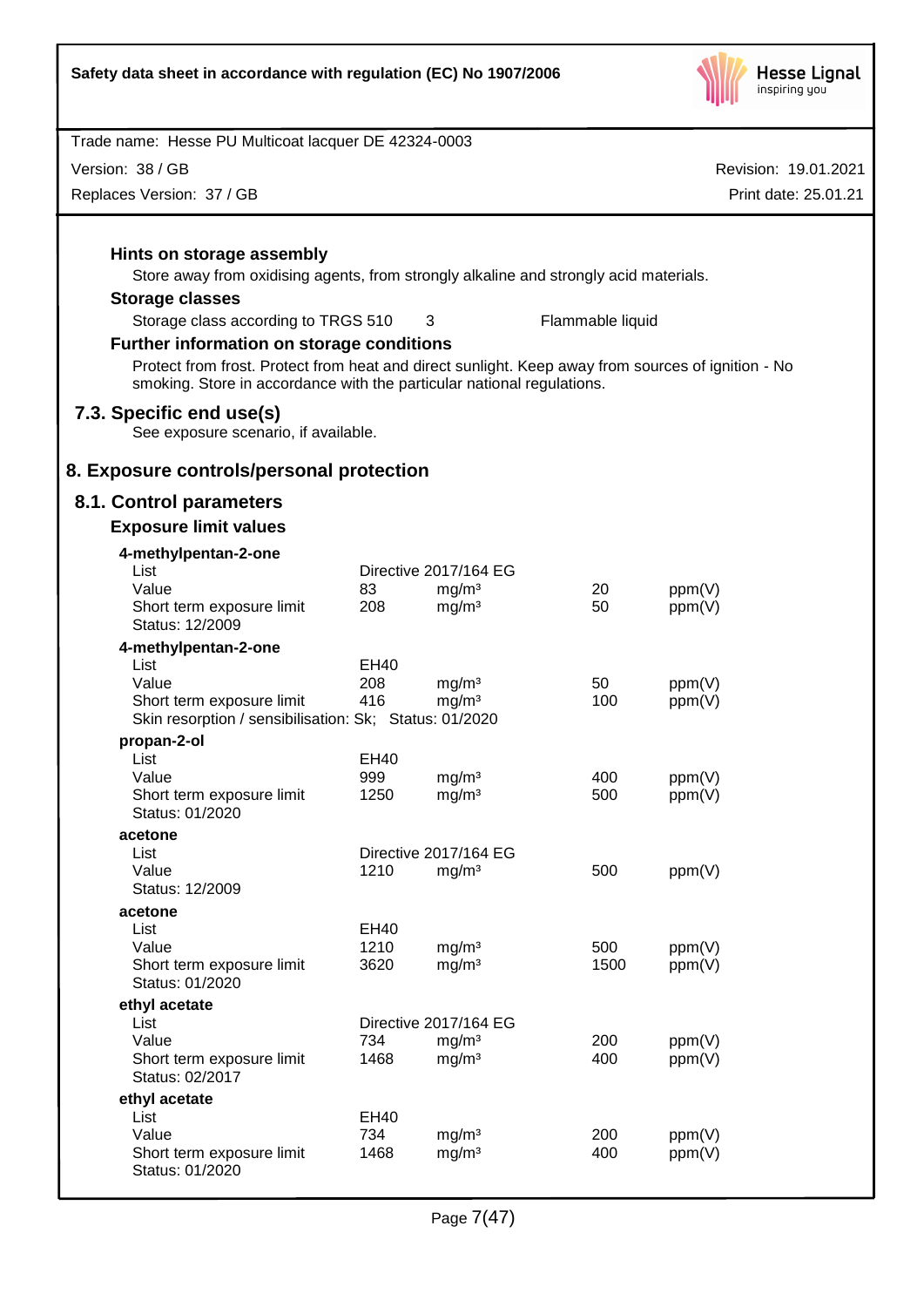

Trade name: Hesse PU Multicoat lacquer DE 42324-0003

Version: 38 / GB

Replaces Version: 37 / GB

| Revision: 19.01.2021 |
|----------------------|
| Print date: 25.01.21 |
|                      |
|                      |
|                      |

| isobutyl acetate                                                                    |             |                       |     |        |
|-------------------------------------------------------------------------------------|-------------|-----------------------|-----|--------|
| List                                                                                | <b>EH40</b> |                       |     |        |
| Value                                                                               | 724         | mg/m <sup>3</sup>     | 150 | ppm(V) |
| Short term exposure limit<br>Status: 01/2020                                        | 903         | mg/m <sup>3</sup>     | 187 | ppm(V) |
| isobutyl acetate                                                                    |             |                       |     |        |
| List                                                                                |             | Directive 2017/164 EG |     |        |
| Value                                                                               | 241         | mg/m <sup>3</sup>     | 50  | ppm(V) |
| Short term exposure limit<br>Status: 10/2019                                        | 723         | mg/m <sup>3</sup>     | 150 | ppm(V) |
| n-butyl acetate                                                                     |             |                       |     |        |
| List                                                                                | EH40        |                       |     |        |
| Value                                                                               | 724         | mg/m <sup>3</sup>     | 150 | ppm(V) |
| Short term exposure limit<br>Status: 01/2020                                        | 966         | mg/m <sup>3</sup>     | 200 | ppm(V) |
| n-butyl acetate                                                                     |             |                       |     |        |
| List                                                                                |             | Directive 2017/164 EG |     |        |
| Value                                                                               | 241         | mg/m <sup>3</sup>     | 50  | ppm(V) |
| Short term exposure limit<br>Status: 10/2019                                        | 723         | mg/m <sup>3</sup>     | 150 | ppm(V) |
| toluene                                                                             |             |                       |     |        |
| List                                                                                | EH40        |                       |     |        |
| Value                                                                               | 191         | mg/m <sup>3</sup>     | 50  | ppm(V) |
| Short term exposure limit<br>Skin resorption / sensibilisation: Sk; Status: 01/2020 | 384         | mg/m <sup>3</sup>     | 100 | ppm(V) |
| toluene                                                                             |             |                       |     |        |
| List                                                                                |             | Directive 2017/164 EG |     |        |
| Value                                                                               | 192         | mg/m <sup>3</sup>     | 50  | ppm(V) |
| Short term exposure limit<br>Status: 12/2009                                        | 384         | mg/m <sup>3</sup>     | 100 | ppm(V) |
| xylene                                                                              |             |                       |     |        |
| List                                                                                |             | Directive 2017/164 EG |     |        |
| Value                                                                               | 221         | mg/m <sup>3</sup>     | 50  | ppm(V) |
| Short term exposure limit                                                           | 442         | mg/m <sup>3</sup>     | 100 | ppm(V) |
| Skin resorption / sensibilisation: H; Status: 12/2009                               |             |                       |     |        |
| xylene                                                                              |             |                       |     |        |
| List                                                                                | <b>EH40</b> |                       |     |        |
| Value                                                                               | 220         | mg/m <sup>3</sup>     | 50  | ppm(V) |
| Short term exposure limit<br>Skin resorption / sensibilisation: Sk; Status: 01/2020 | 441         | mg/m <sup>3</sup>     | 100 | ppm(V) |
| Hydrocarbons, C9, aromatics                                                         |             |                       |     |        |
| List                                                                                | EH40        |                       |     |        |
| Value<br>Status: 01/2020                                                            | 500         | mg/m <sup>3</sup>     |     |        |
| ethylbenzene                                                                        |             |                       |     |        |
| List                                                                                |             | Directive 2017/164 EG |     |        |
| Value                                                                               | 442         | mg/m <sup>3</sup>     | 100 | ppm(V) |
| Short term exposure limit<br>Status: 12/2009                                        | 884         | mg/m <sup>3</sup>     | 200 | ppm(V) |
| ethylbenzene                                                                        |             |                       |     |        |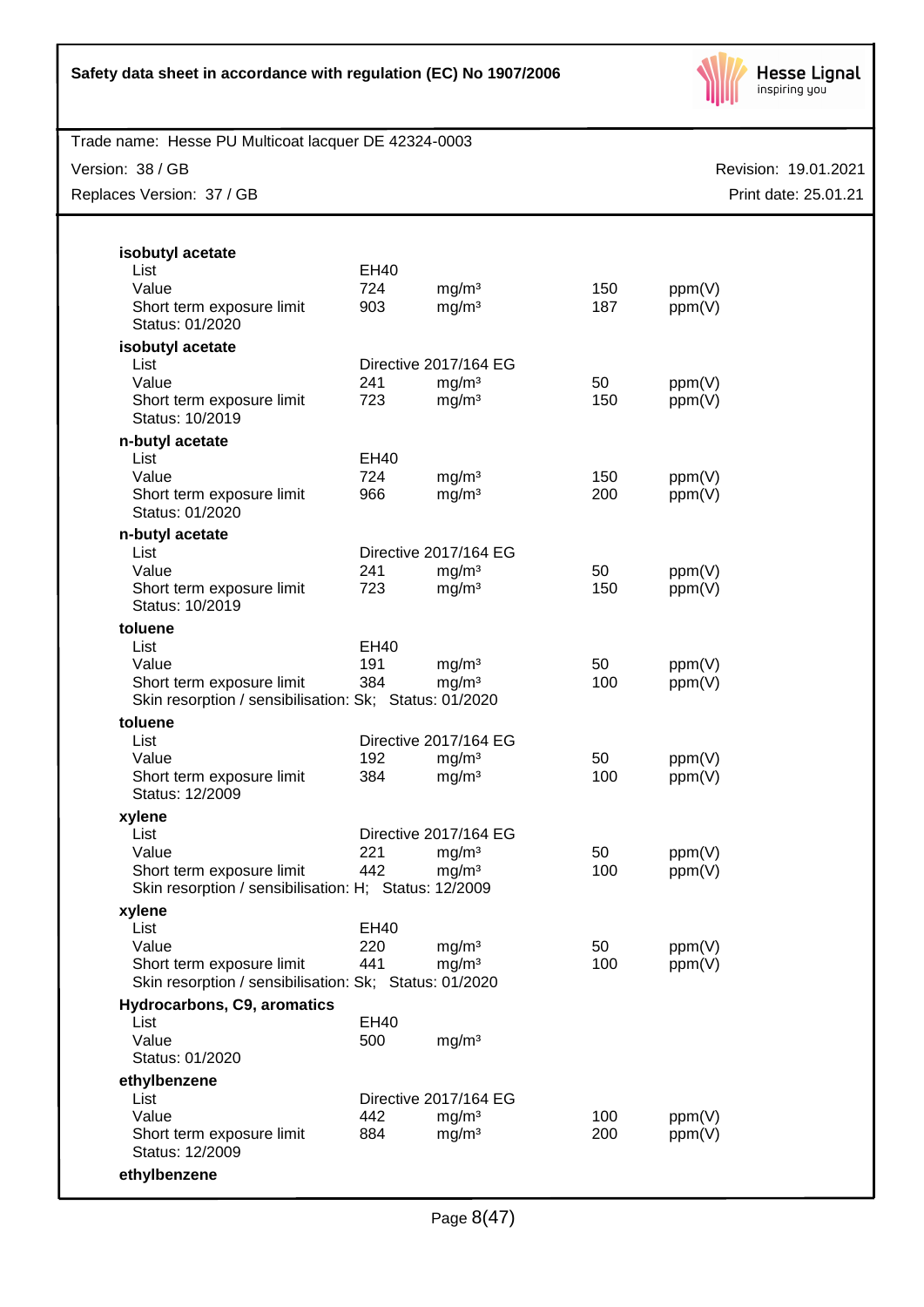| Safety data sheet in accordance with regulation (EC) No 1907/2006                                                                                                                                                     |                                                                                                                                                                                                           |            | <b>Hesse Lignal</b><br>inspiring you |                      |
|-----------------------------------------------------------------------------------------------------------------------------------------------------------------------------------------------------------------------|-----------------------------------------------------------------------------------------------------------------------------------------------------------------------------------------------------------|------------|--------------------------------------|----------------------|
| Trade name: Hesse PU Multicoat lacquer DE 42324-0003                                                                                                                                                                  |                                                                                                                                                                                                           |            |                                      |                      |
| Version: 38 / GB                                                                                                                                                                                                      |                                                                                                                                                                                                           |            |                                      | Revision: 19.01.2021 |
| Replaces Version: 37 / GB                                                                                                                                                                                             |                                                                                                                                                                                                           |            |                                      | Print date: 25.01.21 |
|                                                                                                                                                                                                                       |                                                                                                                                                                                                           |            |                                      |                      |
| List<br>Value<br>Short term exposure limit<br>Skin resorption / sensibilisation: Sk; Status: 01/2020                                                                                                                  | EH40<br>441<br>mg/m <sup>3</sup><br>552<br>mg/m <sup>3</sup>                                                                                                                                              | 100<br>125 | ppm(V)<br>ppm(V)                     |                      |
| <b>Other information</b>                                                                                                                                                                                              |                                                                                                                                                                                                           |            |                                      |                      |
| <b>Derived No/Minimal Effect Levels (DNEL/DMEL)</b>                                                                                                                                                                   |                                                                                                                                                                                                           |            |                                      |                      |
| isobutyl acetate<br>Type of value<br>Reference group<br>Duration of exposure<br>Route of exposure<br>Mode of action<br>Concentration<br>Type of value<br>Reference group<br>Duration of exposure<br>Route of exposure | Derived No Effect Level (DNEL)<br>Workers (professional)<br>Long-term<br>Dermal exposure<br>Systemic effects<br>10<br>Derived No Effect Level (DNEL)<br>Workers (professional)<br>Long-term<br>inhalative |            | mg/kg/d                              |                      |
| Mode of action<br>Concentration                                                                                                                                                                                       | Systemic effects<br>300                                                                                                                                                                                   |            | mg/m <sup>3</sup>                    |                      |
| Type of value<br>Reference group<br>Duration of exposure<br>Route of exposure<br>Mode of action<br>Concentration                                                                                                      | Derived No Effect Level (DNEL)<br>Workers (professional)<br>Long-term<br>inhalative<br>Local effects<br>300                                                                                               |            | mg/m <sup>3</sup>                    |                      |
| Type of value<br>Reference group<br>Duration of exposure<br>Route of exposure<br>Mode of action<br>Concentration                                                                                                      | Derived No Effect Level (DNEL)<br>Consumer<br>Long-term<br>Dermal exposure<br>Systemic effects<br>5                                                                                                       |            | mg/kg/d                              |                      |
| Type of value<br>Reference group<br>Duration of exposure<br>Route of exposure<br>Mode of action<br>Concentration                                                                                                      | Derived No Effect Level (DNEL)<br>Consumer<br>Long-term<br>inhalative<br>Systemic effects<br>35,7                                                                                                         |            | mg/m <sup>3</sup>                    |                      |
| Type of value<br>Reference group<br>Duration of exposure<br>Route of exposure<br>Mode of action<br>Concentration<br>Type of value<br>Reference group                                                                  | Derived No Effect Level (DNEL)<br>Consumer<br>Long-term<br>inhalative<br>Local effects<br>35,7<br>Derived No Effect Level (DNEL)<br>Consumer                                                              |            | mg/m <sup>3</sup>                    |                      |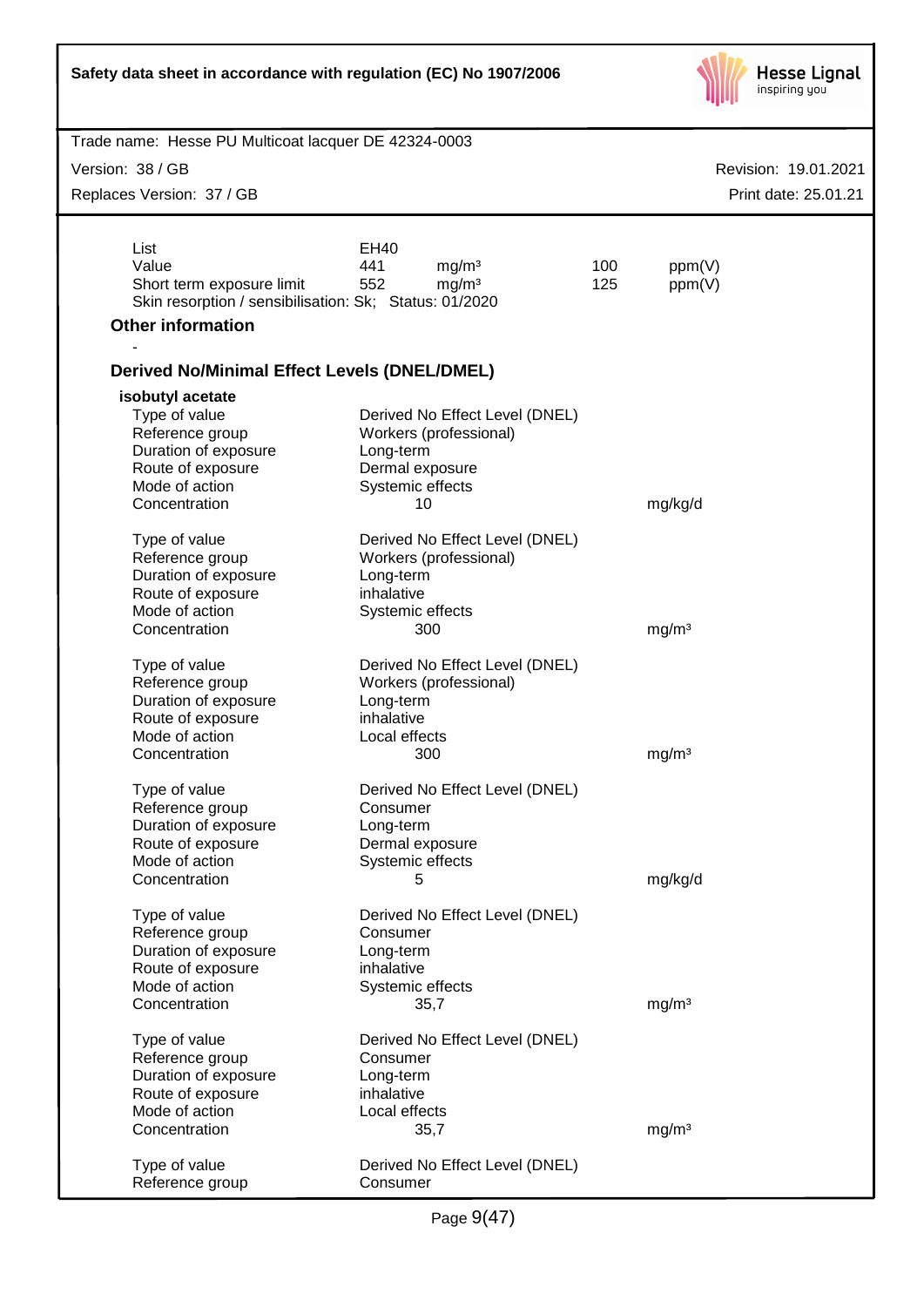

Trade name: Hesse PU Multicoat lacquer DE 42324-0003

Version: 38 / GB Replaces Version: 37 / GB

| Duration of exposure<br>Route of exposure<br>Mode of action                                                      | Short-term<br>inhalative<br>Systemic effects                                                                    |                   |
|------------------------------------------------------------------------------------------------------------------|-----------------------------------------------------------------------------------------------------------------|-------------------|
| Concentration                                                                                                    | 300                                                                                                             | mg/m <sup>3</sup> |
| Type of value<br>Reference group<br>Duration of exposure<br>Route of exposure<br>Mode of action<br>Concentration | Derived No Effect Level (DNEL)<br>Consumer<br>Short-term<br>inhalative<br>Local effects<br>300                  | mg/m <sup>3</sup> |
|                                                                                                                  |                                                                                                                 |                   |
| Type of value<br>Reference group<br>Duration of exposure<br>Route of exposure<br>Mode of action                  | Derived No Effect Level (DNEL)<br>Workers (professional)<br>Short-term<br>inhalative<br>Systemic effects        |                   |
| Concentration                                                                                                    | 600                                                                                                             | mg/m <sup>3</sup> |
| Type of value<br>Reference group<br>Duration of exposure<br>Route of exposure<br>Mode of action                  | Derived No Effect Level (DNEL)<br>Workers (professional)<br>Short-term<br>inhalative<br>Local effects           |                   |
| Concentration                                                                                                    | 600                                                                                                             | mg/m <sup>3</sup> |
| n-butyl acetate                                                                                                  |                                                                                                                 |                   |
| Type of value<br>Reference group<br>Duration of exposure<br>Route of exposure<br>Mode of action                  | Derived No Effect Level (DNEL)<br>Workers (professional)<br>Long-term<br>Dermal exposure<br>Systemic effects    |                   |
| Concentration                                                                                                    | 11                                                                                                              | mg/kg/d           |
| Type of value<br>Reference group<br>Duration of exposure<br>Route of exposure<br>Mode of action<br>Concentration | Derived No Effect Level (DNEL)<br>Workers (professional)<br>Short-term<br>inhalative<br>Systemic effects<br>600 | mg/m <sup>3</sup> |
|                                                                                                                  |                                                                                                                 |                   |
| Type of value<br>Reference group<br>Duration of exposure<br>Route of exposure<br>Mode of action<br>Concentration | Derived No Effect Level (DNEL)<br>Workers (professional)<br>Short-term<br>inhalative<br>Local effects           |                   |
|                                                                                                                  | 600                                                                                                             | mg/m <sup>3</sup> |
| Type of value<br>Reference group<br>Duration of exposure<br>Route of exposure<br>Mode of action                  | Derived No Effect Level (DNEL)<br>Workers (professional)<br>Long-term<br>inhalative<br>Local effects            |                   |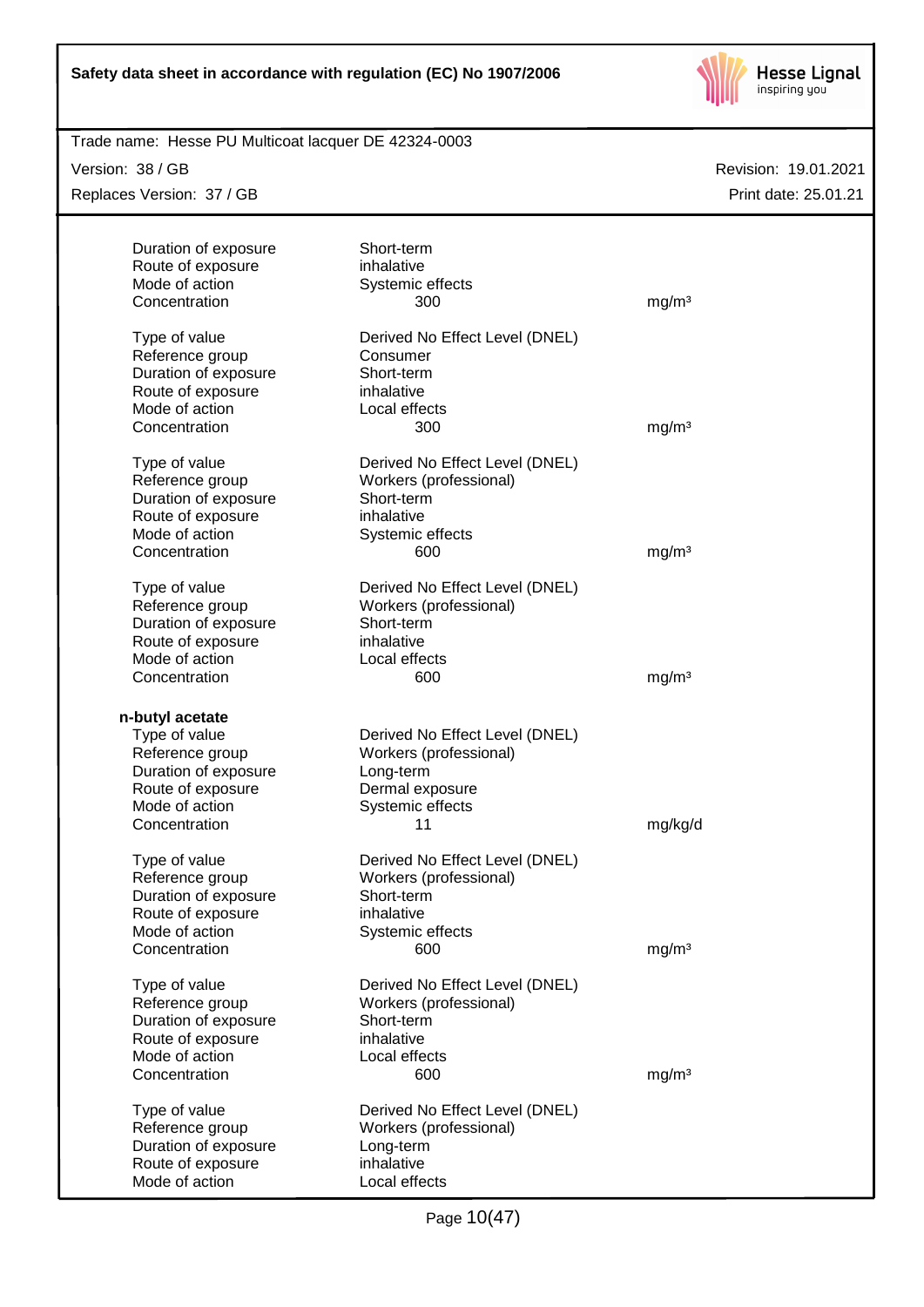

# Trade name: Hesse PU Multicoat lacquer DE 42324-0003

Version: 38 / GB

Replaces Version: 37 / GB

| Concentration               | 300                            | mg/m <sup>3</sup> |
|-----------------------------|--------------------------------|-------------------|
| Type of value               | Derived No Effect Level (DNEL) |                   |
| Reference group             | Workers (professional)         |                   |
|                             |                                |                   |
| Duration of exposure        | Long-term                      |                   |
| Route of exposure           | inhalative                     |                   |
| Mode of action              | Systemic effects               |                   |
| Concentration               | 300                            | mg/m <sup>3</sup> |
| Type of value               | Derived No Effect Level (DNEL) |                   |
| Reference group             | Consumer                       |                   |
| Duration of exposure        | Long-term                      |                   |
| Route of exposure           | Dermal exposure                |                   |
| Mode of action              | Systemic effects               |                   |
| Concentration               | 6                              | mg/kg/d           |
|                             |                                |                   |
| Type of value               | Derived No Effect Level (DNEL) |                   |
| Reference group             | Consumer                       |                   |
| Duration of exposure        | Long-term                      |                   |
| Route of exposure           | Oral exposure                  |                   |
| Mode of action              | Systemic effects               |                   |
| Concentration               | 2                              | mg/kg/d           |
|                             |                                |                   |
| Type of value               | Derived No Effect Level (DNEL) |                   |
| Reference group             | Consumer                       |                   |
| Duration of exposure        | Short-term                     |                   |
| Route of exposure           | inhalative                     |                   |
| Mode of action              | Systemic effects               |                   |
| Concentration               | 300                            | mg/m <sup>3</sup> |
|                             |                                |                   |
| Type of value               | Derived No Effect Level (DNEL) |                   |
| Reference group             | Consumer                       |                   |
| Duration of exposure        | Short-term                     |                   |
| Route of exposure           | inhalative                     |                   |
| Mode of action              | Local effects                  |                   |
| Concentration               | 300                            | mg/m <sup>3</sup> |
|                             |                                |                   |
| Type of value               | Derived No Effect Level (DNEL) |                   |
| Reference group             | Consumer                       |                   |
| Duration of exposure        | Long-term                      |                   |
| Route of exposure           | inhalative                     |                   |
| Mode of action              | Systemic effects               |                   |
| Concentration               | 35,7                           | mg/m <sup>3</sup> |
|                             |                                |                   |
| Type of value               | Derived No Effect Level (DNEL) |                   |
| Reference group             | Consumer                       |                   |
| Duration of exposure        | Long-term                      |                   |
| Route of exposure           | inhalative                     |                   |
| Mode of action              | Local effects                  |                   |
| Concentration               | 35,7                           | mg/m <sup>3</sup> |
|                             |                                |                   |
| Hydrocarbons, C9, aromatics |                                |                   |
| Type of value               | Derived No Effect Level (DNEL) |                   |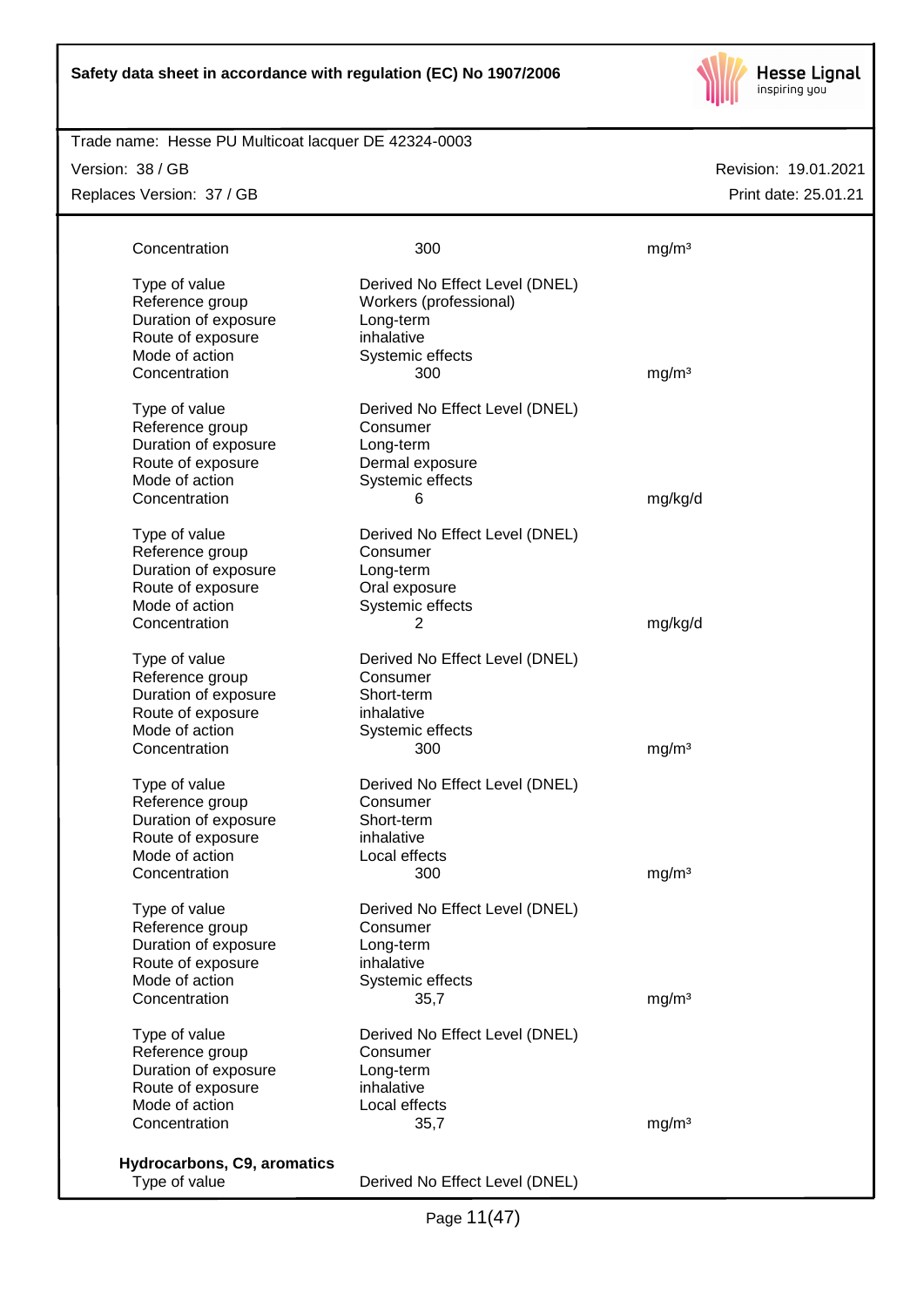

Trade name: Hesse PU Multicoat lacquer DE 42324-0003

Version: 38 / GB

Replaces Version: 37 / GB

|                      | Consumer                       |         |
|----------------------|--------------------------------|---------|
| Reference group      |                                |         |
| Duration of exposure | Long-term                      |         |
| Route of exposure    | Oral exposure                  |         |
| Mode of action       | Systemic effects               |         |
| Concentration        | 11                             | mg/kg   |
|                      |                                |         |
| Type of value        | Derived No Effect Level (DNEL) |         |
| Reference group      | Workers (professional)         |         |
| Duration of exposure | Long-term                      |         |
| Route of exposure    | Dermal exposure                |         |
| Mode of action       | Systemic effects               |         |
| Concentration        | 25                             | mg/kg   |
|                      |                                |         |
| Type of value        | Derived No Effect Level (DNEL) |         |
|                      | Consumer                       |         |
| Reference group      |                                |         |
| Duration of exposure | Long-term                      |         |
| Route of exposure    | Dermal exposure                |         |
| Mode of action       | Systemic effects               |         |
| Concentration        | 11                             | mg/kg   |
|                      |                                |         |
| Type of value        | Derived No Effect Level (DNEL) |         |
| Reference group      | Workers (professional)         |         |
| Duration of exposure | Long-term                      |         |
| Route of exposure    | inhalative                     |         |
| Mode of action       | Systemic effects               |         |
| Concentration        | 150                            | mg/kg   |
|                      |                                |         |
| Type of value        | Derived No Effect Level (DNEL) |         |
| Reference group      | Consumer                       |         |
|                      |                                |         |
| Duration of exposure | Long-term                      |         |
| Route of exposure    | inhalative                     |         |
| Mode of action       | Systemic effects               |         |
| Concentration        | 32                             | mg/kg   |
|                      |                                |         |
| xylene               |                                |         |
| Type of value        | Derived No Effect Level (DNEL) |         |
| Reference group      | Consumer                       |         |
| Duration of exposure | Long-term                      |         |
| Route of exposure    | Dermal exposure                |         |
| Mode of action       | Systemic effects               |         |
| Concentration        | 108                            | mg/kg/d |
|                      |                                |         |
| Type of value        | Derived No Effect Level (DNEL) |         |
| Reference group      | Workers (professional)         |         |
| Duration of exposure | Long-term                      |         |
| Route of exposure    | Dermal exposure                |         |
| Mode of action       | Systemic effects               |         |
| Concentration        |                                |         |
|                      | 180                            | mg/kg/d |
|                      |                                |         |
| Type of value        | Derived No Effect Level (DNEL) |         |
| Reference group      | Consumer                       |         |
| Duration of exposure | Long-term                      |         |
| Route of exposure    | inhalative                     |         |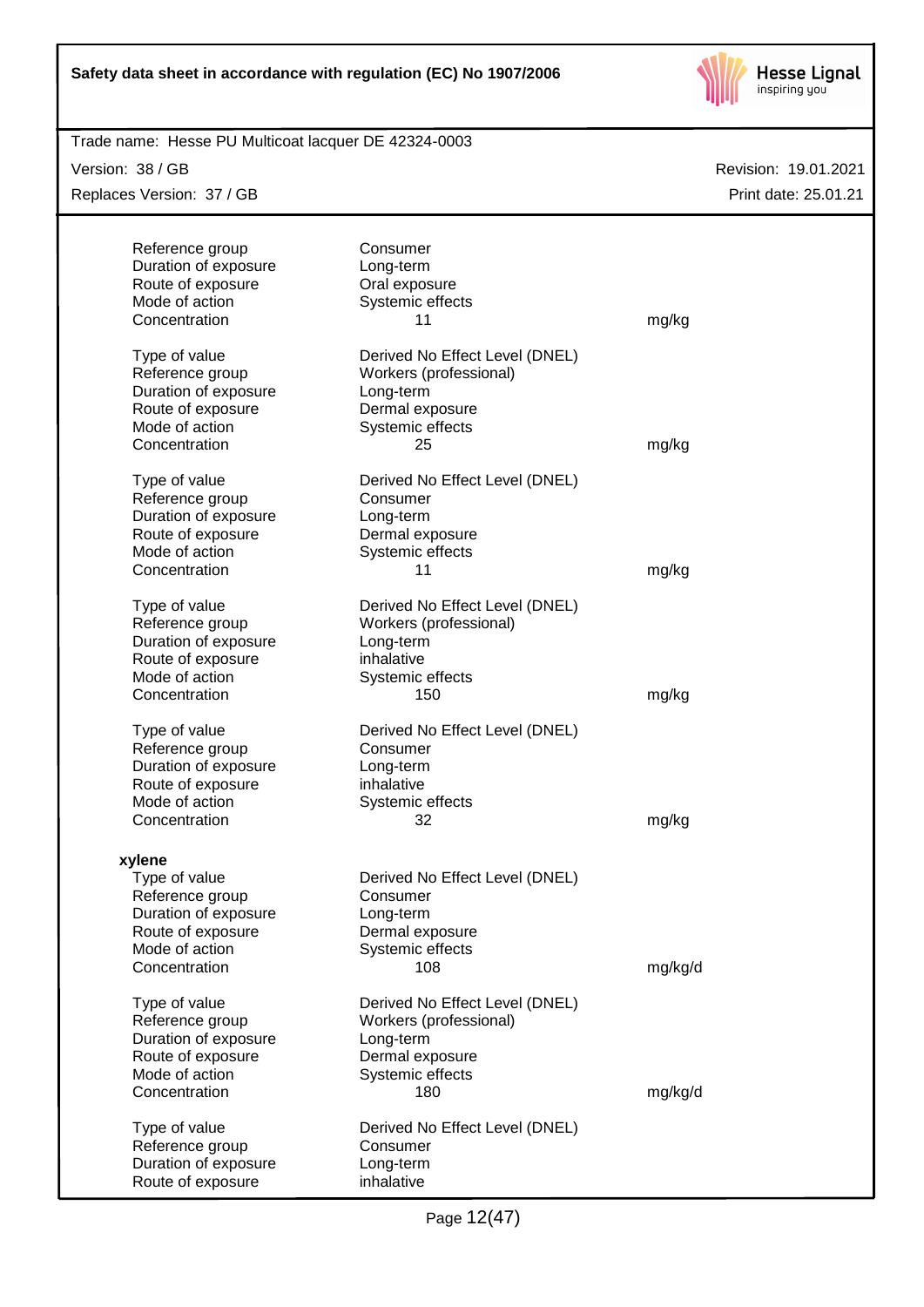

# Trade name: Hesse PU Multicoat lacquer DE 42324-0003

Version: 38 / GB

Replaces Version: 37 / GB

| Mode of action<br>Concentration | Systemic effects<br>14,8       | mg/m <sup>3</sup> |
|---------------------------------|--------------------------------|-------------------|
| Type of value                   | Derived No Effect Level (DNEL) |                   |
| Reference group                 | Consumer                       |                   |
| Duration of exposure            | Short-term                     |                   |
| Route of exposure               | inhalative                     |                   |
| Mode of action                  | Systemic effects               |                   |
| Concentration                   | 174                            | mg/m <sup>3</sup> |
| Type of value                   | Derived No Effect Level (DNEL) |                   |
| Reference group                 | Consumer                       |                   |
| Duration of exposure            | Short-term                     |                   |
| Route of exposure               | inhalative                     |                   |
| Mode of action                  | Local effects                  |                   |
| Concentration                   | 174                            | mg/m <sup>3</sup> |
| Type of value                   | Derived No Effect Level (DNEL) |                   |
| Reference group                 | Workers (professional)         |                   |
| Duration of exposure            | Long-term                      |                   |
| Route of exposure               | inhalative                     |                   |
| Mode of action                  | Local effects                  |                   |
| Concentration                   | 77                             | mg/m <sup>3</sup> |
| Type of value                   | Derived No Effect Level (DNEL) |                   |
| Reference group                 | Workers (professional)         |                   |
| Duration of exposure            | Long-term                      |                   |
| Route of exposure               | inhalative                     |                   |
| Mode of action                  | Systemic effects               |                   |
| Concentration                   | 77                             | mg/m <sup>3</sup> |
| Type of value                   | Derived No Effect Level (DNEL) |                   |
| Reference group                 | Workers (professional)         |                   |
| Duration of exposure            | Short-term                     |                   |
| Route of exposure               | inhalative                     |                   |
| Mode of action                  | Systemic effects               |                   |
| Concentration                   | 289                            | mg/m <sup>3</sup> |
| Type of value                   | Derived No Effect Level (DNEL) |                   |
| Reference group                 | Workers (professional)         |                   |
| Duration of exposure            | Short-term                     |                   |
| Route of exposure               | inhalative                     |                   |
| Mode of action                  | Local effects                  |                   |
| Concentration                   | 289                            | mg/m <sup>3</sup> |
| Type of value                   | Derived No Effect Level (DNEL) |                   |
| Reference group                 | Consumer                       |                   |
| Duration of exposure            | Long-term                      |                   |
| Route of exposure               | Oral exposure                  |                   |
| Mode of action                  | Systemic effects               |                   |
| Concentration                   | 1,6                            | mg/kg/d           |
| Type of value                   | Derived No Effect Level (DNEL) |                   |
|                                 |                                |                   |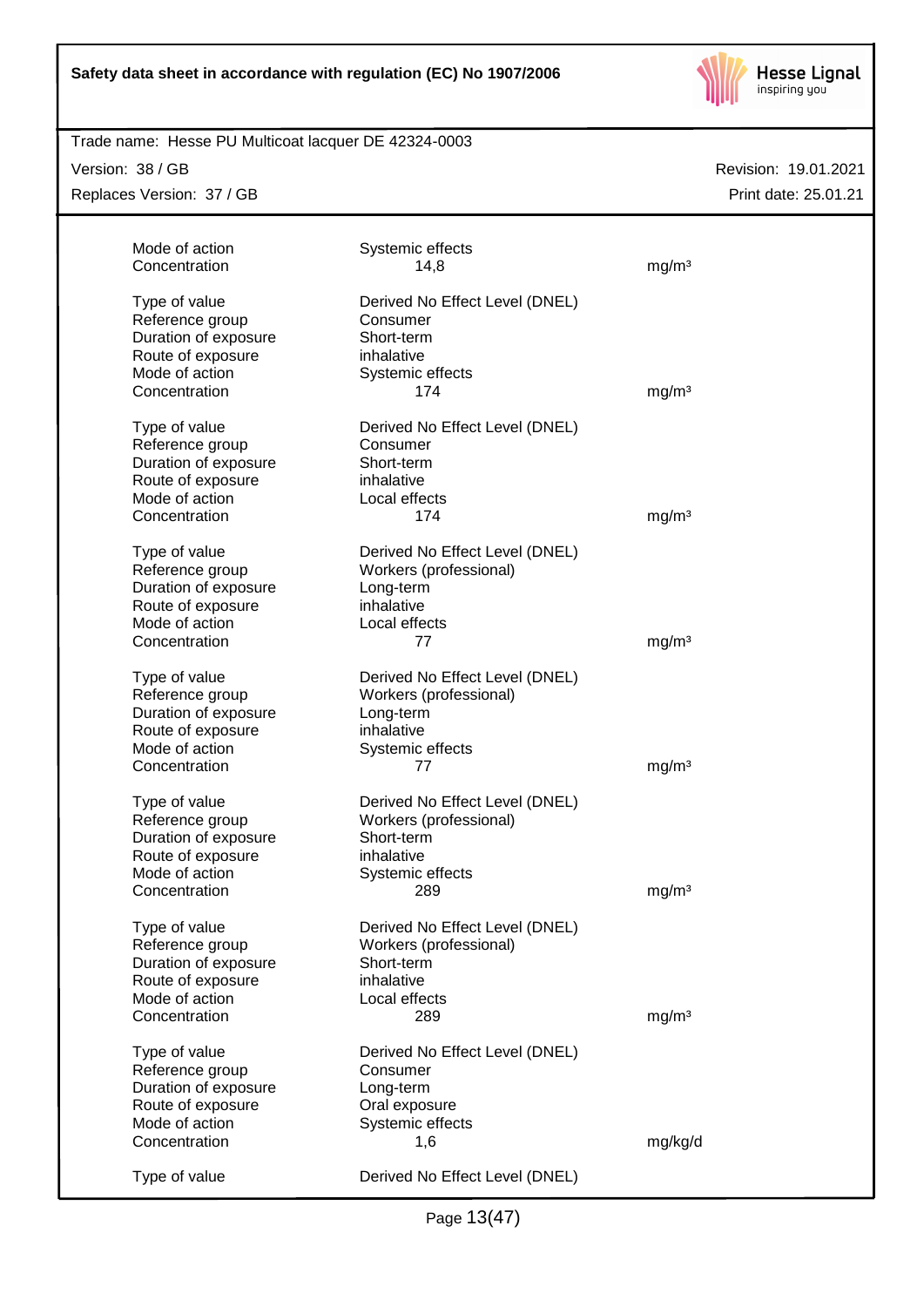

| Trade name: Hesse PU Multicoat lacquer DE 42324-0003 |                                |                   |                      |
|------------------------------------------------------|--------------------------------|-------------------|----------------------|
| Version: 38 / GB                                     |                                |                   | Revision: 19.01.2021 |
| Replaces Version: 37 / GB                            |                                |                   | Print date: 25.01.21 |
|                                                      |                                |                   |                      |
| Reference group                                      | Workers (professional)         |                   |                      |
| Duration of exposure                                 | Short-term                     |                   |                      |
| Route of exposure                                    | Dermal exposure                |                   |                      |
| Mode of action                                       | Local effects                  |                   |                      |
| Concentration                                        | 174                            | mg/kg/d           |                      |
|                                                      |                                |                   |                      |
| 4-methylpentan-2-one                                 |                                |                   |                      |
| Type of value                                        | Derived No Effect Level (DNEL) |                   |                      |
| Reference group                                      | Workers (professional)         |                   |                      |
| Duration of exposure                                 | Short-term                     |                   |                      |
| Route of exposure                                    | inhalative                     |                   |                      |
| Mode of action                                       | Systemic effects               |                   |                      |
| Concentration                                        | 208                            | mg/m <sup>3</sup> |                      |
|                                                      |                                |                   |                      |
| Type of value                                        | Derived No Effect Level (DNEL) |                   |                      |
| Reference group                                      | Workers (professional)         |                   |                      |
| Duration of exposure                                 | Short-term                     |                   |                      |
| Route of exposure                                    | inhalative                     |                   |                      |
| Mode of action                                       | Local effects                  |                   |                      |
| Concentration                                        | 208                            | mg/m <sup>3</sup> |                      |
| Type of value                                        | Derived No Effect Level (DNEL) |                   |                      |
| Reference group                                      | Workers (professional)         |                   |                      |
| Duration of exposure                                 | Long-term                      |                   |                      |
| Route of exposure                                    | inhalative                     |                   |                      |
| Mode of action                                       | Systemic effects               |                   |                      |
| Concentration                                        | 83                             | mg/m <sup>3</sup> |                      |
|                                                      |                                |                   |                      |
| Type of value                                        | Derived No Effect Level (DNEL) |                   |                      |
| Reference group                                      | Workers (professional)         |                   |                      |
| Duration of exposure                                 | Long-term                      |                   |                      |
| Route of exposure                                    | inhalative                     |                   |                      |
| Mode of action                                       | Local effects                  |                   |                      |
| Concentration                                        | 83                             | mg/m <sup>3</sup> |                      |
|                                                      |                                |                   |                      |
| Type of value                                        | Derived No Effect Level (DNEL) |                   |                      |
| Reference group                                      | Workers (professional)         |                   |                      |
| Duration of exposure                                 | Long-term                      |                   |                      |
| Route of exposure                                    | Dermal exposure                |                   |                      |
| Mode of action                                       | Systemic effects               |                   |                      |
| Concentration                                        | 11,8                           | mg/kg/d           |                      |
|                                                      |                                |                   |                      |
| Type of value                                        | Derived No Effect Level (DNEL) |                   |                      |
| Reference group                                      | Consumer                       |                   |                      |
| Duration of exposure                                 | Long-term                      |                   |                      |
| Route of exposure                                    | inhalative                     |                   |                      |
| Mode of action                                       | Systemic effects               |                   |                      |
| Concentration                                        | 14,7                           | mg/m <sup>3</sup> |                      |
| Type of value                                        | Derived No Effect Level (DNEL) |                   |                      |
| Reference group                                      | Consumer                       |                   |                      |
| Duration of exposure                                 | Long-term                      |                   |                      |
| Route of exposure                                    | inhalative                     |                   |                      |
|                                                      |                                |                   |                      |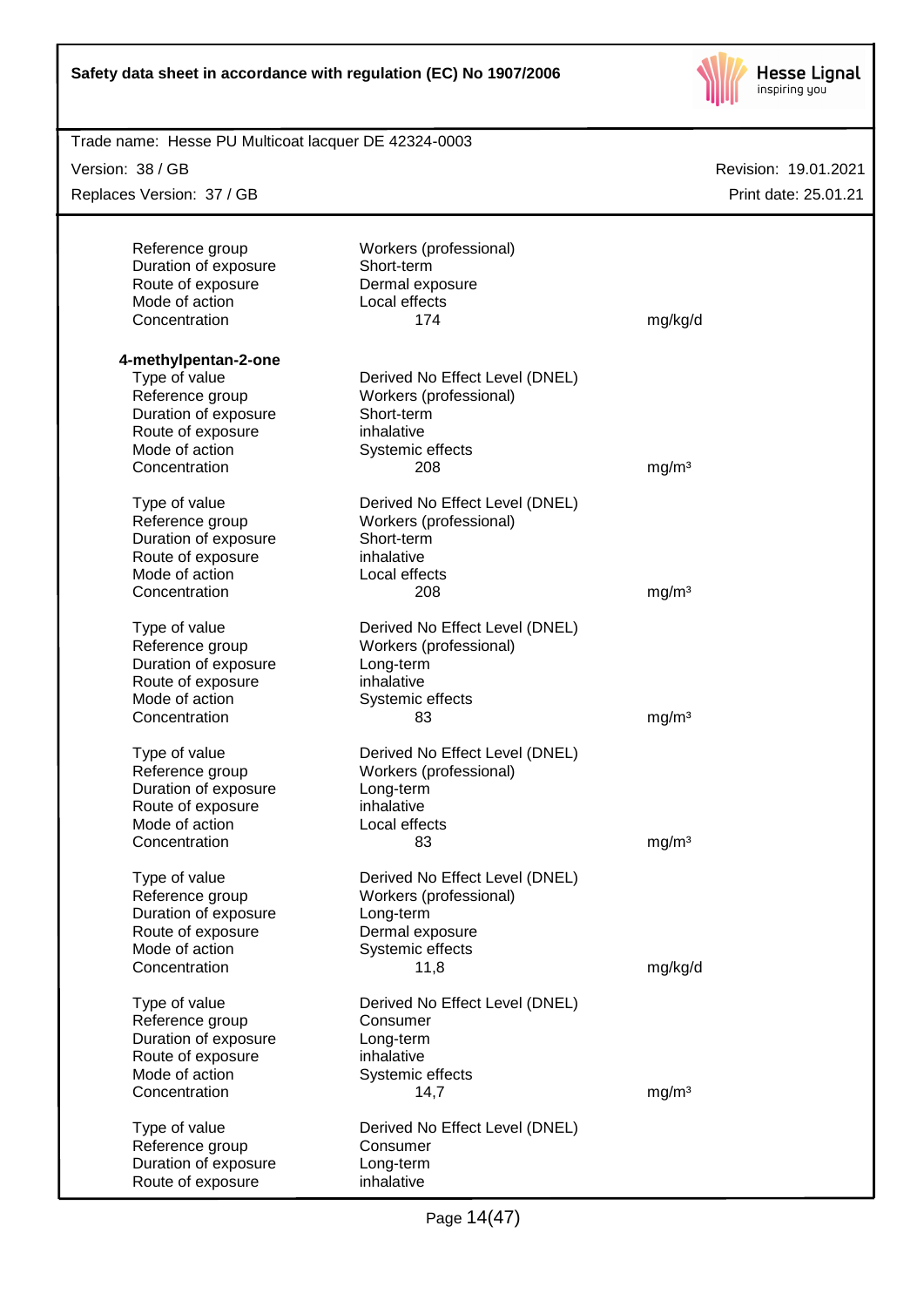

# Trade name: Hesse PU Multicoat lacquer DE 42324-0003

Version: 38 / GB

Replaces Version: 37 / GB

| Mode of action                  | Local effects                  |                   |
|---------------------------------|--------------------------------|-------------------|
| Concentration                   | 14,7                           | mq/m <sup>3</sup> |
| Type of value                   | Derived No Effect Level (DNEL) |                   |
| Reference group                 | Consumer                       |                   |
| Duration of exposure            | Short-term                     |                   |
| Route of exposure               | inhalative                     |                   |
| Mode of action                  | Systemic effects               |                   |
| Concentration                   | 155,2                          | mg/m <sup>3</sup> |
| Type of value                   | Derived No Effect Level (DNEL) |                   |
| Reference group                 | Consumer                       |                   |
| Duration of exposure            | Short-term                     |                   |
| Route of exposure               | inhalative                     |                   |
| Mode of action                  | Local effects                  |                   |
| Concentration                   | 155,2                          | mg/m <sup>3</sup> |
| Type of value                   | Derived No Effect Level (DNEL) |                   |
| Reference group                 | Consumer                       |                   |
| Duration of exposure            | Long-term                      |                   |
| Route of exposure               | Dermal exposure                |                   |
| Mode of action                  | Systemic effects               |                   |
| Concentration                   | 4,2                            | mg/kg/d           |
| Type of value                   | Derived No Effect Level (DNEL) |                   |
| Reference group                 | Consumer                       |                   |
| Duration of exposure            | Long-term                      |                   |
| Route of exposure               | Oral exposure                  |                   |
| Mode of action                  | Systemic effects               |                   |
| Concentration                   | 4,2                            | mg/kg/d           |
| propan-2-ol                     |                                |                   |
| Type of value                   | Derived No Effect Level (DNEL) |                   |
| Reference group                 | Workers (professional)         |                   |
| Duration of exposure            | Long-term                      |                   |
| Route of exposure               | Dermal exposure                |                   |
| Mode of action                  | Chronic effects                |                   |
| Concentration                   | 888                            | mg/kg/d           |
|                                 |                                |                   |
| Type of value                   | Derived No Effect Level (DNEL) |                   |
| Reference group                 | Workers (professional)         |                   |
| Duration of exposure            | Long-term                      |                   |
| Route of exposure               | inhalative                     |                   |
| Mode of action                  | Chronic effects                |                   |
| Concentration                   | 500                            | mq/m <sup>3</sup> |
| Type of value                   | Derived No Effect Level (DNEL) |                   |
| Reference group                 | Consumer                       |                   |
| Duration of exposure            | Long-term                      |                   |
| Route of exposure               | inhalative                     |                   |
|                                 |                                |                   |
| Mode of action<br>Concentration | Chronic effects<br>89          | mg/m <sup>3</sup> |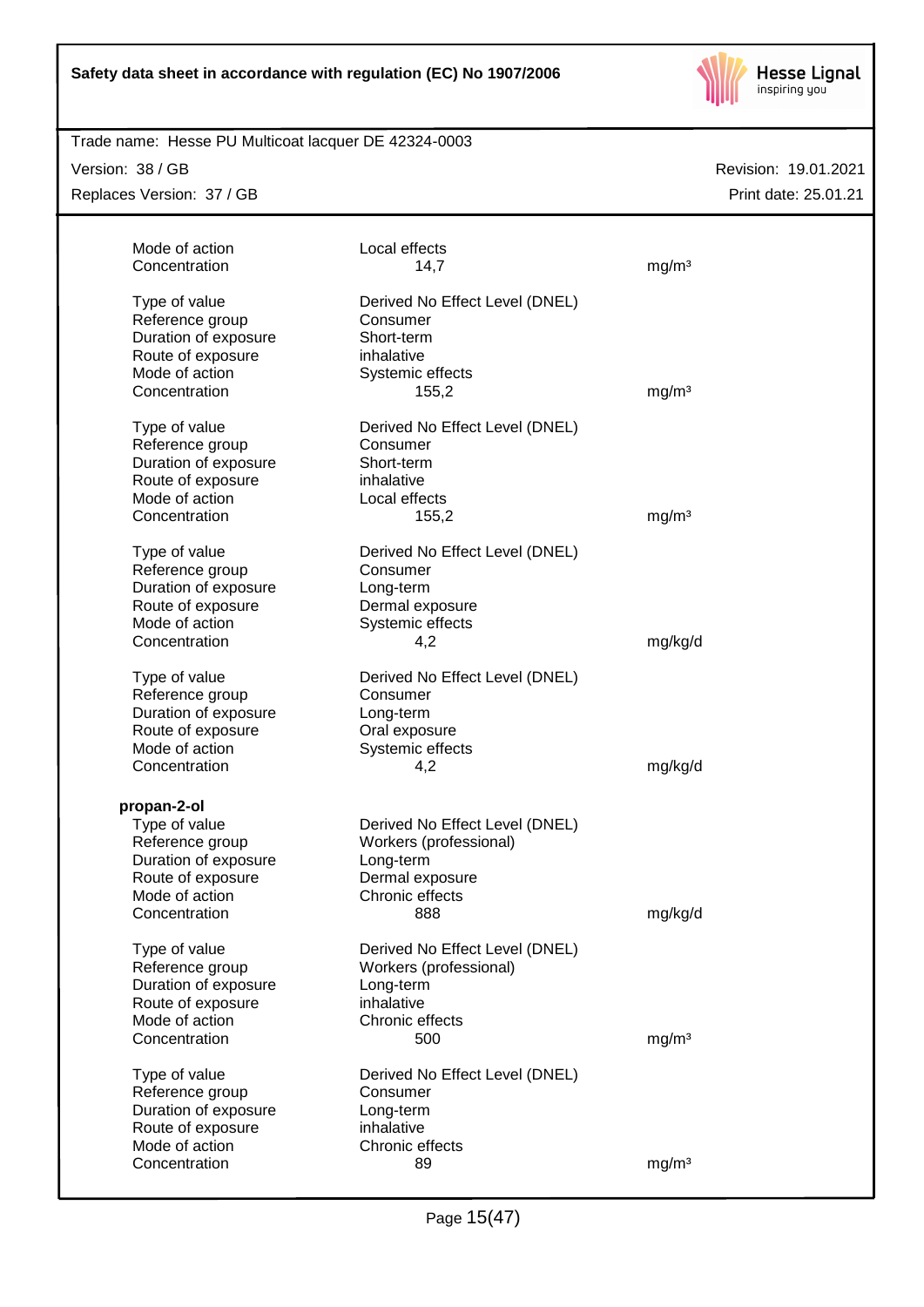

| Trade name: Hesse PU Multicoat lacquer DE 42324-0003 |                                |                   |                      |
|------------------------------------------------------|--------------------------------|-------------------|----------------------|
| Version: 38 / GB                                     |                                |                   | Revision: 19.01.2021 |
| Replaces Version: 37 / GB                            |                                |                   | Print date: 25.01.21 |
|                                                      |                                |                   |                      |
|                                                      |                                |                   |                      |
| Type of value                                        | Derived No Effect Level (DNEL) |                   |                      |
| Reference group                                      | Consumer                       |                   |                      |
| Duration of exposure                                 | Long-term                      |                   |                      |
| Route of exposure<br>Mode of action                  | Oral exposure                  |                   |                      |
| Concentration                                        | Chronic effects                |                   |                      |
|                                                      | 26                             | mg/kg/d           |                      |
| Type of value                                        | Derived No Effect Level (DNEL) |                   |                      |
| Reference group                                      | Consumer                       |                   |                      |
| Duration of exposure                                 | Long-term                      |                   |                      |
| Route of exposure                                    | Dermal exposure                |                   |                      |
| Mode of action                                       | Systemic effects               |                   |                      |
| Concentration                                        | 319                            | mg/kg/d           |                      |
|                                                      |                                |                   |                      |
| acetone                                              |                                |                   |                      |
| Type of value                                        | Derived No Effect Level (DNEL) |                   |                      |
| Reference group                                      | Workers (professional)         |                   |                      |
| Duration of exposure                                 | Long-term                      |                   |                      |
| Route of exposure                                    | inhalative                     |                   |                      |
| Mode of action                                       | Systemic effects               |                   |                      |
| Concentration                                        | 1210                           | mg/m <sup>3</sup> |                      |
| Type of value                                        | Derived No Effect Level (DNEL) |                   |                      |
| Reference group                                      | Workers (professional)         |                   |                      |
| Duration of exposure                                 | Long-term                      |                   |                      |
| Route of exposure                                    | Dermal exposure                |                   |                      |
| Mode of action                                       | Systemic effects               |                   |                      |
| Concentration                                        | 186                            | mg/kg/d           |                      |
|                                                      |                                |                   |                      |
| Type of value                                        | Derived No Effect Level (DNEL) |                   |                      |
| Reference group                                      | Workers (professional)         |                   |                      |
| Duration of exposure                                 | Short-term                     |                   |                      |
| Route of exposure                                    | inhalative                     |                   |                      |
| Mode of action                                       | Local effects                  |                   |                      |
| Concentration                                        | 2420                           | mg/m <sup>3</sup> |                      |
|                                                      |                                |                   |                      |
| Type of value                                        | Derived No Effect Level (DNEL) |                   |                      |
| Reference group                                      | Workers (professional)         |                   |                      |
| Duration of exposure                                 | Short-term                     |                   |                      |
| Route of exposure                                    | inhalative                     |                   |                      |
| Mode of action                                       | Systemic effects               |                   |                      |
| Concentration                                        | 1210                           | mg/m <sup>3</sup> |                      |
| Type of value                                        | Derived No Effect Level (DNEL) |                   |                      |
| Reference group                                      | Consumer                       |                   |                      |
| Duration of exposure                                 | Long-term                      |                   |                      |
| Route of exposure                                    | Oral exposure                  |                   |                      |
| Mode of action                                       | Systemic effects               |                   |                      |
| Concentration                                        | 62                             | mg/kg/d           |                      |
|                                                      |                                |                   |                      |
| Type of value                                        | Derived No Effect Level (DNEL) |                   |                      |
| Reference group                                      | Consumer                       |                   |                      |
| Duration of exposure                                 | Long-term                      |                   |                      |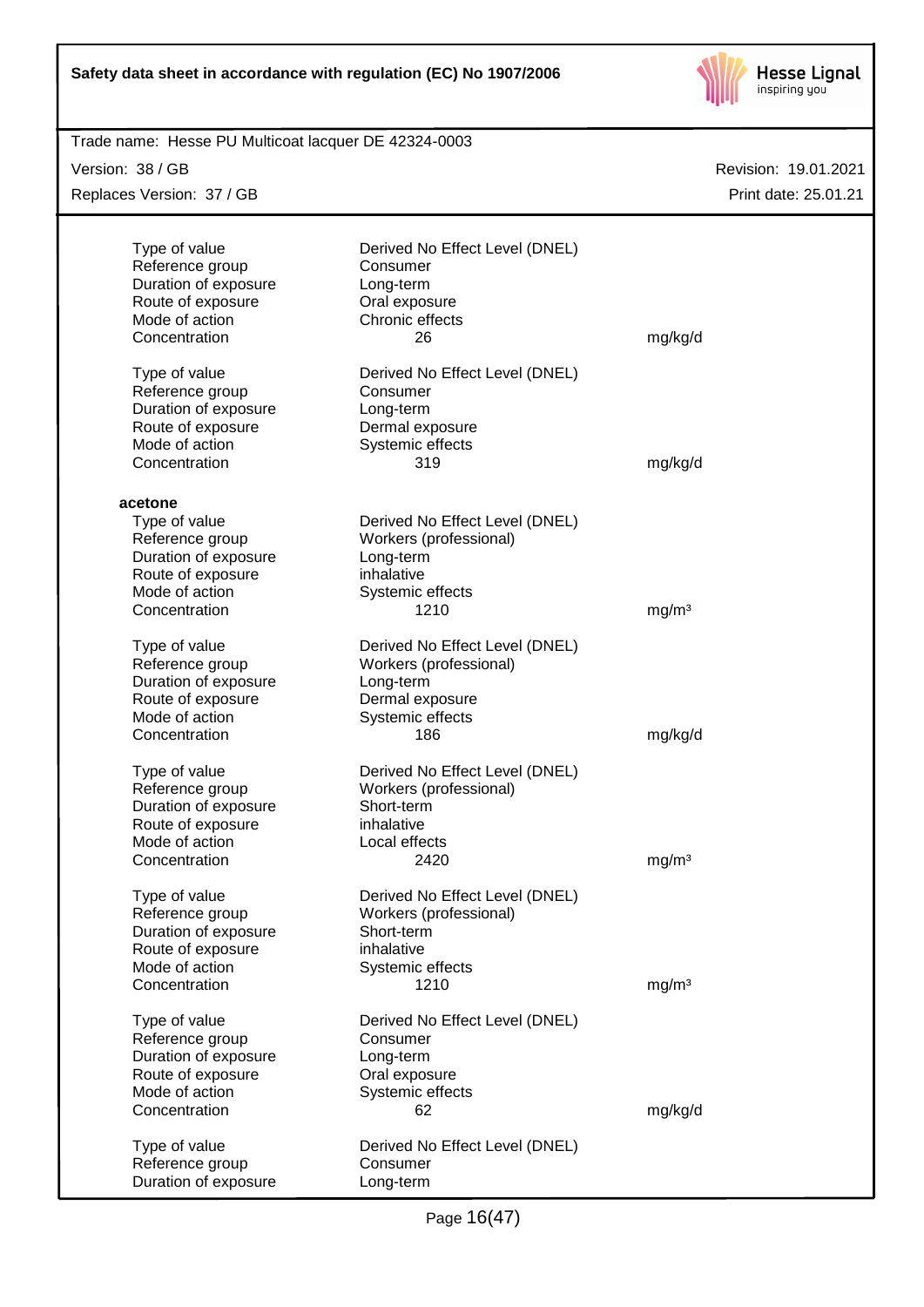

## Trade name: Hesse PU Multicoat lacquer DE 42324-0003

Version: 38 / GB

Replaces Version: 37 / GB

| Route of exposure              | Dermal exposure                |                   |
|--------------------------------|--------------------------------|-------------------|
| Mode of action                 | Systemic effects               |                   |
| Concentration                  | 62                             | mg/kg/d           |
| Type of value                  | Derived No Effect Level (DNEL) |                   |
| Reference group                | Consumer                       |                   |
| Duration of exposure           | Long-term                      |                   |
| Route of exposure              | inhalative                     |                   |
| Mode of action                 | Systemic effects               |                   |
| Concentration                  | 200                            | mg/m <sup>3</sup> |
|                                |                                |                   |
| ethyl acetate<br>Type of value | Derived No Effect Level (DNEL) |                   |
| Reference group                | Workers (professional)         |                   |
| Duration of exposure           | Long-term                      |                   |
| Route of exposure              | Dermal exposure                |                   |
| Mode of action                 | Systemic effects               |                   |
| Concentration                  | 63                             | mg/kg/d           |
|                                |                                |                   |
| Type of value                  | Derived No Effect Level (DNEL) |                   |
| Reference group                | Workers (professional)         |                   |
| Duration of exposure           | Long-term                      |                   |
| Route of exposure              | inhalative                     |                   |
| Mode of action                 | Systemic effects               |                   |
| Concentration                  | 734                            | mg/m <sup>3</sup> |
| Type of value                  | Derived No Effect Level (DNEL) |                   |
| Reference group                | Workers (professional)         |                   |
| Duration of exposure           | Long-term                      |                   |
| Route of exposure              | inhalative                     |                   |
| Mode of action                 | Local effects                  |                   |
| Concentration                  | 734                            | mg/m <sup>3</sup> |
| Type of value                  | Derived No Effect Level (DNEL) |                   |
| Reference group                | Workers (professional)         |                   |
| Duration of exposure           | Short-term                     |                   |
| Route of exposure              | inhalative                     |                   |
| Mode of action                 | Local effects                  |                   |
| Concentration                  | 1468                           | mg/m <sup>3</sup> |
| Type of value                  | Derived No Effect Level (DNEL) |                   |
| Reference group                | Workers (professional)         |                   |
| Duration of exposure           | Short-term                     |                   |
| Route of exposure              | inhalative                     |                   |
| Mode of action                 | Systemic effects               |                   |
| Concentration                  | 1468                           | mg/m <sup>3</sup> |
| Type of value                  | Derived No Effect Level (DNEL) |                   |
| Reference group                | Consumer                       |                   |
| Duration of exposure           | Short-term                     |                   |
| Route of exposure              | inhalative                     |                   |
| Mode of action                 | Systemic effects               |                   |
| Concentration                  | 734                            | mg/m <sup>3</sup> |
|                                |                                |                   |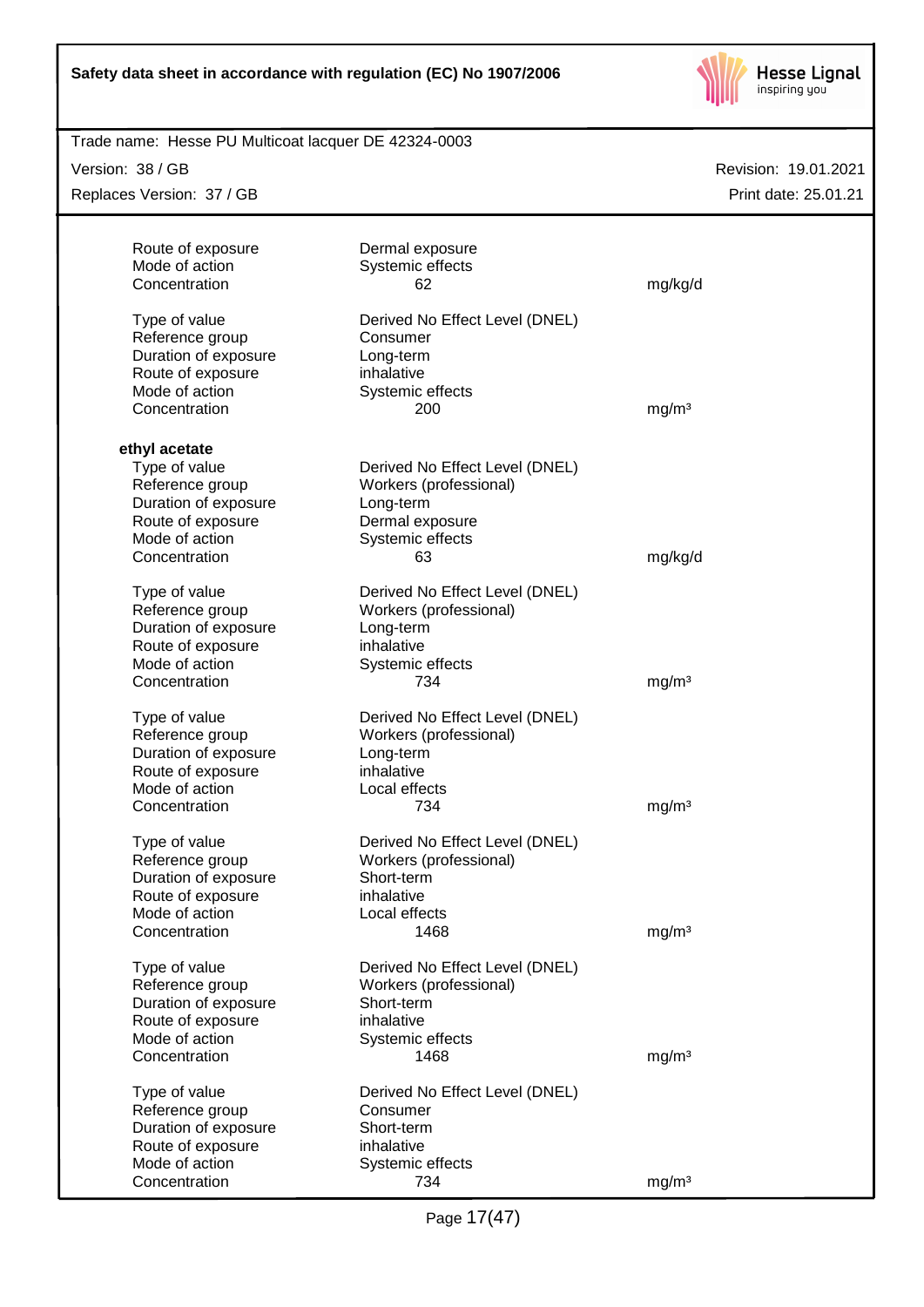

# Trade name: Hesse PU Multicoat lacquer DE 42324-0003

Version: 38 / GB Replaces Version: 37 / GB

| Type of value<br>Reference group<br>Duration of exposure<br>Route of exposure<br>Mode of action<br>Concentration            | Derived No Effect Level (DNEL)<br>Consumer<br>Short-term<br>inhalative<br>Local effects<br>734                  | mg/m <sup>3</sup> |
|-----------------------------------------------------------------------------------------------------------------------------|-----------------------------------------------------------------------------------------------------------------|-------------------|
| Type of value<br>Reference group<br>Duration of exposure<br>Route of exposure<br>Mode of action<br>Concentration            | Derived No Effect Level (DNEL)<br>Consumer<br>Long-term<br>Dermal exposure<br>Systemic effects<br>37            | mg/kg/d           |
| Type of value<br>Reference group<br>Duration of exposure<br>Route of exposure<br>Mode of action<br>Concentration            | Derived No Effect Level (DNEL)<br>Consumer<br>Long-term<br>inhalative<br>Systemic effects<br>367                | mg/m <sup>3</sup> |
| Type of value<br>Reference group<br>Duration of exposure<br>Route of exposure<br>Mode of action<br>Concentration            | Derived No Effect Level (DNEL)<br>Consumer<br>Long-term<br>Oral exposure<br>Systemic effects<br>4,5             | mg/kg/d           |
| Type of value<br>Reference group<br>Duration of exposure<br>Route of exposure<br>Mode of action<br>Concentration            | Derived No Effect Level (DNEL)<br>Consumer<br>Long-term<br>inhalative<br>Local effects<br>367                   | mg/m <sup>3</sup> |
| toluene<br>Type of value<br>Reference group<br>Duration of exposure<br>Route of exposure<br>Mode of action<br>Concentration | Derived No Effect Level (DNEL)<br>Workers (professional)<br>Short-term<br>inhalative<br>Local effects<br>343    | mg/m <sup>3</sup> |
| Type of value<br>Reference group<br>Duration of exposure<br>Route of exposure<br>Mode of action<br>Concentration            | Derived No Effect Level (DNEL)<br>Workers (professional)<br>Short-term<br>inhalative<br>Systemic effects<br>384 | mg/kg             |
| Type of value<br>Reference group                                                                                            | Derived No Effect Level (DNEL)<br>Workers (professional)                                                        |                   |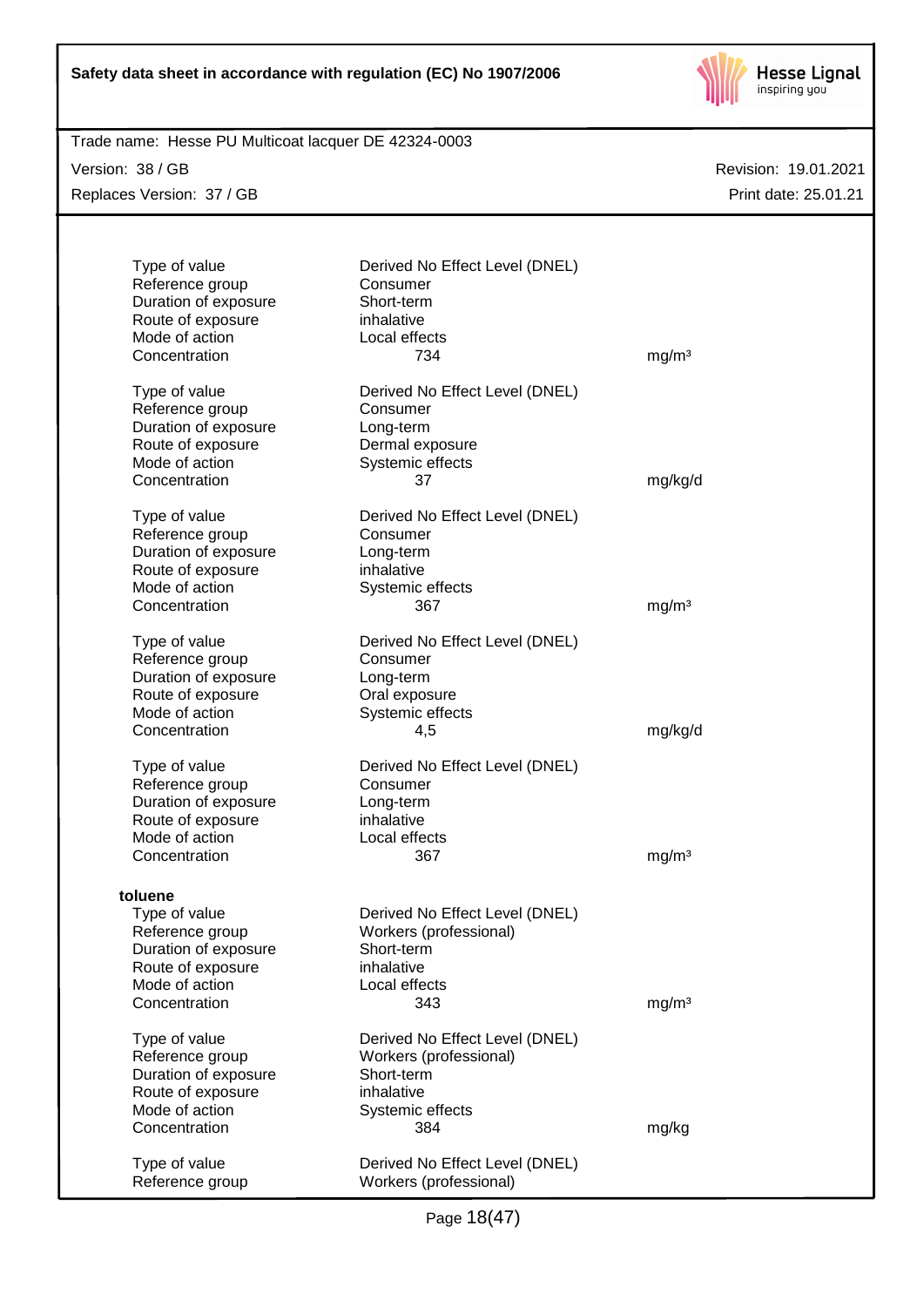

Trade name: Hesse PU Multicoat lacquer DE 42324-0003

Version: 38 / GB

Replaces Version: 37 / GB

| Duration of exposure<br>Route of exposure<br>Mode of action<br>Concentration                                     | Long-term<br>inhalative<br>Local effects<br>192                                                                | mg/m <sup>3</sup> |
|------------------------------------------------------------------------------------------------------------------|----------------------------------------------------------------------------------------------------------------|-------------------|
| Type of value<br>Reference group<br>Duration of exposure<br>Route of exposure<br>Mode of action<br>Concentration | Derived No Effect Level (DNEL)<br>Workers (professional)<br>Long-term<br>inhalative<br>Systemic effects<br>192 | mg/m <sup>3</sup> |
| Type of value<br>Reference group<br>Duration of exposure<br>Route of exposure                                    | Derived No Effect Level (DNEL)<br>Consumer<br>Long-term<br>Dermal exposure                                     |                   |
| Mode of action<br>Concentration                                                                                  | Systemic effects<br>384                                                                                        | mg/kg/d           |
| Type of value<br>Reference group<br>Duration of exposure<br>Route of exposure<br>Mode of action<br>Concentration | Derived No Effect Level (DNEL)<br>Consumer<br>Short-term<br>inhalative<br>Local effects<br>226                 |                   |
| Type of value                                                                                                    | Derived No Effect Level (DNEL)                                                                                 | mg/m <sup>3</sup> |
| Reference group<br>Duration of exposure<br>Route of exposure<br>Mode of action                                   | Consumer<br>Short-term<br>inhalative<br>Systemic effects                                                       |                   |
| Concentration                                                                                                    | 226                                                                                                            | mg/m <sup>3</sup> |
| Type of value<br>Reference group<br>Duration of exposure<br>Route of exposure                                    | Derived No Effect Level (DNEL)<br>Consumer<br>Long-term<br>inhalative                                          |                   |
| Mode of action<br>Concentration                                                                                  | Systemic effects<br>56,5                                                                                       | mg/m <sup>3</sup> |
| Type of value<br>Reference group<br>Duration of exposure<br>Route of exposure                                    | Derived No Effect Level (DNEL)<br>Consumer<br>Long-term<br>Dermal exposure                                     |                   |
| Mode of action<br>Concentration                                                                                  | Systemic effects<br>226                                                                                        | mg/kg/d           |
| Type of value<br>Reference group<br>Duration of exposure<br>Route of exposure                                    | Derived No Effect Level (DNEL)<br>Consumer<br>Long-term<br>Oral exposure                                       |                   |
| Mode of action<br>Concentration                                                                                  | Systemic effects<br>8,13                                                                                       | mg/kg/d           |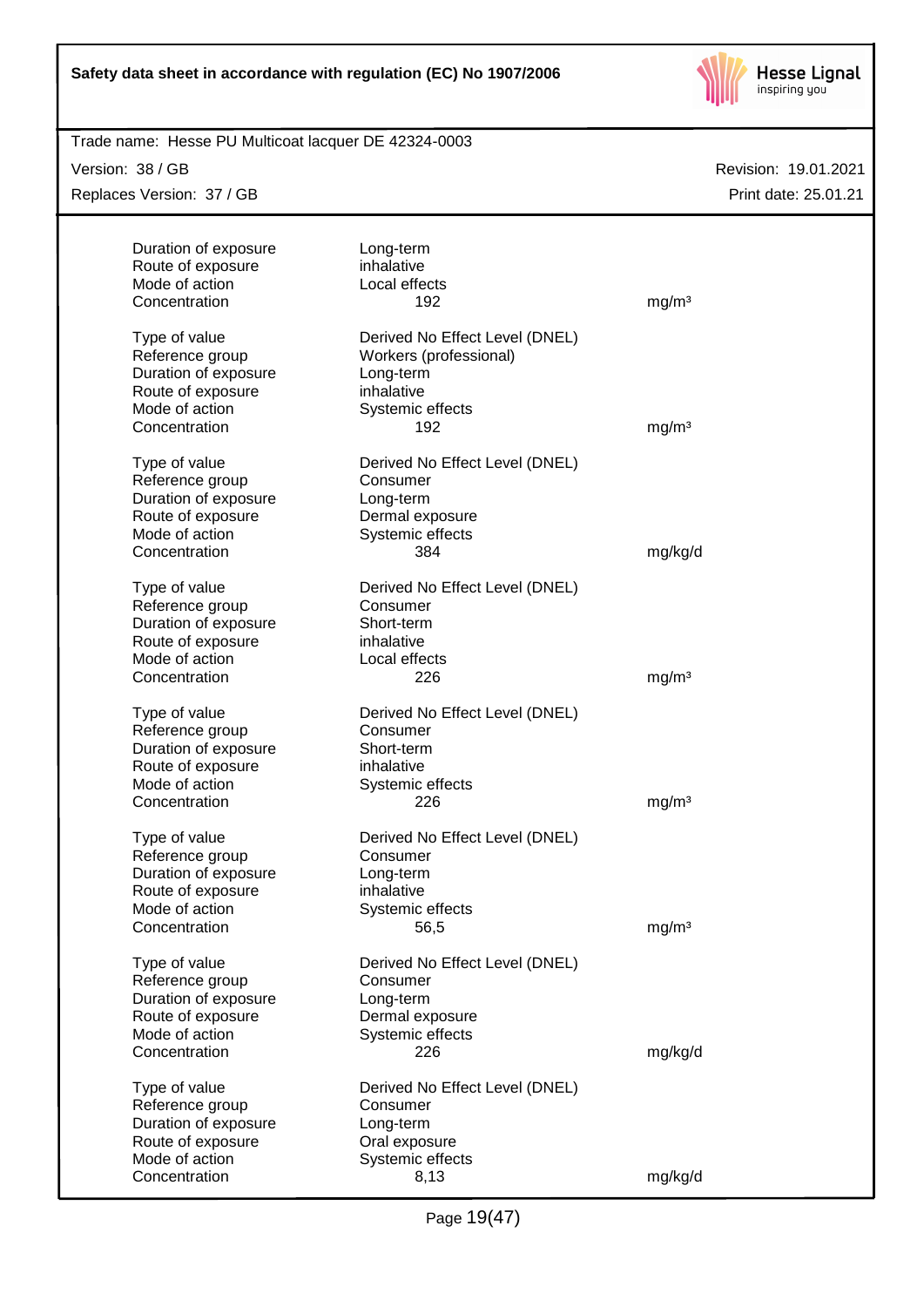

Version: 38 / GB

Replaces Version: 37 / GB

| ethylbenzene         |                                |                   |
|----------------------|--------------------------------|-------------------|
| Type of value        | Derived No Effect Level (DNEL) |                   |
| Reference group      | Workers (professional)         |                   |
| Duration of exposure | Short-term                     |                   |
| Route of exposure    | inhalative                     |                   |
| Mode of action       | Systemic effects               |                   |
| Concentration        | 289                            | mg/m <sup>3</sup> |
|                      |                                |                   |
| Type of value        | Derived No Effect Level (DNEL) |                   |
| Reference group      | Workers (professional)         |                   |
| Duration of exposure | Long-term                      |                   |
| Route of exposure    | inhalative                     |                   |
| Mode of action       | Systemic effects               |                   |
| Concentration        | 77                             | mg/m <sup>3</sup> |
| Type of value        | Derived No Effect Level (DNEL) |                   |
| Reference group      | Workers (professional)         |                   |
| Duration of exposure | Short-term                     |                   |
| Route of exposure    | inhalative                     |                   |
| Mode of action       | Local effects                  |                   |
| Concentration        | 289                            | mg/m <sup>3</sup> |
|                      |                                |                   |
| Type of value        | Derived No Effect Level (DNEL) |                   |
| Reference group      | Workers (professional)         |                   |
| Duration of exposure | Long-term                      |                   |
| Route of exposure    | inhalative                     |                   |
| Mode of action       | Local effects                  |                   |
| Concentration        | 77                             | mg/m <sup>3</sup> |
| Type of value        | Derived No Effect Level (DNEL) |                   |
| Reference group      | Workers (professional)         |                   |
| Duration of exposure | Long-term                      |                   |
| Route of exposure    | Dermal exposure                |                   |
| Mode of action       | Systemic effects               |                   |
| Concentration        | 18                             | mg/kg/d           |
|                      |                                |                   |
| Type of value        | Derived No Effect Level (DNEL) |                   |
| Reference group      | Consumer                       |                   |
| Duration of exposure | Short-term                     |                   |
| Route of exposure    | inhalative                     |                   |
| Mode of action       | Systemic effects               |                   |
| Concentration        | 174                            | mg/m <sup>3</sup> |
| Type of value        | Derived No Effect Level (DNEL) |                   |
| Reference group      | Consumer                       |                   |
| Duration of exposure | Short-term                     |                   |
| Route of exposure    | inhalative                     |                   |
| Mode of action       | Local effects                  |                   |
| Concentration        | 174                            | mg/m <sup>3</sup> |
|                      |                                |                   |
| Type of value        | Derived No Effect Level (DNEL) |                   |
| Reference group      | Consumer                       |                   |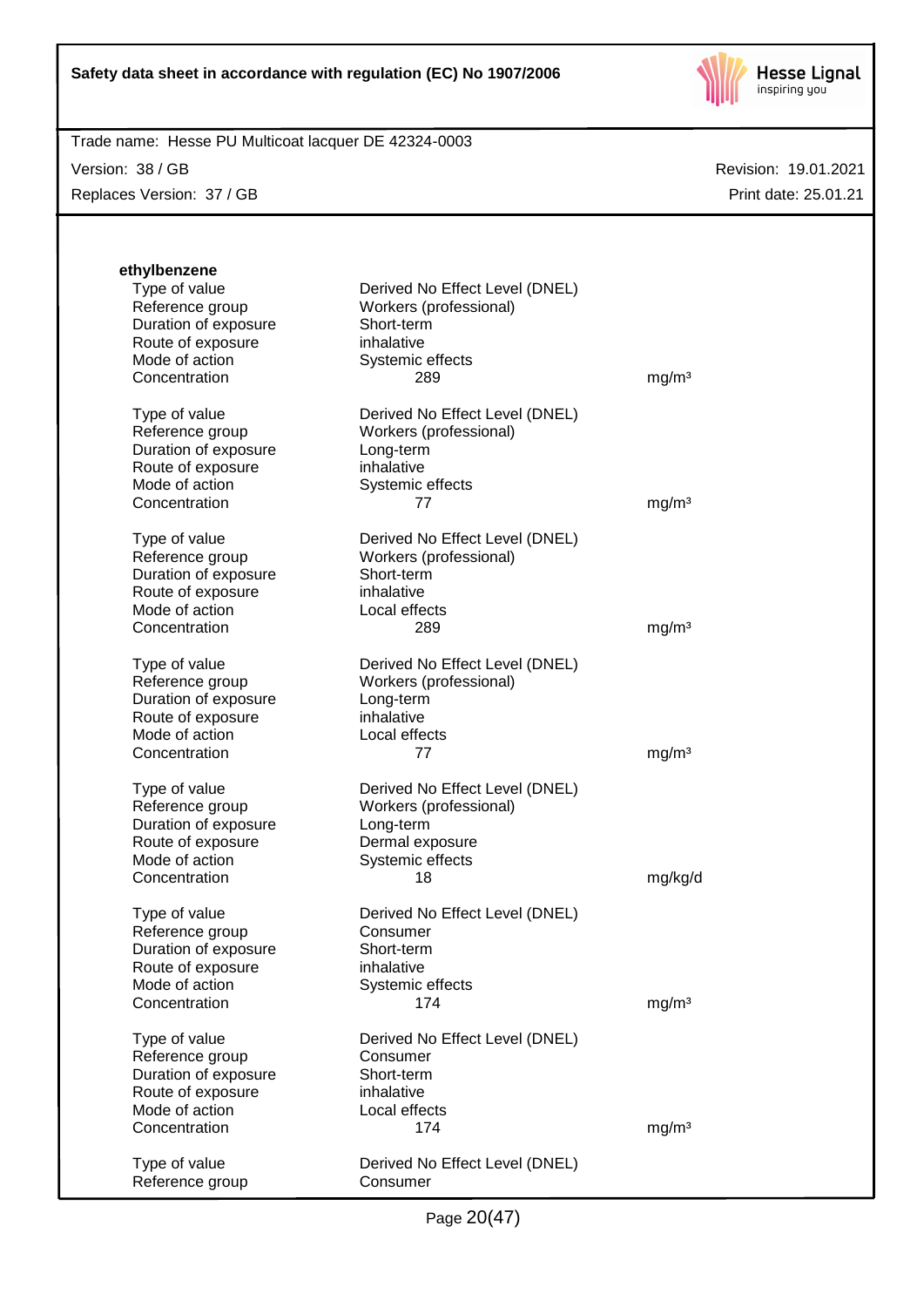

| Trade name: Hesse PU Multicoat lacquer DE 42324-0003 |  |
|------------------------------------------------------|--|
|                                                      |  |

Version: 38 / GB

Replaces Version: 37 / GB

| Duration of exposure                            | Long-term                      |                   |
|-------------------------------------------------|--------------------------------|-------------------|
| Route of exposure                               | inhalative                     |                   |
| Mode of action                                  | Systemic effects               |                   |
| Concentration                                   | 14,8                           | mg/m <sup>3</sup> |
| Type of value                                   | Derived No Effect Level (DNEL) |                   |
| Reference group                                 | Consumer                       |                   |
| Duration of exposure                            | Long-term                      |                   |
| Route of exposure                               | Dermal exposure                |                   |
| Mode of action                                  | Systemic effects               |                   |
| Concentration                                   | 108                            | mg/kg/d           |
|                                                 |                                |                   |
| Type of value                                   | Derived No Effect Level (DNEL) |                   |
| Reference group                                 | Consumer                       |                   |
| Duration of exposure                            | Long-term                      |                   |
| Route of exposure                               | Oral exposure                  |                   |
| Mode of action                                  | Systemic effects               |                   |
| Concentration                                   | 1,6                            | mg/kg/d           |
|                                                 |                                |                   |
| <b>Predicted No Effect Concentration (PNEC)</b> |                                |                   |
| isobutyl acetate                                |                                |                   |
| Type of value                                   | <b>PNEC</b>                    |                   |
| <b>Type</b>                                     | Freshwater                     |                   |
| Concentration                                   | 0,17                           | mg/l              |
| Type of value                                   | <b>PNEC</b>                    |                   |
| <b>Type</b>                                     | Saltwater                      |                   |
| Concentration                                   | 0,017                          | mg/l              |
| Type of value                                   | <b>PNEC</b>                    |                   |
| <b>Type</b>                                     | Water                          |                   |
| Conditions                                      | sporadic release               |                   |
| Concentration                                   | 0,34                           | mg/l              |
|                                                 |                                |                   |
| Type of value                                   | <b>PNEC</b>                    |                   |
| <b>Type</b>                                     | Sewage treatment plant (STP)   |                   |
| Concentration                                   | 200                            | mg/l              |
| Type of value                                   | <b>PNEC</b>                    |                   |
| <b>Type</b>                                     | Fresh water sediment           |                   |
| Concentration                                   | 0,877                          | mg/kg             |
|                                                 |                                |                   |
| Type of value                                   | <b>PNEC</b>                    |                   |
| <b>Type</b>                                     | saltwater sediment             |                   |
| Concentration                                   | 0,0877                         | mg/kg             |
| Type of value                                   | <b>PNEC</b>                    |                   |
| <b>Type</b>                                     | Soil                           |                   |
| Concentration                                   | 0,0755                         | mg/kg             |
|                                                 |                                |                   |
| n-butyl acetate                                 |                                |                   |
| Type of value                                   | <b>PNEC</b>                    |                   |
|                                                 |                                |                   |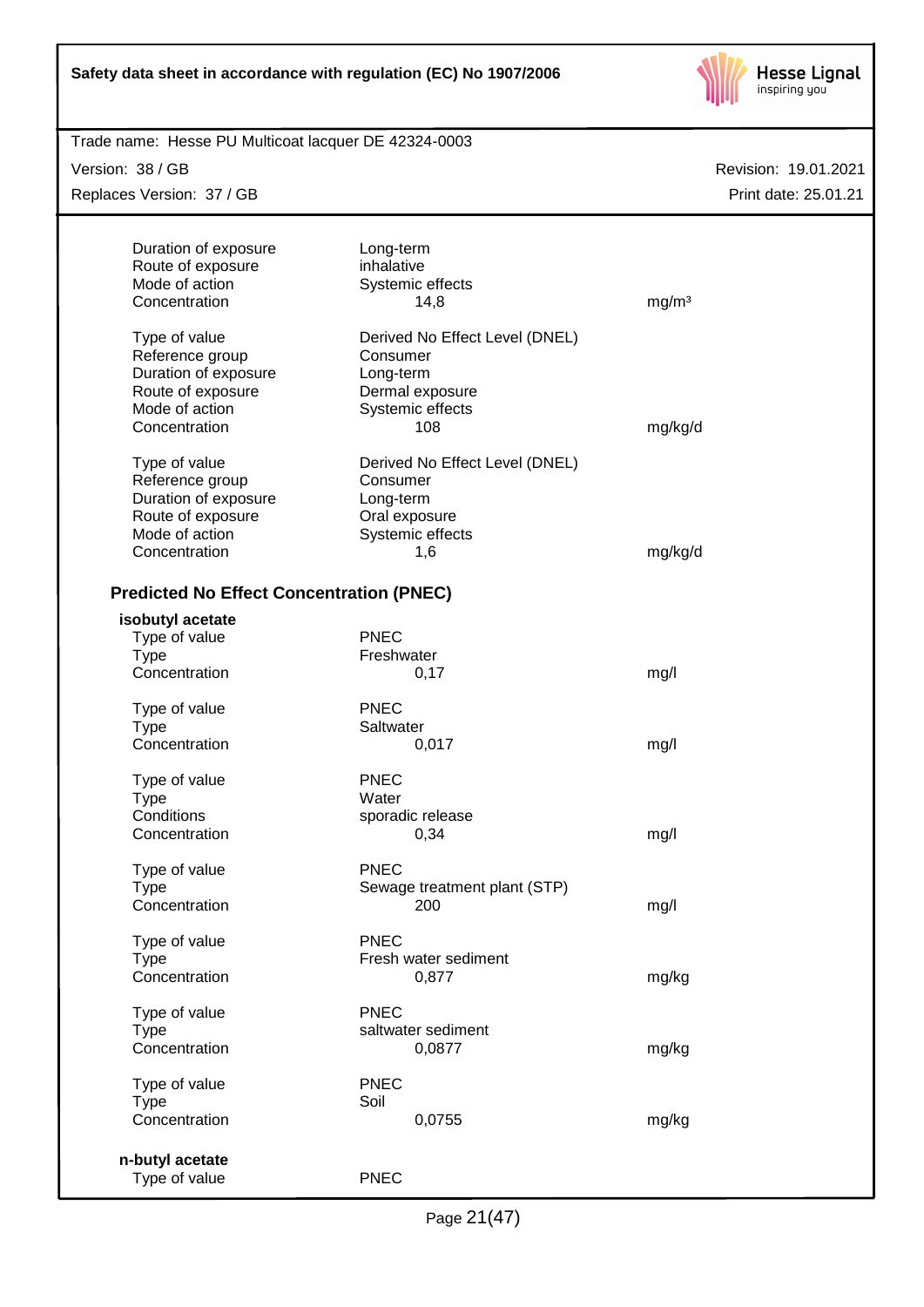

Version: 38 / GB Replaces Version: 37 / GB

| <b>Type</b>                  | Freshwater                   |       |  |
|------------------------------|------------------------------|-------|--|
| Concentration                | 0,18                         | mg/l  |  |
| Type of value                | <b>PNEC</b>                  |       |  |
| <b>Type</b>                  | Saltwater                    |       |  |
| Concentration                | 0,018                        | mg/l  |  |
|                              |                              |       |  |
| Type of value                | <b>PNEC</b>                  |       |  |
| <b>Type</b>                  | Sewage treatment plant (STP) |       |  |
| Concentration                | 35,6                         | mg/l  |  |
| Type of value                | <b>PNEC</b>                  |       |  |
| <b>Type</b>                  | Water                        |       |  |
| Conditions                   | sporadic release             |       |  |
| Concentration                | 0,36                         | mg/l  |  |
|                              | <b>PNEC</b>                  |       |  |
| Type of value<br><b>Type</b> | Fresh water sediment         |       |  |
| Concentration                | 0,981                        | mg/kg |  |
|                              |                              |       |  |
| Type of value                | <b>PNEC</b>                  |       |  |
| <b>Type</b>                  | saltwater sediment           |       |  |
| Concentration                | 0,0981                       | mg/l  |  |
| Type of value                | <b>PNEC</b>                  |       |  |
| <b>Type</b>                  | Soil                         |       |  |
| Concentration                | 0,0903                       | mg/kg |  |
|                              |                              |       |  |
| 4-methylpentan-2-one         |                              |       |  |
| Type of value                | <b>PNEC</b>                  |       |  |
| <b>Type</b>                  | Freshwater                   |       |  |
| Concentration                | 0,6                          | mg/l  |  |
| Type of value                | <b>PNEC</b>                  |       |  |
| <b>Type</b>                  | Saltwater                    |       |  |
| Concentration                | 0,06                         | mg/l  |  |
|                              |                              |       |  |
| Type of value                | <b>PNEC</b>                  |       |  |
| Conditions<br>Concentration  | sporadic release<br>1,5      |       |  |
|                              |                              | mg/l  |  |
| Type of value                | <b>PNEC</b>                  |       |  |
| <b>Type</b>                  | Sewage treatment plant (STP) |       |  |
| Concentration                | 27,5                         | mg/l  |  |
| Type of value                | <b>PNEC</b>                  |       |  |
| <b>Type</b>                  | Fresh water sediment         |       |  |
| Concentration                | 8,27                         | mg/kg |  |
|                              |                              |       |  |
| Type of value                | <b>PNEC</b>                  |       |  |
| <b>Type</b>                  | saltwater sediment           |       |  |
| Concentration                | 0,83                         | mg/kg |  |
|                              |                              |       |  |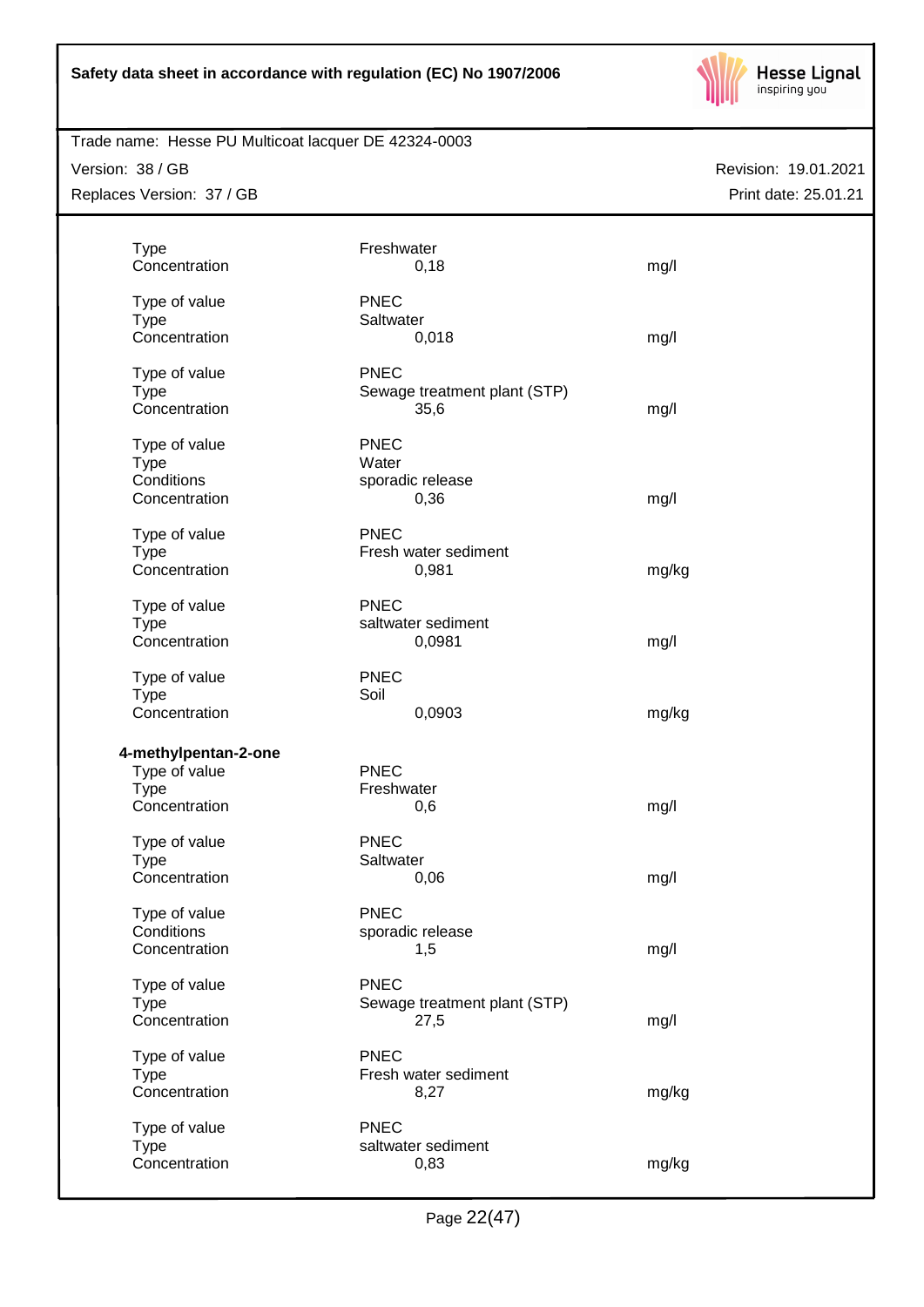

Trade name: Hesse PU Multicoat lacquer DE 42324-0003

Version: 38 / GB Replaces Version: 37 / GB

| Type of value | <b>PNEC</b>                  |       |  |
|---------------|------------------------------|-------|--|
| <b>Type</b>   | Soil                         |       |  |
| Concentration | 1,3                          | mg/kg |  |
|               |                              |       |  |
| propan-2-ol   |                              |       |  |
| Type of value | <b>PNEC</b>                  |       |  |
| <b>Type</b>   | Freshwater                   |       |  |
| Concentration | 140,9                        | mg/l  |  |
|               |                              |       |  |
| Type of value | <b>PNEC</b>                  |       |  |
| <b>Type</b>   | Saltwater                    |       |  |
| Concentration | 140,9                        | mg/l  |  |
|               |                              |       |  |
| Type of value | <b>PNEC</b>                  |       |  |
| Conditions    | sporadic release             |       |  |
| Concentration | 140,9                        | mg/l  |  |
|               |                              |       |  |
| Type of value | <b>PNEC</b>                  |       |  |
| <b>Type</b>   | Fresh water sediment         |       |  |
| Concentration | 552                          | mg/kg |  |
|               |                              |       |  |
| Type of value | <b>PNEC</b>                  |       |  |
| <b>Type</b>   | saltwater sediment           |       |  |
| Concentration | 552                          | mg/kg |  |
|               |                              |       |  |
| Type of value | <b>PNEC</b>                  |       |  |
| <b>Type</b>   | Soil                         |       |  |
| Concentration | 28                           | mg/kg |  |
|               | <b>PNEC</b>                  |       |  |
| Type of value |                              |       |  |
| <b>Type</b>   | Sewage treatment plant (STP) |       |  |
| Concentration | 2251                         | mg/l  |  |
|               |                              |       |  |
| acetone       |                              |       |  |
| Type of value | <b>PNEC</b>                  |       |  |
| <b>Type</b>   | Freshwater                   |       |  |
| Concentration | 10,6                         | mg/l  |  |
| Type of value | <b>PNEC</b>                  |       |  |
| <b>Type</b>   | Saltwater                    |       |  |
| Concentration |                              |       |  |
|               | 1,06                         | mg/l  |  |
| Type of value | <b>PNEC</b>                  |       |  |
| <b>Type</b>   | Fresh water sediment         |       |  |
| Concentration | 30,4                         | mg/kg |  |
|               |                              |       |  |
| Type of value | <b>PNEC</b>                  |       |  |
| <b>Type</b>   | saltwater sediment           |       |  |
| Concentration | 3,04                         | mg/kg |  |
|               |                              |       |  |
| Type of value | <b>PNEC</b>                  |       |  |
| <b>Type</b>   | Soil                         |       |  |
| Concentration | 29,5                         | mg/kg |  |
|               |                              |       |  |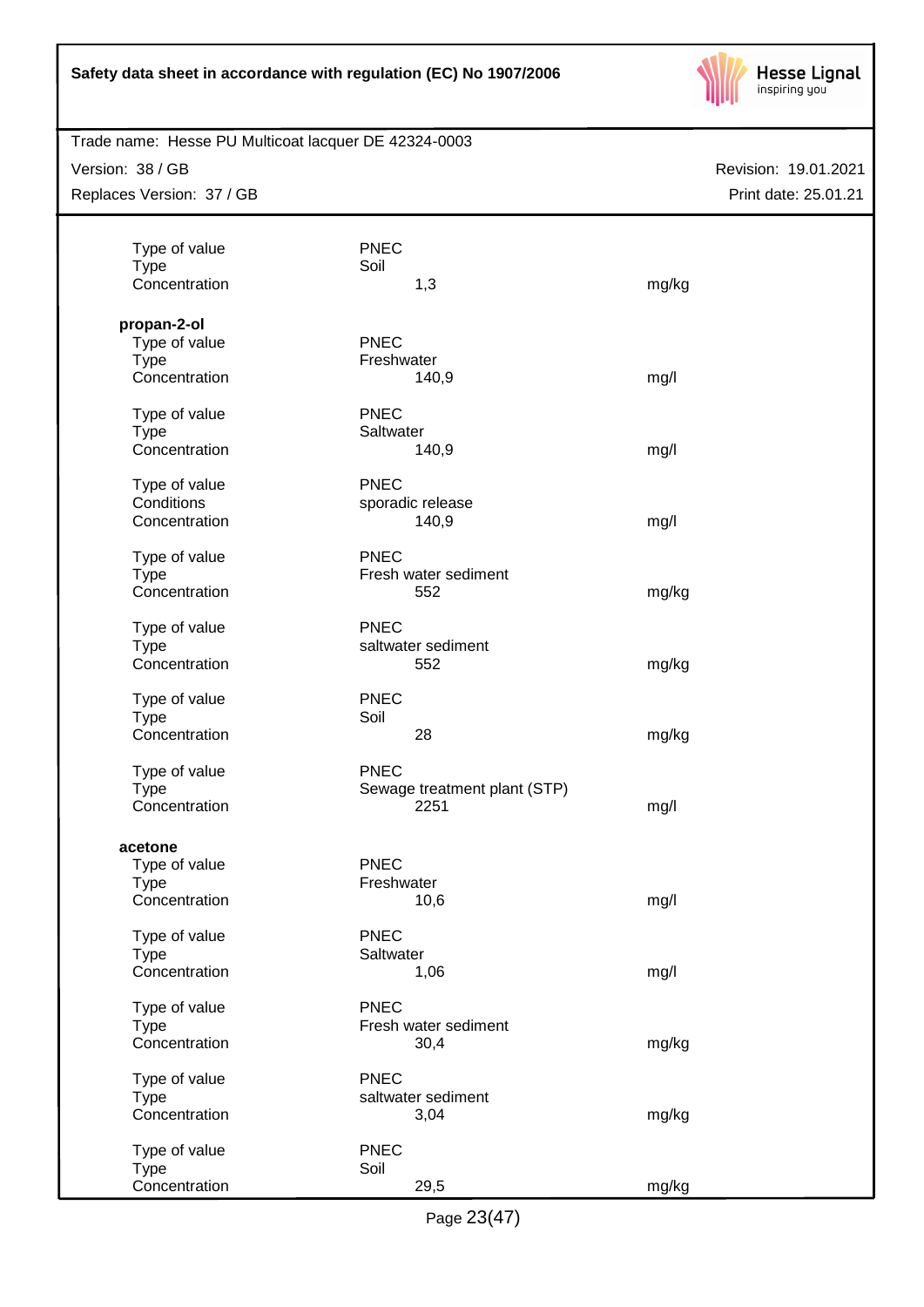

# Trade name: Hesse PU Multicoat lacquer DE 42324-0003

Version: 38 / GB Replaces Version: 37 / GB

| Type of value                | <b>PNEC</b>                  |       |
|------------------------------|------------------------------|-------|
| <b>Type</b>                  | Sewage treatment plant (STP) |       |
| Concentration                | 100                          | mg/l  |
| Type of value                | <b>PNEC</b>                  |       |
| Conditions                   | sporadic release             |       |
| Concentration                | 21                           | mg/l  |
| ethyl acetate                |                              |       |
| Type of value                | <b>PNEC</b>                  |       |
| <b>Type</b>                  | Saltwater                    |       |
| Concentration                | 0,026                        | mg/l  |
| Type of value                | <b>PNEC</b>                  |       |
| <b>Type</b>                  | Freshwater                   |       |
| Concentration                | 0,26                         | mg/l  |
|                              |                              |       |
| Type of value                | <b>PNEC</b>                  |       |
| <b>Type</b><br>Concentration | Soil<br>0,24                 | mg/kg |
|                              |                              |       |
| Type of value                | <b>PNEC</b>                  |       |
| <b>Type</b>                  | Sewage treatment plant (STP) |       |
| Concentration                | 650                          | mg/l  |
| Type of value                | <b>PNEC</b>                  |       |
| <b>Type</b>                  | saltwater sediment           |       |
| Concentration                | 0,125                        | mg/kg |
| Type of value                | <b>PNEC</b>                  |       |
| <b>Type</b>                  | Fresh water sediment         |       |
| Concentration                | 1,25                         | mg/kg |
| Type of value                | <b>PNEC</b>                  |       |
| Conditions                   | sporadic release             |       |
| Concentration                | 1,65                         | mg/l  |
| toluene                      |                              |       |
| Type of value                | <b>PNEC</b>                  |       |
| <b>Type</b>                  | Freshwater                   |       |
| Concentration                | 0,68                         | mg/l  |
| Type of value                | <b>PNEC</b>                  |       |
| <b>Type</b>                  | Fresh water sediment         |       |
| Concentration                | 16,39                        | mg/kg |
|                              |                              |       |
| Type of value                | <b>PNEC</b>                  |       |
| <b>Type</b><br>Concentration | Soil<br>2,89                 |       |
|                              |                              | mg/kg |
| Type of value                | <b>PNEC</b>                  |       |
| <b>Type</b>                  | Sewage treatment plant (STP) |       |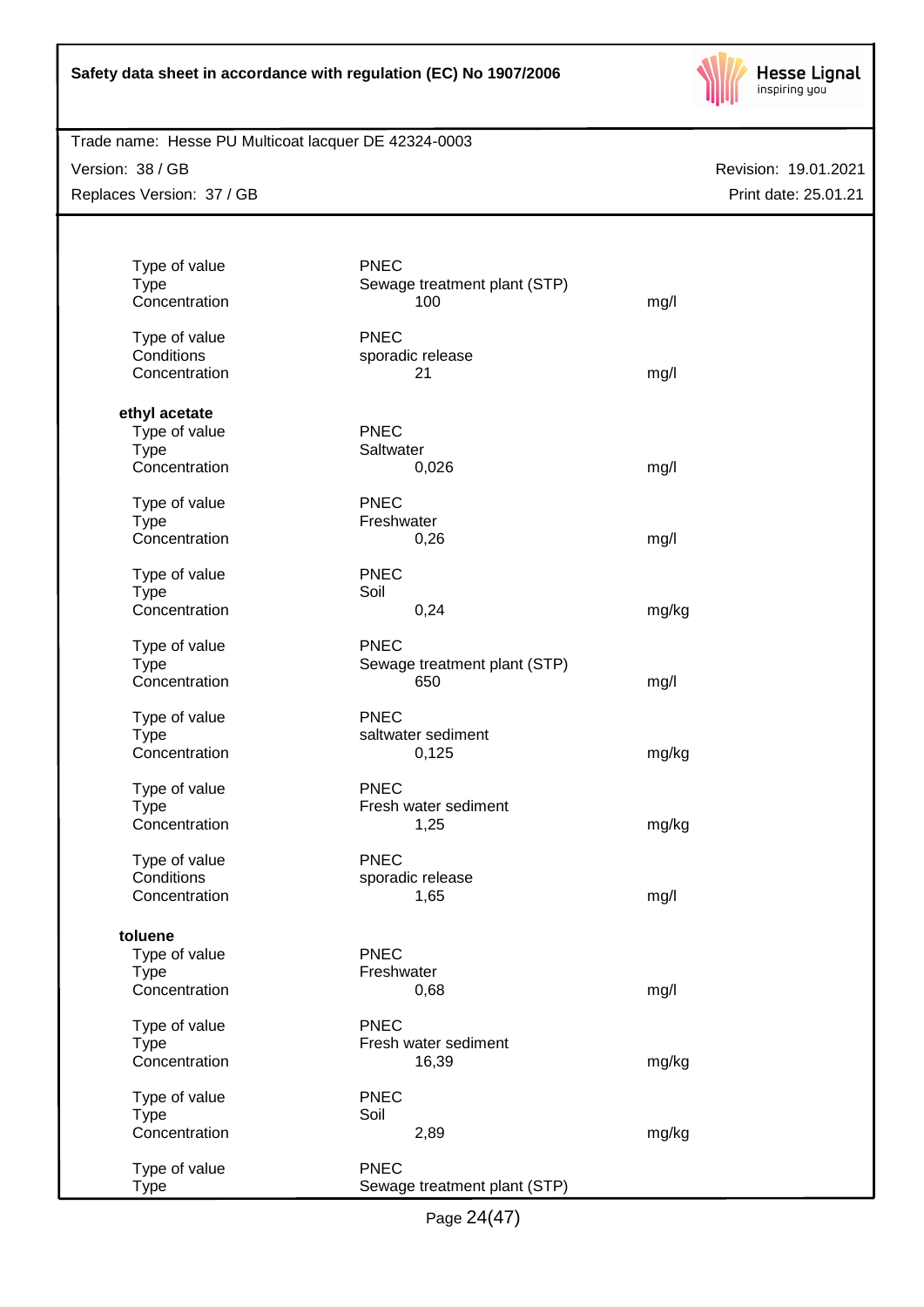

Version: 38 / GB Replaces Version: 37 / GB

Revision: 19.01.2021 Print date: 25.01.21

| Concentration                                                 | 13,61                                               | mg/l  |
|---------------------------------------------------------------|-----------------------------------------------------|-------|
| xylene<br>Type of value<br><b>Type</b><br>Concentration       | <b>PNEC</b><br>Freshwater<br>0,327                  | mg/l  |
| Type of value<br><b>Type</b><br>Concentration                 | <b>PNEC</b><br>Saltwater<br>0,327                   | mg/l  |
| Type of value<br><b>Type</b><br>Concentration                 | <b>PNEC</b><br>Fresh water sediment<br>12,46        | mg/kg |
| Type of value<br><b>Type</b><br>Concentration                 | <b>PNEC</b><br>saltwater sediment<br>12,46          | mg/kg |
| Type of value<br><b>Type</b><br>Concentration                 | <b>PNEC</b><br>Soil<br>2,31                         | mg/kg |
| Type of value<br><b>Type</b><br>Concentration                 | <b>PNEC</b><br>Sewage treatment plant (STP)<br>6,58 | mg/l  |
| ethylbenzene<br>Type of value<br><b>Type</b><br>Concentration | <b>PNEC</b><br>Freshwater<br>0,327                  | mg/l  |
| Type of value<br><b>Type</b><br>Concentration                 | <b>PNEC</b><br>Fresh water sediment<br>12,46        | mg/kg |
| Type of value<br><b>Type</b><br>Concentration                 | <b>PNEC</b><br>Soil<br>2,31                         | mg/kg |
| Type of value<br><b>Type</b><br>Concentration                 | <b>PNEC</b><br>Sewage treatment plant (STP)<br>6,58 | mg/l  |

# **8.2. Exposure controls**

# **Exposure controls**

Users are advised to consider national Occupational Exposure Limits or other equivalent values. Provide for sufficient ventilation. This can be achieved by local exhaust or general exhaust air collection. Wear a suitable respirator if the ventilation is not sufficient to keep the solvent vapour concentration below the occupational limit values.

# **Respiratory protection**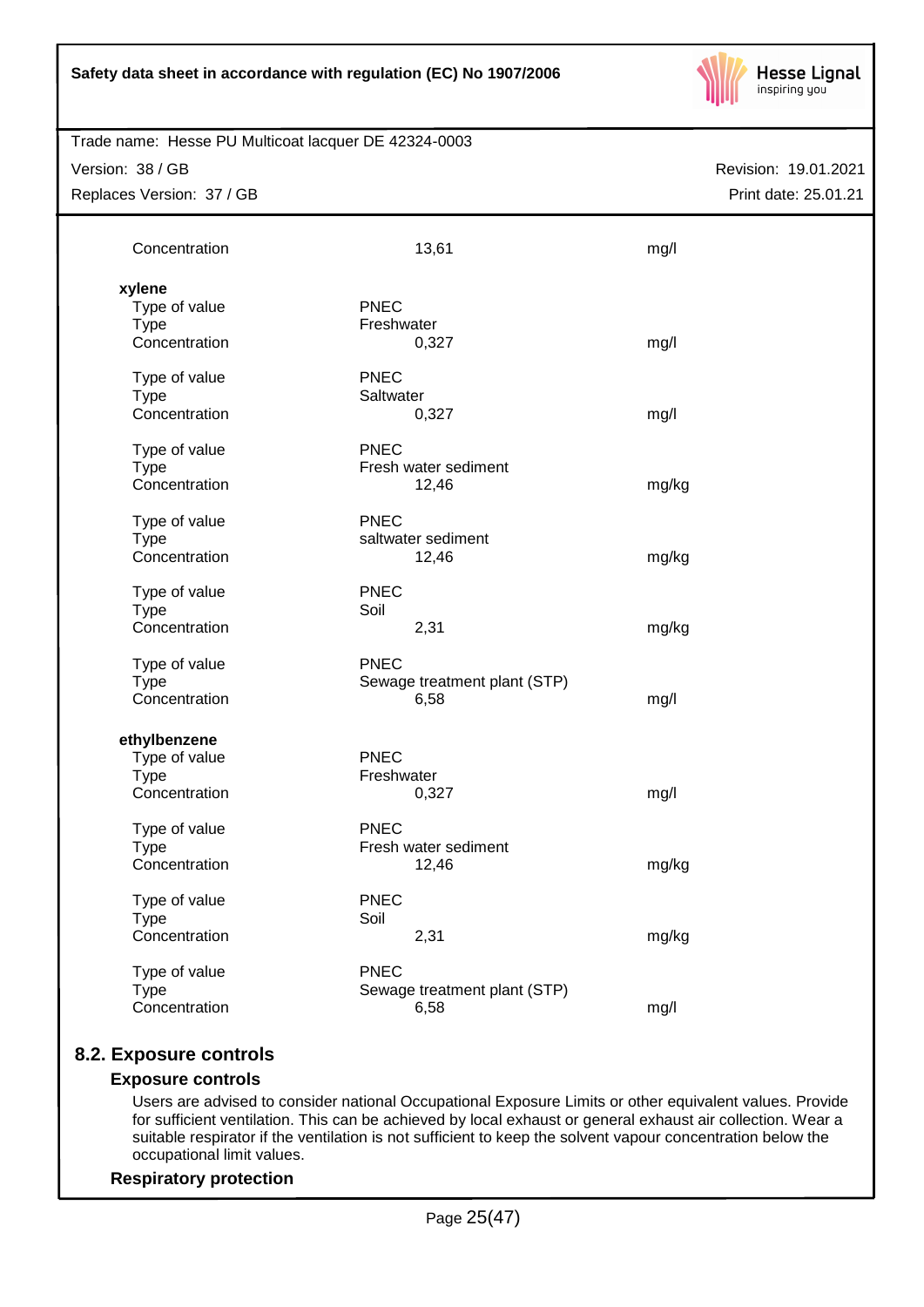

Version: 38 / GB

Replaces Version: 37 / GB

Revision: 19.01.2021

Print date: 25.01.21

Avoid inhalation of vapour and spray mist. Use breathing apparatus if exposed to vapours/dust/aerosol. Recommended Filter type: Respiratory protection mask with combination filter A/P2

## **Hand protection**

Protective gloves complying with EN 374.

Glove material

Multilayer gloves made from

Appropriate Material Fluorinated rubber / butyl-rubber

- Material thickness  $\rightarrow$  = 0,7 mm
- Breakthrough time >= 30 min

This recommendation is valid only for the product named in this safety data sheet supplied by us, and only for the indicated intended use purposes.

For special purposes, it is recommended to check the resistance to chemicals of the protective gloves mentioned above together with the supplier of these gloves.

The instructions and information provided by the glove manufacturer on use, storage, maintenance and replacement must be followed.

The breakthrough time must be greater than the end use time of the product.

Gloves should be replaced regularly and if there is any sign of damage to the glove material.

The performance or effectiveness of the glove may be reduced by physical/ chemical damage and poor maintenance.

# **Eye protection**

Wear eye glasses with side protection according to EN 166.

#### **Body protection**

Wear suitable protective clothing. Remove contaminated clothing and wash it before reuse. Wash hands before breaks and after work.

# **9. Physical and chemical properties**

# **9.1. Information on basic physical and chemical properties**

| Form                                         | liquid         |    |     |             |
|----------------------------------------------|----------------|----|-----|-------------|
| <b>Colour</b>                                | colourless     |    |     |             |
| Odour                                        | solvent-like   |    |     |             |
| <b>Odour threshold</b>                       |                |    |     |             |
| Remarks                                      | not determined |    |     |             |
| <b>Melting point</b>                         |                |    |     |             |
| Remarks                                      | not determined |    |     |             |
| <b>Freezing point</b>                        |                |    |     |             |
| Remarks                                      | not determined |    |     |             |
| Initial boiling point and boiling range      |                |    |     |             |
| Value                                        | 55,8           | to | 200 | °C          |
| <b>Flash point</b>                           |                |    |     |             |
| Value                                        | $\mathfrak{p}$ |    |     | $^{\circ}C$ |
| <b>Evaporation rate</b>                      |                |    |     |             |
| Remarks                                      | not determined |    |     |             |
| Flammability (solid, gas)                    |                |    |     |             |
| not determined                               |                |    |     |             |
| Upper/lower flammability or explosive limits |                |    |     |             |
| Remarks                                      | not determined |    |     |             |
|                                              |                |    |     |             |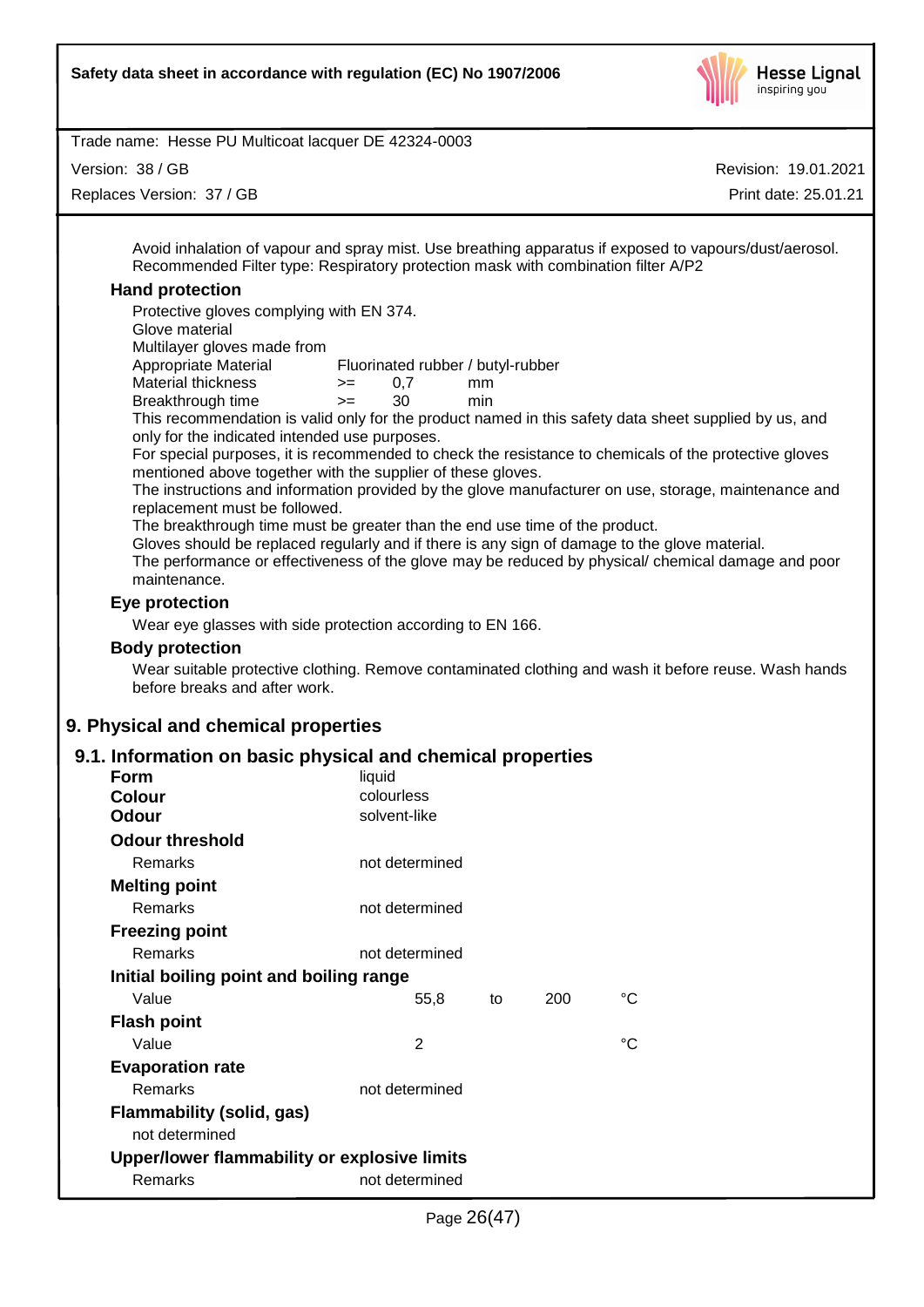

Version: 38 / GB Replaces Version: 37 / GB

| Vapour pressure                                                                               |       |                      |    |    |      |
|-----------------------------------------------------------------------------------------------|-------|----------------------|----|----|------|
| <b>Remarks</b>                                                                                |       | not determined       |    |    |      |
| <b>Vapour density</b>                                                                         |       |                      |    |    |      |
| Remarks                                                                                       |       | not determined       |    |    |      |
| <b>Density</b>                                                                                |       |                      |    |    |      |
| Value<br>Temperature                                                                          | appr. | 0,917<br>20          | °C |    | kg/l |
| Solubility in water                                                                           |       |                      |    |    |      |
| <b>Remarks</b>                                                                                |       | not determined       |    |    |      |
| Solubility(ies)                                                                               |       |                      |    |    |      |
| Remarks                                                                                       |       | not determined       |    |    |      |
| <b>Partition coefficient: n-octanol/water</b>                                                 |       |                      |    |    |      |
| Remarks                                                                                       |       | not determined       |    |    |      |
| Ignition temperature                                                                          |       |                      |    |    |      |
| Remarks                                                                                       |       | not determined       |    |    |      |
| <b>Decomposition temperature</b>                                                              |       |                      |    |    |      |
| Remarks                                                                                       |       | not determined       |    |    |      |
| <b>Viscosity</b>                                                                              |       |                      |    |    |      |
| <b>Remarks</b>                                                                                |       | not determined       |    |    |      |
| <b>Efflux time</b>                                                                            |       |                      |    |    |      |
| Value                                                                                         |       | 27                   | to | 33 | s    |
| Temperature<br>Method                                                                         |       | 20<br>DIN 53211 4 mm | °C |    |      |
| <b>Explosive properties</b>                                                                   |       |                      |    |    |      |
| evaluation                                                                                    |       | not determined       |    |    |      |
| <b>Oxidising properties</b>                                                                   |       |                      |    |    |      |
| Remarks                                                                                       |       | not determined       |    |    |      |
| 9.2. Other information                                                                        |       |                      |    |    |      |
| <b>Non-volatile content</b>                                                                   |       |                      |    |    |      |
| Value                                                                                         |       | 18,6                 |    |    | %    |
| Method                                                                                        |       | calculated value     |    |    |      |
| <b>Other information</b><br>This information is not available.                                |       |                      |    |    |      |
| 10. Stability and reactivity                                                                  |       |                      |    |    |      |
| 10.1. Reactivity<br>Stable under recommended storage and handling conditions (see section 7). |       |                      |    |    |      |
| 10.2. Chemical stability<br>Stable under normal conditions.                                   |       |                      |    |    |      |
| 10.3. Possibility of hazardous reactions<br>To avoid thermal decomposition, do not overheat.  |       |                      |    |    |      |
| 10.4. Conditions to avoid                                                                     |       |                      |    |    |      |
|                                                                                               |       |                      |    |    |      |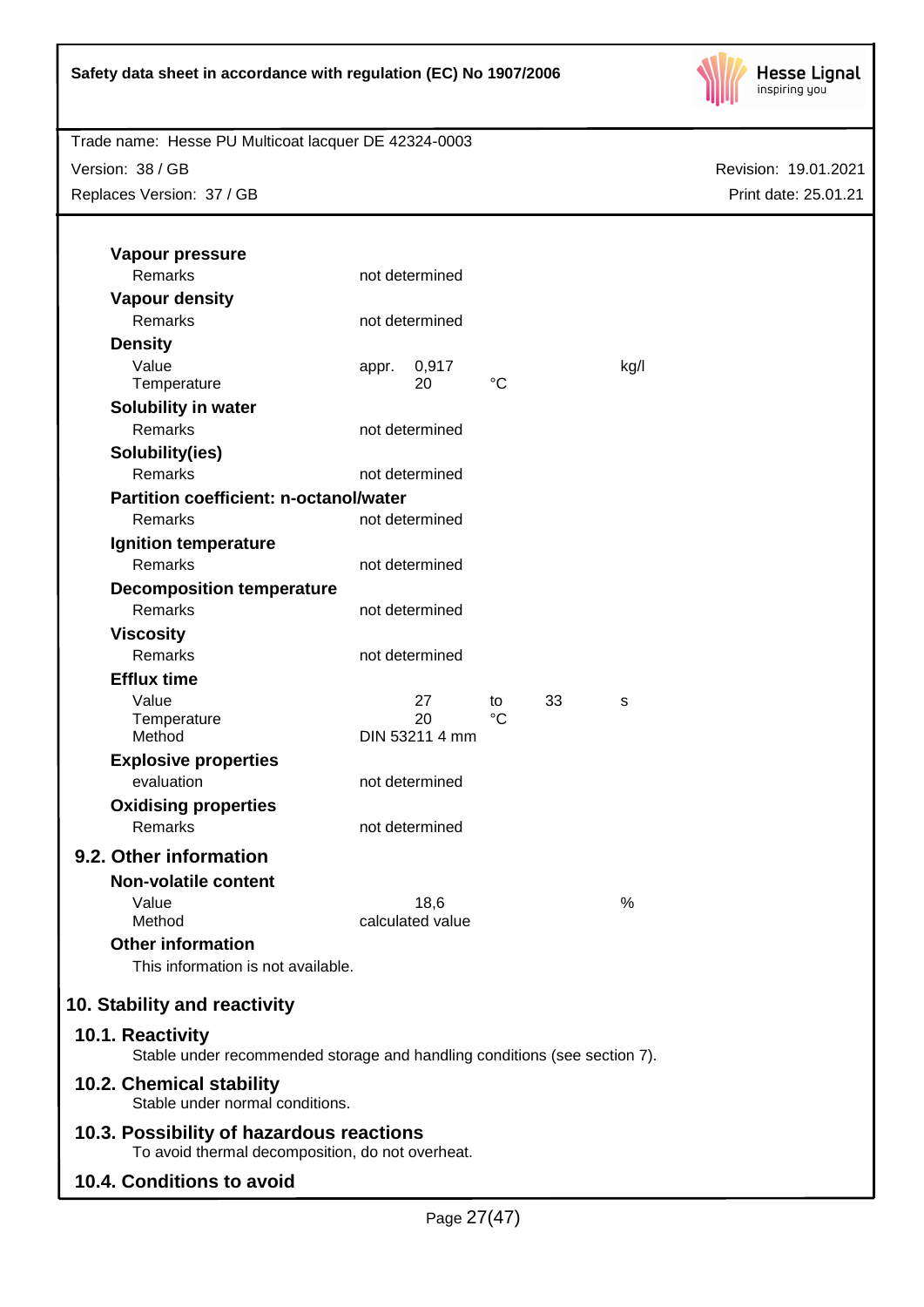

Version: 38 / GB

Replaces Version: 37 / GB

Revision: 19.01.2021 Print date: 25.01.21

Isolate from sources of heat, sparks and open flame.

#### **10.5. Incompatible materials**

Keep away from oxidising agents, strongly alkaline and strongly acid materials in order to avoid exothermic reactions.

#### **10.6. Hazardous decomposition products**

Carbon monoxide and carbon dioxide, nitrous oxides (NOx), dense black smoke, No decomposition if used as prescribed.

#### **11. Toxicological information**

# **11.1. Information on toxicological effects**

| <b>Acute oral toxicity</b>                    |                                                    |                                                                   |
|-----------------------------------------------|----------------------------------------------------|-------------------------------------------------------------------|
| Method<br>Remarks                             | Calculation method (Regulation (EC) No. 1272/2008) | Based on available data, the classification criteria are not met. |
| <b>Acute dermal toxicity</b>                  |                                                    |                                                                   |
| <b>ATE</b>                                    | 10.000<br>$\geq$                                   | mg/kg                                                             |
| Method                                        | calculated value (Regulation (EC) No. 1272/2008)   |                                                                   |
| Remarks                                       |                                                    | Based on available data, the classification criteria are not met. |
| <b>Acute dermal toxicity (Components)</b>     |                                                    |                                                                   |
| xylene                                        |                                                    |                                                                   |
| ATE                                           | 2000                                               | mg/kg                                                             |
| Source                                        | alle Daten über 2000 mg/kg                         |                                                                   |
| <b>Acute inhalational toxicity</b>            |                                                    |                                                                   |
| <b>ATE</b><br>Administration/Form             | 20<br>$\geq$<br>Dust/Mist                          | mg/l                                                              |
| Method                                        | calculated value (Regulation (EC) No. 1272/2008)   |                                                                   |
| Remarks                                       |                                                    | Based on available data, the classification criteria are not met. |
| <b>Acute inhalative toxicity (Components)</b> |                                                    |                                                                   |
| 4-methylpentan-2-one                          |                                                    |                                                                   |
| Species                                       | rat                                                |                                                                   |
| <b>LC50</b>                                   | 2,9<br>h<br>4                                      | mg/l                                                              |
| Duration of exposure<br>Administration/Form   | Dust/Mist                                          |                                                                   |
| Source                                        | 2 (reliable with restrictions)                     |                                                                   |
| xylene                                        |                                                    |                                                                   |
| <b>ATE</b>                                    | 5                                                  | mg/l                                                              |
| Duration of exposure                          | 4<br>h                                             |                                                                   |
| Administration/Form                           | Dust/Mist                                          |                                                                   |
| Source                                        | alle Werte über 5 mg/l                             |                                                                   |
| ethylbenzene<br><b>ATE</b>                    | 1,5                                                | mg/l                                                              |
| Duration of exposure                          | h<br>4                                             |                                                                   |
| Administration/Form                           | Dust/Mist                                          |                                                                   |
| Method                                        | conversion value                                   |                                                                   |
| Remarks                                       | Mist                                               |                                                                   |
| <b>Skin corrosion/irritation</b>              |                                                    |                                                                   |
| Method                                        | Calculation method (Regulation (EC) No. 1272/2008) |                                                                   |
|                                               |                                                    |                                                                   |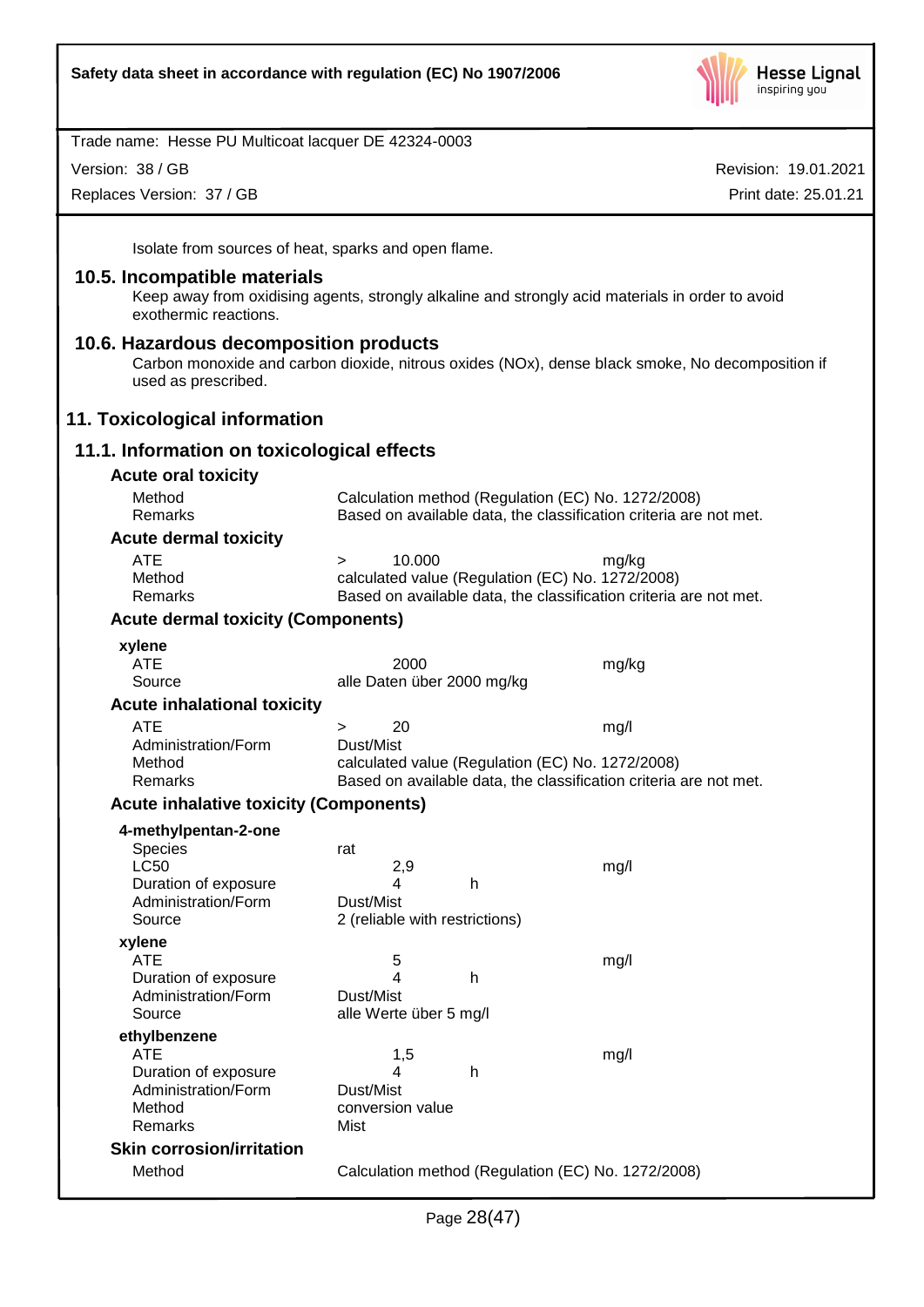

Version: 38 / GB

Replaces Version: 37 / GB

Revision: 19.01.2021 Print date: 25.01.21

Remarks Based on available data, the classification criteria are not met. **Skin corrosion/irritation (Components) toluene** Species rabbit Duration of exposure 4 h Observation Period 7 d evaluation **I**rritating to skin. Method EEC 84/449, B.4 Source 1 (reliable without restriction) **xylene** Species rabbit Observation Period 72 h evaluation **I**rritating to skin. Source 2 (reliable with restrictions) **Serious eye damage/irritation** evaluation irritant Method Calculation method (Regulation (EC) No. 1272/2008) Remarks The classification criteria are met. **Serious eye damage/irritation (Components) 4-methylpentan-2-one** Species rabbit Observation Period 72 h evaluation **I**rritating to eyes and respiratory system. Source 1 (reliable without restriction) **propan-2-ol** Species rabbit Observation Period 14 d evaluation **I**rritating to eyes. Source 1 (reliable without restriction) **acetone** Species rabbit Observation Period 24 h evaluation **I**rritating to eyes. Source 1 (reliable without restriction) **ethyl acetate** Species rabbit Observation Period 24 h evaluation **I**rritating to eyes. Source 2 (reliable with restrictions) **xylene** Species rabbit evaluation **I**rritating to eyes. Source 2 (reliable with restrictions) **Sensitization** Method Calculation method (Regulation (EC) No. 1272/2008) Remarks Based on available data, the classification criteria are not met. **Mutagenicity** Method Calculation method (Regulation (EC) No. 1272/2008) Remarks **Based on available data, the classification criteria are not met.**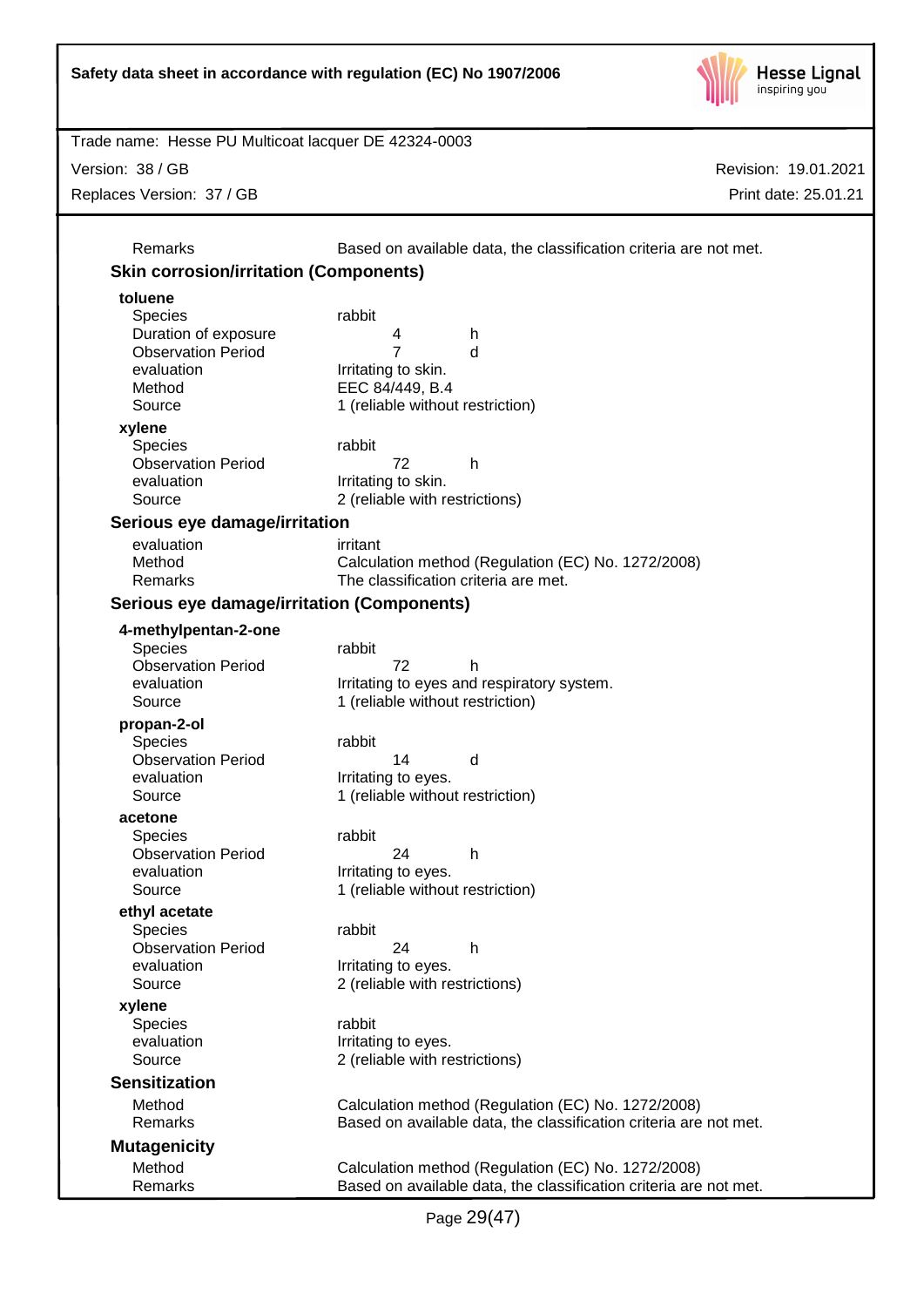

Version: 38 / GB

Replaces Version: 37 / GB

| Method                                       | Calculation method (Regulation (EC) No. 1272/2008)                           |  |
|----------------------------------------------|------------------------------------------------------------------------------|--|
| Remarks                                      | Based on available data, the classification criteria are not met.            |  |
| <b>Reproduction toxicity (Components)</b>    |                                                                              |  |
| toluene                                      |                                                                              |  |
| evaluation                                   | Reproductive toxicity, Category 2                                            |  |
| Carcinogenicity                              |                                                                              |  |
| Method                                       | Calculation method (Regulation (EC) No. 1272/2008)                           |  |
| Remarks                                      | Based on available data, the classification criteria are not met.            |  |
| <b>Specific Target Organ Toxicity (STOT)</b> |                                                                              |  |
| <b>Single exposure</b>                       |                                                                              |  |
| Method                                       | Calculation method (Regulation (EC) No. 1272/2008)                           |  |
| Remarks                                      | The classification criteria are met.                                         |  |
| evaluation                                   | May cause drowsiness or dizziness.                                           |  |
| <b>Repeated exposure</b><br>Remarks          | Based on available data, the classification criteria are not met.            |  |
|                                              |                                                                              |  |
|                                              | <b>Specific Target Organ Toxicity (STOT) (Components)</b>                    |  |
| 4-methylpentan-2-one                         |                                                                              |  |
| evaluation                                   | May cause respiratory irritation.<br>Route of exposure Inhalation exposure   |  |
|                                              | Organs: Nose, respiratory system, eyes                                       |  |
| Remarks                                      | May cause respiratory irritation.                                            |  |
| propan-2-ol                                  |                                                                              |  |
|                                              | Specific target organ toxicity - single exposure                             |  |
|                                              | Organs: Nervous system                                                       |  |
| Remarks                                      | Possible narcotic effects (drowsiness, dizziness).                           |  |
| acetone                                      |                                                                              |  |
|                                              | Specific target organ toxicity - repeated exposure                           |  |
|                                              | Organs: Nervous system                                                       |  |
| Remarks                                      | Possible narcotic effects (drowsiness, dizziness).                           |  |
| ethyl acetate                                |                                                                              |  |
|                                              | Specific target organ toxicity - single exposure                             |  |
| Remarks                                      | Organs: Nervous system<br>Possible narcotic effects (drowsiness, dizziness). |  |
| isobutyl acetate                             |                                                                              |  |
|                                              |                                                                              |  |
|                                              | Specific target organ toxicity - repeated exposure<br>Organs: Nervous system |  |
| Remarks                                      | Possible narcotic effects (drowsiness, dizziness).                           |  |
| n-butyl acetate                              |                                                                              |  |
|                                              | Specific target organ toxicity - repeated exposure                           |  |
|                                              | Organs: Nervous system                                                       |  |
| Remarks                                      | Possible narcotic effects (drowsiness, dizziness).                           |  |
| toluene                                      |                                                                              |  |
|                                              |                                                                              |  |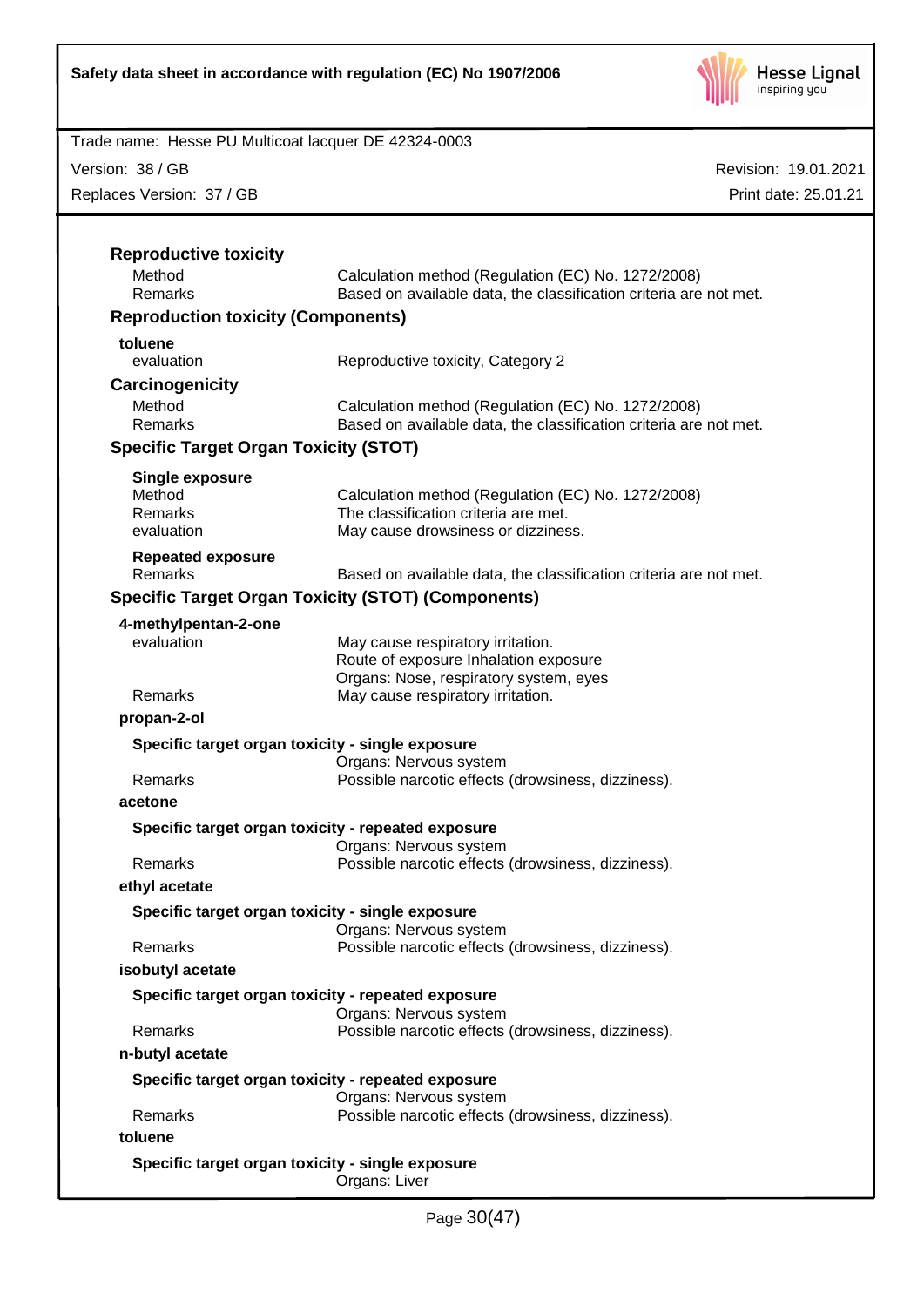

| Trade name: Hesse PU Multicoat lacquer DE 42324-0003                                    |                                    |                                               |                                                                    |
|-----------------------------------------------------------------------------------------|------------------------------------|-----------------------------------------------|--------------------------------------------------------------------|
| Version: 38 / GB                                                                        |                                    |                                               | Revision: 19.01.2021                                               |
| Replaces Version: 37 / GB                                                               |                                    |                                               | Print date: 25.01.21                                               |
|                                                                                         |                                    |                                               |                                                                    |
| Remarks                                                                                 |                                    |                                               | May cause damage to organs through prolonged or repeated exposure: |
| toluene                                                                                 |                                    |                                               |                                                                    |
| Specific target organ toxicity - repeated exposure                                      |                                    |                                               |                                                                    |
| Remarks                                                                                 | Organs: Nervous system             |                                               | Possible narcotic effects (drowsiness, dizziness).                 |
| xylene                                                                                  |                                    |                                               |                                                                    |
| Specific target organ toxicity - single exposure                                        |                                    |                                               |                                                                    |
|                                                                                         | Route of exposure inhalative       |                                               |                                                                    |
|                                                                                         | Organs: Respiratory tract          |                                               |                                                                    |
| Remarks<br>Hydrocarbons, C9, aromatics                                                  |                                    | May cause respiratory irritation.             |                                                                    |
|                                                                                         |                                    |                                               |                                                                    |
| Specific target organ toxicity - single exposure                                        | Route of exposure inhalative       |                                               |                                                                    |
| Remarks                                                                                 |                                    |                                               | Possible narcotic effects (drowsiness, dizziness).                 |
| Hydrocarbons, C9, aromatics                                                             |                                    |                                               |                                                                    |
| Specific target organ toxicity - single exposure<br>Remarks                             |                                    |                                               | Possible narcotic effects (drowsiness, dizziness).                 |
| <b>Aspiration hazard</b>                                                                |                                    |                                               |                                                                    |
| Based on available data, the classification criteria are not met.                       |                                    |                                               |                                                                    |
| <b>Other information</b>                                                                |                                    |                                               |                                                                    |
| No toxicological data are available.                                                    |                                    |                                               |                                                                    |
| 12. Ecological information                                                              |                                    |                                               |                                                                    |
| 12.1. Toxicity                                                                          |                                    |                                               |                                                                    |
| <b>General information</b>                                                              |                                    |                                               |                                                                    |
| For this subsection there is no ecotoxicological data available on the product as such. |                                    |                                               |                                                                    |
| <b>Fish toxicity (Components)</b>                                                       |                                    |                                               |                                                                    |
| Hydrocarbons, C9, aromatics                                                             |                                    |                                               |                                                                    |
| <b>Species</b>                                                                          |                                    | Oncorhynchus mykiss (rainbow trout)           |                                                                    |
| <b>LC50</b>                                                                             | 9,2                                |                                               | mg/l                                                               |
| Duration of exposure                                                                    | 96                                 | h                                             |                                                                    |
| <b>Daphnia toxicity (Components)</b>                                                    |                                    |                                               |                                                                    |
| Hydrocarbons, C9, aromatics<br>Species                                                  | Daphnia magna (Water flea)         |                                               |                                                                    |
| <b>EC50</b>                                                                             | 3,2                                |                                               | mg/l                                                               |
| Duration of exposure                                                                    | 48                                 | h                                             |                                                                    |
| Hydrocarbons, C9, aromatics                                                             |                                    |                                               |                                                                    |
| <b>Species</b><br><b>NOEC</b>                                                           | Daphnia magna (Water flea)<br>2,14 |                                               | mg/l                                                               |
| Duration of exposure                                                                    | 21                                 | d                                             |                                                                    |
| <b>Algae toxicity (Components)</b>                                                      |                                    |                                               |                                                                    |
| Hydrocarbons, C9, aromatics                                                             |                                    |                                               |                                                                    |
| <b>Species</b>                                                                          |                                    | Pseudokirchneriella subcapitata (green algae) |                                                                    |
| <b>EC50</b><br>Duration of exposure                                                     | 2,6<br>72                          | 2,9<br>to<br>h                                | mg/l                                                               |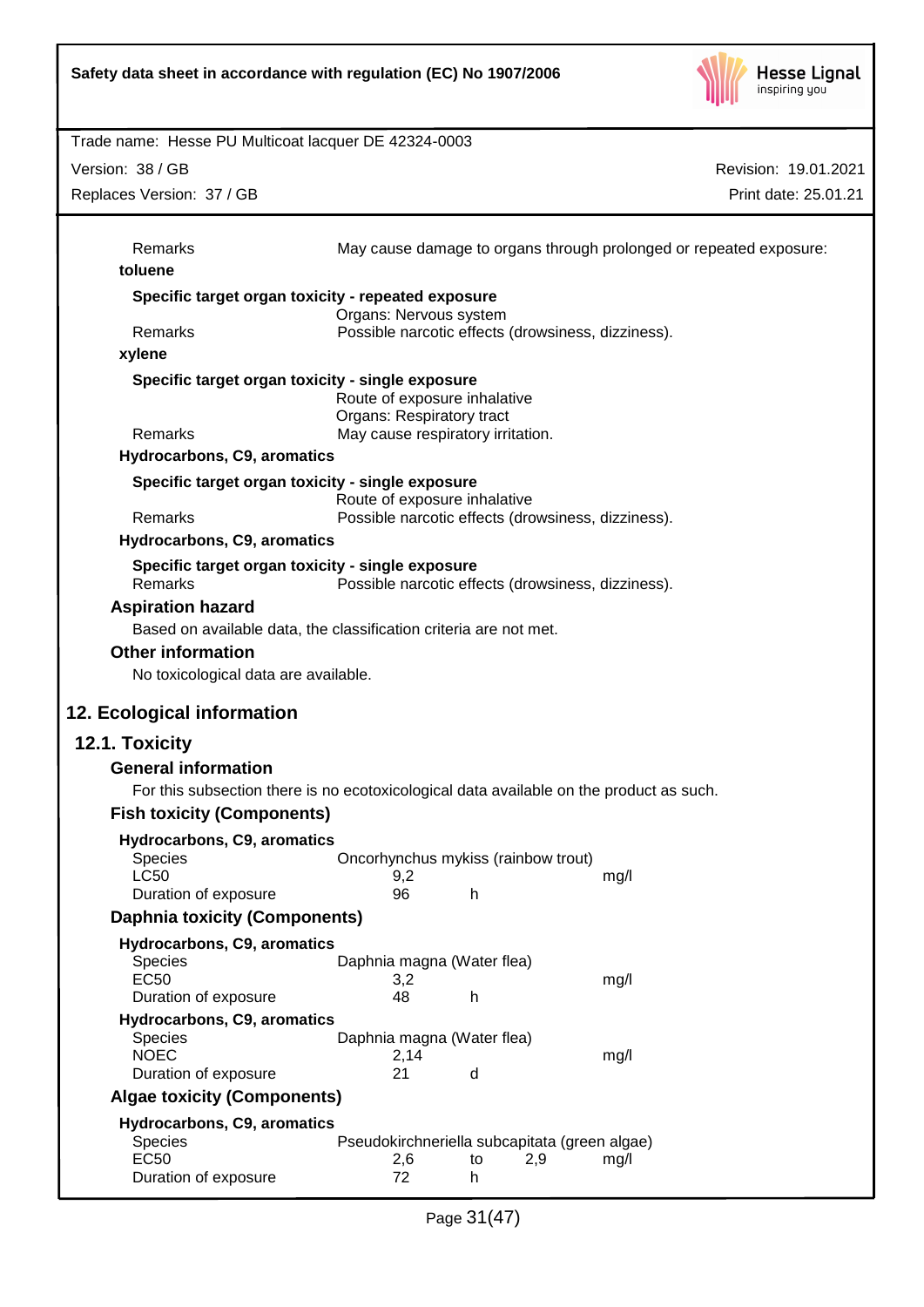

Version: 38 / GB

Replaces Version: 37 / GB

| 12.2. Persistence and degradability                                 |                                                                                                                   |
|---------------------------------------------------------------------|-------------------------------------------------------------------------------------------------------------------|
| <b>General information</b>                                          |                                                                                                                   |
|                                                                     | For this subsection there is no ecotoxicological data available on the product as such.                           |
| <b>Biodegradability (Components)</b>                                |                                                                                                                   |
| Hydrocarbons, C9, aromatics<br>evaluation<br>Readily biodegradable. |                                                                                                                   |
| 12.3. Bioaccumulative potential                                     |                                                                                                                   |
| <b>General information</b>                                          |                                                                                                                   |
|                                                                     | For this subsection there is no ecotoxicological data available on the product as such.                           |
| <b>Partition coefficient: n-octanol/water</b>                       |                                                                                                                   |
| Remarks<br>not determined                                           |                                                                                                                   |
| 12.4. Mobility in soil                                              |                                                                                                                   |
| <b>General information</b>                                          |                                                                                                                   |
|                                                                     | For this subsection there is no ecotoxicological data available on the product as such.                           |
| <b>Mobility in soil</b>                                             |                                                                                                                   |
| no data available                                                   |                                                                                                                   |
| 12.5. Results of PBT and vPvB assessment                            |                                                                                                                   |
| <b>General information</b>                                          |                                                                                                                   |
|                                                                     | For this subsection there is no ecotoxicological data available on the product as such.                           |
| 12.6. Other adverse effects                                         |                                                                                                                   |
| <b>General information</b>                                          |                                                                                                                   |
|                                                                     | For this subsection there is no ecotoxicological data available on the product as such.                           |
| <b>General information / ecology</b>                                |                                                                                                                   |
|                                                                     | For this subsection there is no ecotoxicological data available on the product as such.                           |
| 13. Disposal considerations                                         |                                                                                                                   |
| 13.1. Waste treatment methods                                       |                                                                                                                   |
| Disposal recommendations for the product                            |                                                                                                                   |
| EWC waste code                                                      | 080111 - waste paint and varnish containing organic                                                               |
|                                                                     | solvents or other dangerous substances                                                                            |
| EWC waste code                                                      | 200127 - paint, inks, adhesives and resins containing                                                             |
| Where possible recycling is preferred to disposal or incineration.  | dangerous substances                                                                                              |
| Do not allow to enter drains or waterways.                          |                                                                                                                   |
| modified product                                                    |                                                                                                                   |
| EWC waste code                                                      | 080113 - sludges from paint or varnish containing organic                                                         |
| EWC waste code                                                      | solvents or other dangerous substances                                                                            |
|                                                                     | 080115 - aqueous sludges containing paint or varnish<br>containing organic solvents or other dangerous substances |
| <b>Dried residues</b>                                               |                                                                                                                   |
| EWC waste code                                                      | 080112 - waste lacquers and waste paint except those                                                              |
|                                                                     | falling under 080111                                                                                              |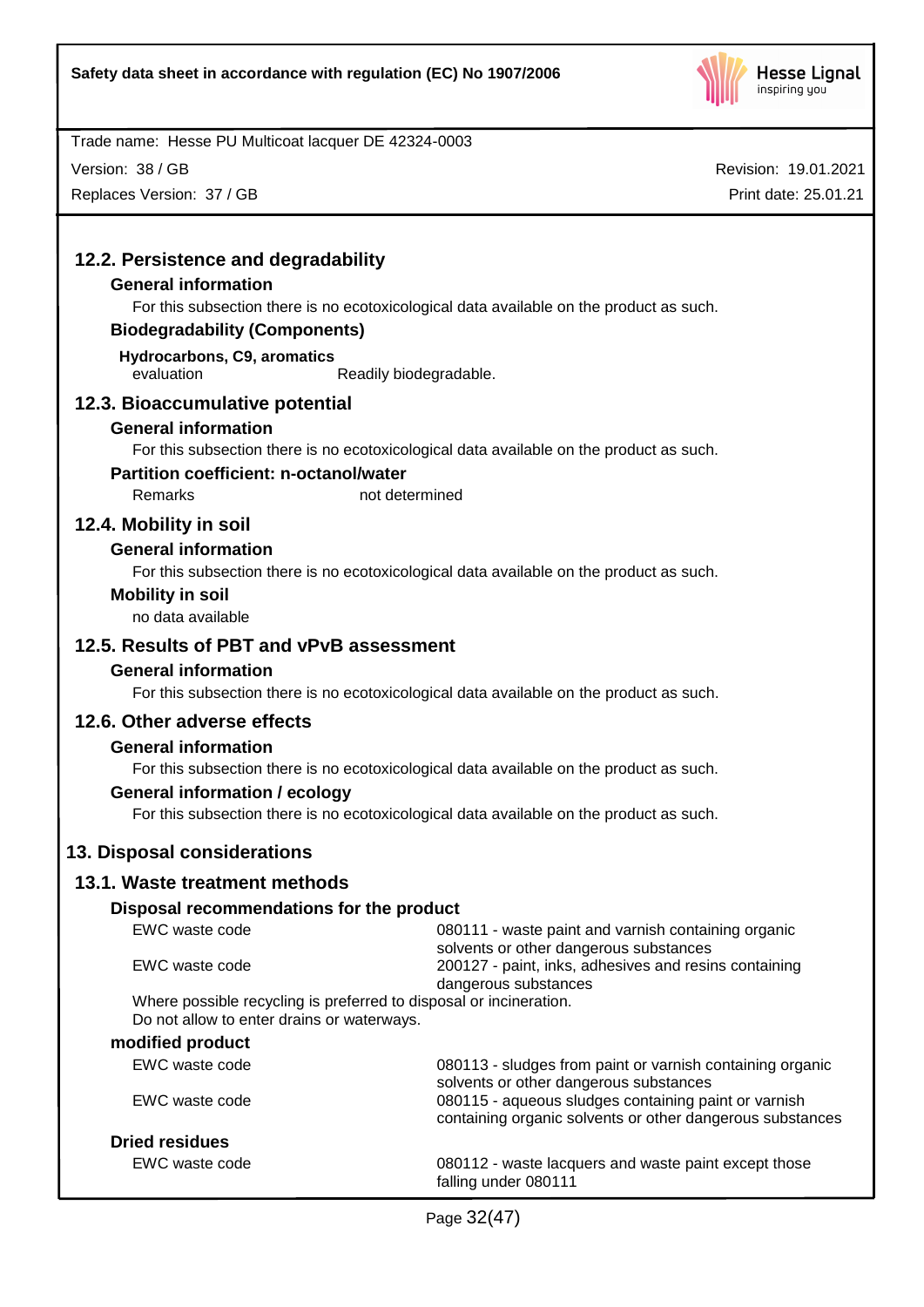

Version: 38 / GB

Replaces Version: 37 / GB

Revision: 19.01.2021

Print date: 25.01.21

# **Disposal recommendations for packaging**

EWC waste code 150110 - packaging containing residues of or contaminated by dangerous substances

Completely emptied packagings can be given for recycling.

# **14. Transport information**

|                                     | <b>Land transport ADR/RID</b> | <b>Marine transport</b><br><b>IMDG/GGVSee</b> | Air transport<br><b>ICAO/IATA</b> |
|-------------------------------------|-------------------------------|-----------------------------------------------|-----------------------------------|
| Tunnel restriction code             | D/E                           |                                               |                                   |
| 14.1. UN number                     | 1263                          | 1263                                          | 1263                              |
| 14.2. UN proper shipping name       | <b>PAINT</b>                  | <b>PAINT</b>                                  | <b>PAINT</b>                      |
| 14.3. Transport hazard<br>class(es) | 3                             | 3                                             | 3                                 |
| Label                               | 썐                             |                                               |                                   |
| 14.4. Packing group                 | $\mathbf{I}$                  | $\mathbf{II}$                                 | $\mathbf{II}$                     |
| Special provision                   | 640D                          |                                               |                                   |
| <b>Limited Quantity</b>             | 51                            |                                               |                                   |
| Transport category                  | $\overline{2}$                |                                               |                                   |

# **15. Regulatory information**

# **15.1. Safety, health and environmental regulations/legislation specific for the substance or mixture**

**VOC**

VOC (EU) 81,1 % 744 g/l

# **Other information**

All components are contained in the TSCA inventory or exempted.

# **15.2. Chemical safety assessment**

For this substance / mixture a chemical safety assessment was not carried out.

# **16. Other information**

# **Hazard statements listed in Chapter 3**

| EUH066           | Repeated exposure may cause skin dryness or cracking. |
|------------------|-------------------------------------------------------|
| H <sub>201</sub> | Explosive; mass explosion hazard.                     |
| H <sub>225</sub> | Highly flammable liquid and vapour.                   |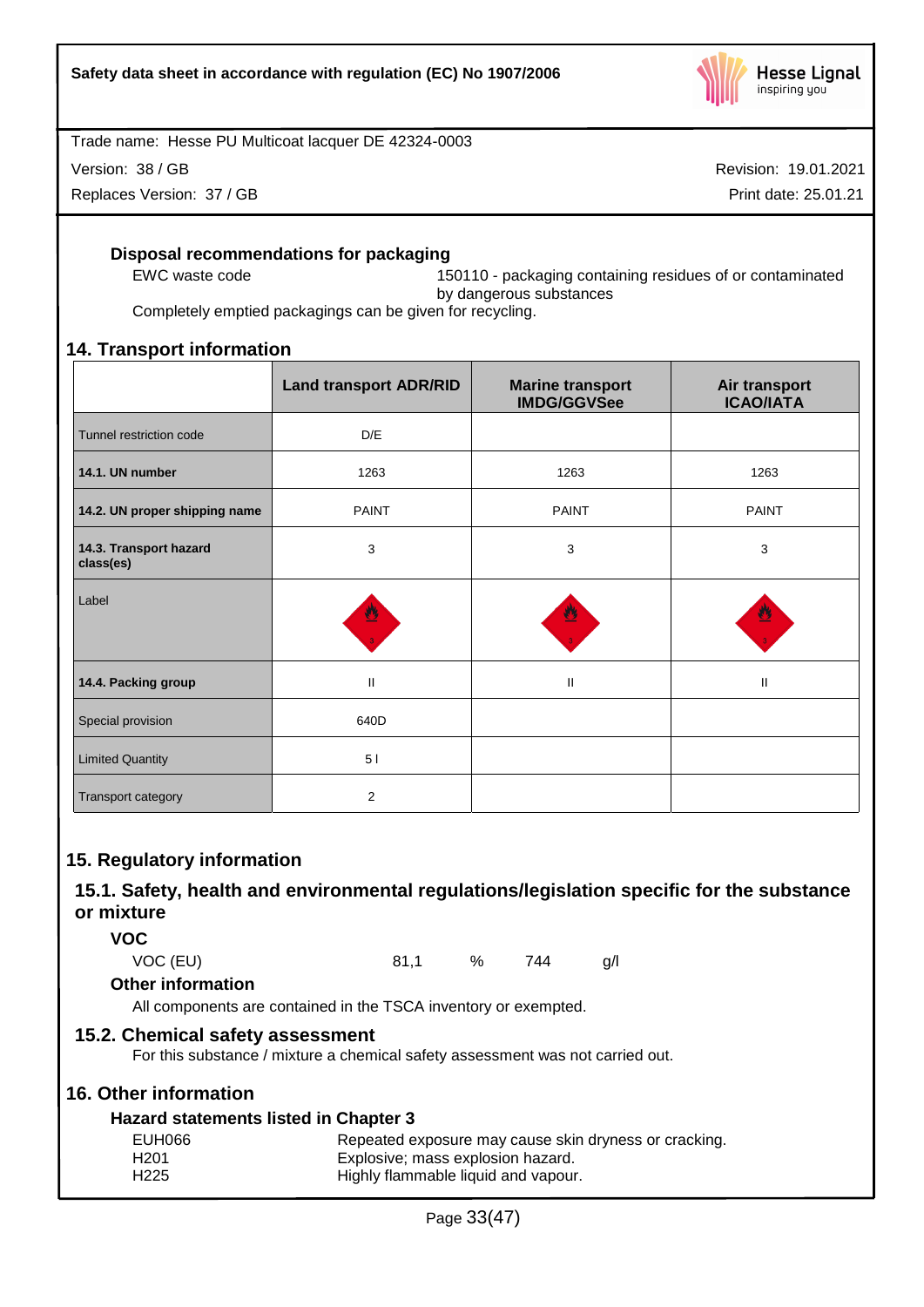

Trade name: Hesse PU Multicoat lacquer DE 42324-0003

Version: 38 / GB

Replaces Version: 37 / GB

| H <sub>226</sub>                                                                               | Flammable liquid and vapour.                                                                             |  |  |
|------------------------------------------------------------------------------------------------|----------------------------------------------------------------------------------------------------------|--|--|
| H304                                                                                           | May be fatal if swallowed and enters airways.                                                            |  |  |
| H312                                                                                           | Harmful in contact with skin.                                                                            |  |  |
| H315                                                                                           | Causes skin irritation.                                                                                  |  |  |
| H319                                                                                           | Causes serious eye irritation.                                                                           |  |  |
| H332                                                                                           | Harmful if inhaled.                                                                                      |  |  |
|                                                                                                |                                                                                                          |  |  |
| H <sub>335</sub>                                                                               | May cause respiratory irritation.                                                                        |  |  |
| H336                                                                                           | May cause drowsiness or dizziness.                                                                       |  |  |
| H361d                                                                                          | Suspected of damaging the unborn child.                                                                  |  |  |
| H373                                                                                           | May cause damage to organs through prolonged or repeated exposure.                                       |  |  |
| H411                                                                                           | Toxic to aquatic life with long lasting effects.                                                         |  |  |
| <b>CLP categories listed in Chapter 3</b>                                                      |                                                                                                          |  |  |
| Acute Tox. 4                                                                                   | Acute toxicity, Category 4                                                                               |  |  |
| <b>Aquatic Chronic 2</b>                                                                       | Hazardous to the aquatic environment, chronic, Category 2                                                |  |  |
| Asp. Tox. 1                                                                                    | Aspiration hazard, Category 1                                                                            |  |  |
| Expl. 1.1                                                                                      | Explosive, Division 1.1                                                                                  |  |  |
| Eye Irrit. 2                                                                                   | Eye irritation, Category 2                                                                               |  |  |
| Flam. Liq. 2                                                                                   | Flammable liquid, Category 2                                                                             |  |  |
| Flam. Liq. 3                                                                                   |                                                                                                          |  |  |
|                                                                                                | Flammable liquid, Category 3                                                                             |  |  |
| Repr. 2                                                                                        | Reproductive toxicity, Category 2                                                                        |  |  |
| Skin Irrit. 2                                                                                  | Skin irritation, Category 2                                                                              |  |  |
| STOT RE 2                                                                                      | Specific target organ toxicity - repeated exposure, Category 2                                           |  |  |
| STOT SE 3                                                                                      | Specific target organ toxicity - single exposure, Category 3                                             |  |  |
| <b>Abbreviations</b>                                                                           |                                                                                                          |  |  |
| Flam. Liq - Flammable liquids                                                                  |                                                                                                          |  |  |
|                                                                                                | RID - Règlement international concernant le transport des marchandises dangereuses par chemin de fer     |  |  |
|                                                                                                | (Regulations Concerning theInternational Transport of Dangerous Goods by Rail)                           |  |  |
|                                                                                                | <b>IMDG</b> - International Maritime Code for Dangerous Goods                                            |  |  |
| IATA - International Air Transport Association                                                 |                                                                                                          |  |  |
| IATA-DGR - Dangerous Goods Regulations by the "International Air Transport Association" (IATA) |                                                                                                          |  |  |
|                                                                                                |                                                                                                          |  |  |
|                                                                                                | ICAO-TI - Technical Instructions by the "International Civil Aviation Organization" (ICAO)               |  |  |
|                                                                                                | GHS - Globally Harmonized System of Classification and Labelling of Chemicals                            |  |  |
|                                                                                                | EINECS - European Inventory of Existing Commercial Chemical Substances                                   |  |  |
|                                                                                                | CAS - Chemical Abstracts Service (division of the American Chemical Society)                             |  |  |
|                                                                                                | GefStoffV - Gefahrstoffverordnung (Ordinance on Hazardous Substances, Germany)                           |  |  |
| <b>LOAEL - Lowest Observed Adverse Effect Level</b>                                            |                                                                                                          |  |  |
| LOEL - Lowest Observed Effect Level                                                            |                                                                                                          |  |  |
| NOAEL - No Observed Adverse Effect Level                                                       |                                                                                                          |  |  |
| NOEC - No Observed Effect Concentration                                                        |                                                                                                          |  |  |
| NOEL - No Observed Effect Level                                                                |                                                                                                          |  |  |
|                                                                                                | OECD - Organisation for Econpmic Cooperation and Development                                             |  |  |
| VOC - Volatile Organic Compounds                                                               |                                                                                                          |  |  |
|                                                                                                | Changes since the last version are highlighted in the margin (***). This version replaces all previous   |  |  |
| versions.                                                                                      |                                                                                                          |  |  |
|                                                                                                | This safety datasheet only contains information relating to safety and does not replace any product      |  |  |
| information or product specification.                                                          |                                                                                                          |  |  |
|                                                                                                | The information provided in this Safety Data Sheet is correct to the best of our knowledge, information  |  |  |
|                                                                                                | and belief at the date of its publication. The information given is designed only as a guidance for safe |  |  |
|                                                                                                | handling, use, processing, storage, transportation, disposal and release and is not to be considered a   |  |  |
| warranty or quality specification.                                                             |                                                                                                          |  |  |
|                                                                                                | The information relates only to the specific material designated and may not be valid for such material  |  |  |
|                                                                                                | used in combination with any other materials or in any process, unless specified in the text.            |  |  |
|                                                                                                |                                                                                                          |  |  |
|                                                                                                | Page 34(47)                                                                                              |  |  |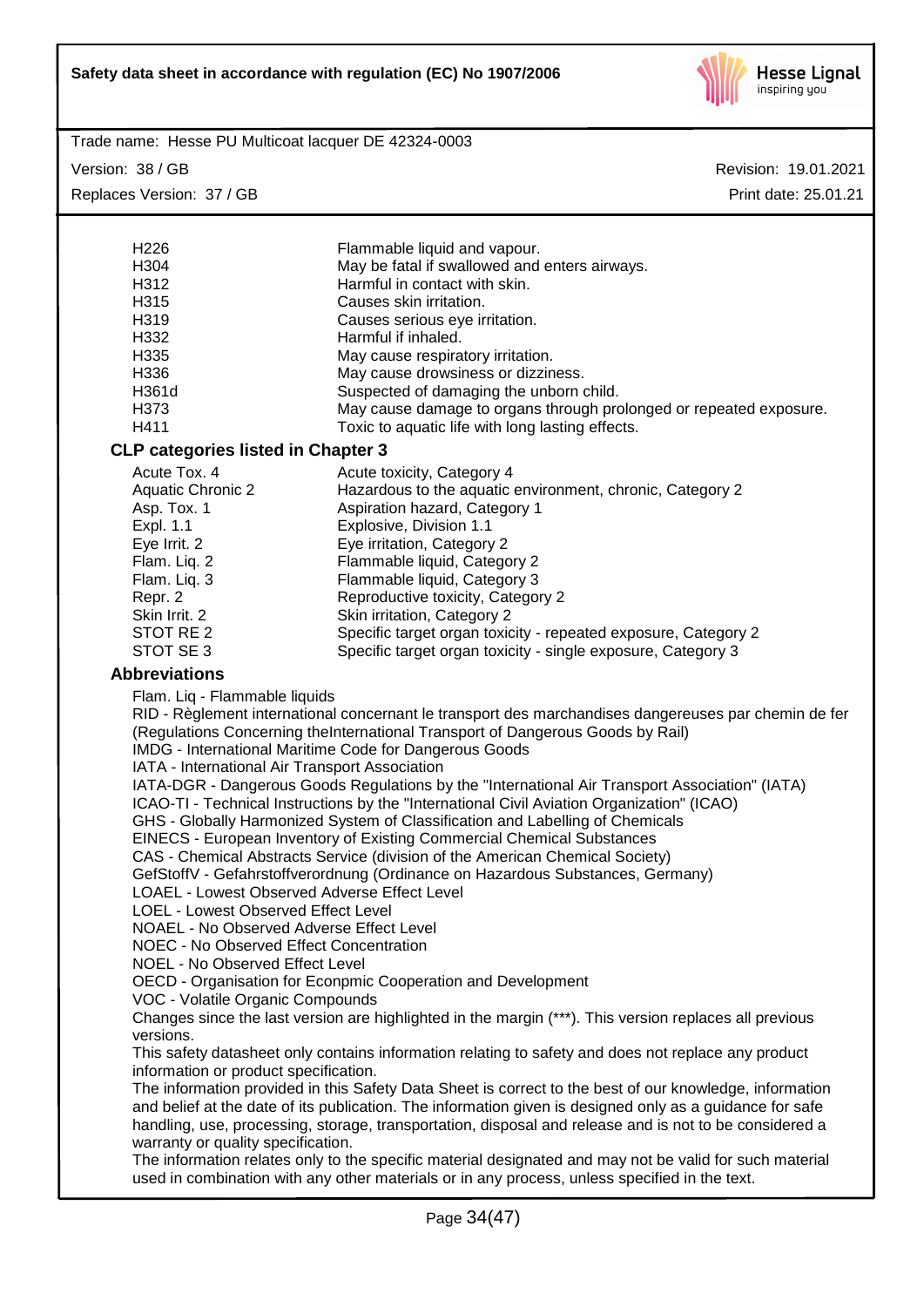

Version: 38 / GB

Replaces Version: 37 / GB

Revision: 19.01.2021 Print date: 25.01.21

The information contained herein is based on the present state of our knowledge and does therefore not guarantee certain properties.

# **Annex to the extended Safety Data Sheet (eSDS)**

# **Short title of the exposure scenario**

ES001 - Industrial applications: industrial spraying (inside)

#### **Use of the substance/preparation**

Surface treatment of wood and other materials

**Use**

| SU <sub>3</sub>  | Industrial uses: Uses of substances as such or in preparations at industrial sites |
|------------------|------------------------------------------------------------------------------------|
| ERC4             | Industrial use of processing aids in processes and products, not becoming part of  |
|                  | articles                                                                           |
| ERC <sub>5</sub> | Industrial use resulting in inclusion into or onto a matrix                        |
| PROC7            | Industrial spraying                                                                |
|                  |                                                                                    |

# **Contributing exposure scenario controlling environmental exposure**

#### **Use**

| Use                                   |                                                                                                                                                                                |
|---------------------------------------|--------------------------------------------------------------------------------------------------------------------------------------------------------------------------------|
| ERC4                                  | Industrial use of processing aids in processes and products, not becoming part of<br>articles                                                                                  |
| ERC <sub>5</sub>                      | Industrial use resulting in inclusion into or onto a matrix                                                                                                                    |
| <b>Physical form</b>                  | liquid                                                                                                                                                                         |
|                                       | Maximum amount used per time or activity                                                                                                                                       |
| Emission days per site:               | 300<br><=                                                                                                                                                                      |
| Other relevant operational conditions |                                                                                                                                                                                |
| Use: Room temperature                 |                                                                                                                                                                                |
|                                       | Drying and through-curing takes place at ambient temperature or at higher temperatures.                                                                                        |
|                                       | Where possible recycling is preferred to disposal or incineration.                                                                                                             |
|                                       | Do not allow to enter soil, waterways or waste water canal.                                                                                                                    |
|                                       | Dispose of rinse water in accordance with local and national regulations.                                                                                                      |
| <b>Waste water</b>                    |                                                                                                                                                                                |
|                                       | Do not discharge into the drains/surface waters/groundwater. Spray cabin waters are to be conducted<br>after mechanical pretreatment into a wastewater treatment facility.     |
| <b>Exhaust air</b>                    |                                                                                                                                                                                |
|                                       | Keep container closed. Avoid release to the environment.                                                                                                                       |
| <b>Soil</b>                           |                                                                                                                                                                                |
|                                       | Floors should be impervious, resistant to liquids and easy to clean.                                                                                                           |
|                                       | Disposal recommendations for the product                                                                                                                                       |
| <b>EWC</b> waste code                 | 080111 - waste paint and varnish containing organic<br>solvents or other dangerous substances<br>200127 - paint, inks, adhesives and resins containing<br>dangerous substances |
|                                       | Where possible recycling is preferred to disposal or incineration.<br>Do not allow to enter drains or waterways.                                                               |
| modified product                      |                                                                                                                                                                                |
| EWC waste code                        | 080113 - sludges from paint or varnish containing organic<br>solvents or other dangerous substances                                                                            |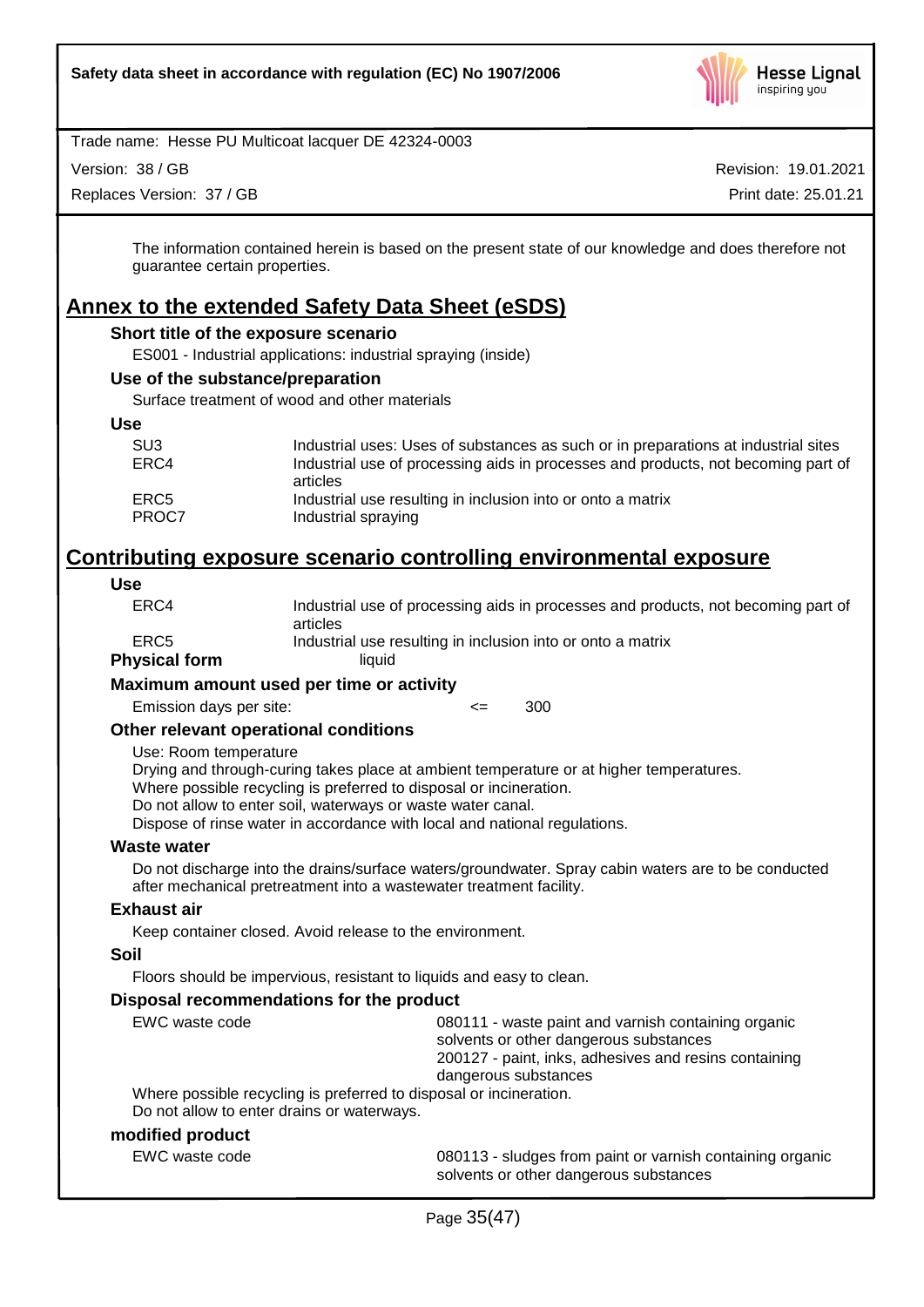

Version: 38 / GB

Replaces Version: 37 / GB

Revision: 19.01.2021

Print date: 25.01.21

080115 - aqueous sludges containing paint or varnish containing organic solvents or other dangerous substances

# **Dried residues**

EWC waste code 080112 - waste lacquers and waste paint except those falling under 080111

#### **Disposal recommendations for packaging**

EWC waste code 150110 - packaging containing residues of or contaminated by dangerous substances

Completely emptied packagings can be given for recycling.

# **Contributing exposure scenario controlling worker exposure**

| Use                  |                                                                                    |
|----------------------|------------------------------------------------------------------------------------|
| SU <sub>3</sub>      | Industrial uses: Uses of substances as such or in preparations at industrial sites |
| PROC7                | Industrial spraying                                                                |
| <b>Physical form</b> | liauid                                                                             |

#### **Maximum amount used per time or activity**

| Duration of exposure  | <= |     | h/d |
|-----------------------|----|-----|-----|
| Frequency of exposure |    | 220 | d/a |

#### **Other relevant operational conditions**

#### Use: Room temperature

Drying and through-curing takes place at ambient temperature or at higher temperatures. Read attached instructions before use.

#### **Product substance and product safety related measures**

Mainly used in closed systems. Apply technical measures to comply with the occupational exposure limits. Where reasonably practicable this should be achieved by the use of local exhaust ventilation and good general extraction. Provide for sufficient ventilation. This can be achieved by local exhaust or general exhaust air collection. Wear a suitable respirator if the ventilation is not sufficient to keep the solvent vapour concentration below the occupational limit values.

#### **Respiratory protection**

Avoid inhalation of vapour and spray mist. Use breathing apparatus if exposed to vapours/dust/aerosol. Recommended Filter type: Respiratory protection mask with combination filter A/P2

#### **Hand protection**

Protective gloves complying with EN 374. Glove material Multilayer gloves made from<br>Appropriate Material Fluorinated rubber / butyl-rubber Material thickness  $> = 0.7$ Breakthrough time >= 30 This recommendation is valid only for the product named in this safety data sheet supplied by us, and only for the indicated intended use purposes. For special purposes, it is recommended to check the resistance to chemicals of the protective gloves mentioned above together with the supplier of these gloves. The instructions and information provided by the glove manufacturer on use, storage, maintenance and replacement must be followed. The breakthrough time must be greater than the end use time of the product. Gloves should be replaced regularly and if there is any sign of damage to the glove material.

The performance or effectiveness of the glove may be reduced by physical/ chemical damage and poor maintenance.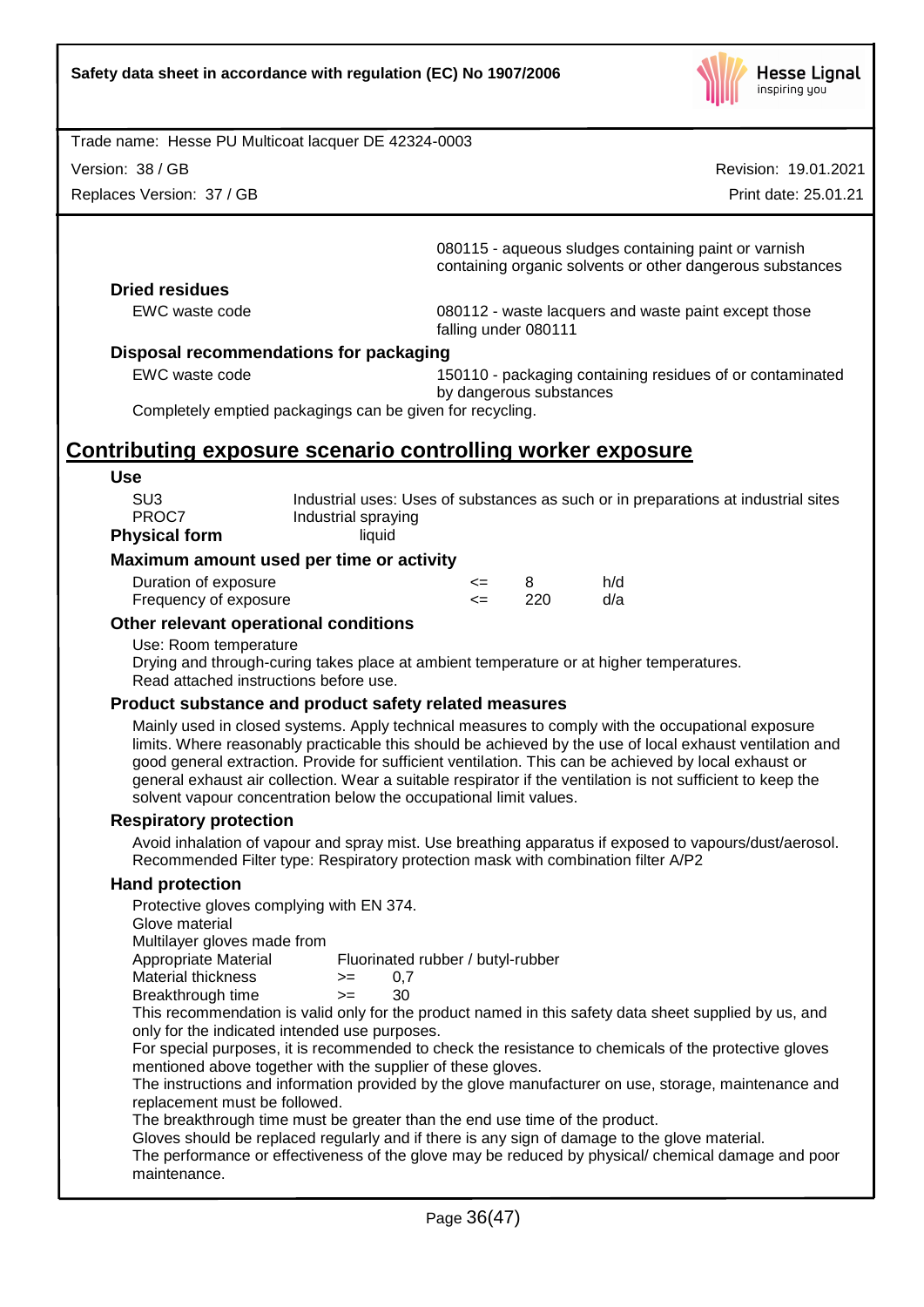

Version: 38 / GB

Replaces Version: 37 / GB

Revision: 19.01.2021 Print date: 25.01.21

# **Eye protection**

Wear eye glasses with side protection according to EN 166.

#### **Body protection**

Wear suitable protective clothing. Remove contaminated clothing and wash it before reuse. Wash hands before breaks and after work.

# **Exposure estimation and reference to its source**

# **Workers (industrial)**

PROC<sup>P</sup> PROC7

Exposure assessment and the control of the formulation of the formulation of the formulation of the formulatio<br>
ECETOC TRA Exposure assessment (method) Risk characterisation ratio (RCR) 0,126 Lead substance isobutyl acetate

#### **Workers (industrial)** PROC PROC10

Exposure assessment 242 mg/m<sup>3</sup> Exposure assessment (method) ECETOC TRA Risk characterisation ratio (RCR) 0,504 Lead substance isobutyl acetate

#### **Workers (industrial)** PROC PROC13

Exposure assessment 242 mg/m<sup>3</sup> Exposure assessment (method) ECETOC TRA Risk characterisation ratio (RCR) 0,504 Lead substance isobutyl acetate

#### **Workers (industrial)**

PROC<sup>P</sup> PROCT PROCT

Exposure assessment 60,5 mg/m<sup>3</sup> Exposure assessment (method) ECETOC TRA Risk characterisation ratio (RCR) 0,126 Lead substance n-butyl acetate

#### **Workers (industrial)** PROC PROC10

Exposure assessment 242 mg/m<sup>3</sup> Exposure assessment (method) ECETOC TRA Risk characterisation ratio (RCR) 0,504 Lead substance n-butyl acetate

# **Workers (industrial)** PROC PROC10

Assessment method inhalation, long-term - local and systemic Indoor use

Assessment method inhalation, long-term - local and systemic Indoor use

Assessment method inhalation, long-term - local and systemic Indoor use

Assessment method inhalation, long-term - local and systemic Indoor use

Assessment method inhalation, long-term - systemic Indoor use

Assessment method inhalation, long-term - systemic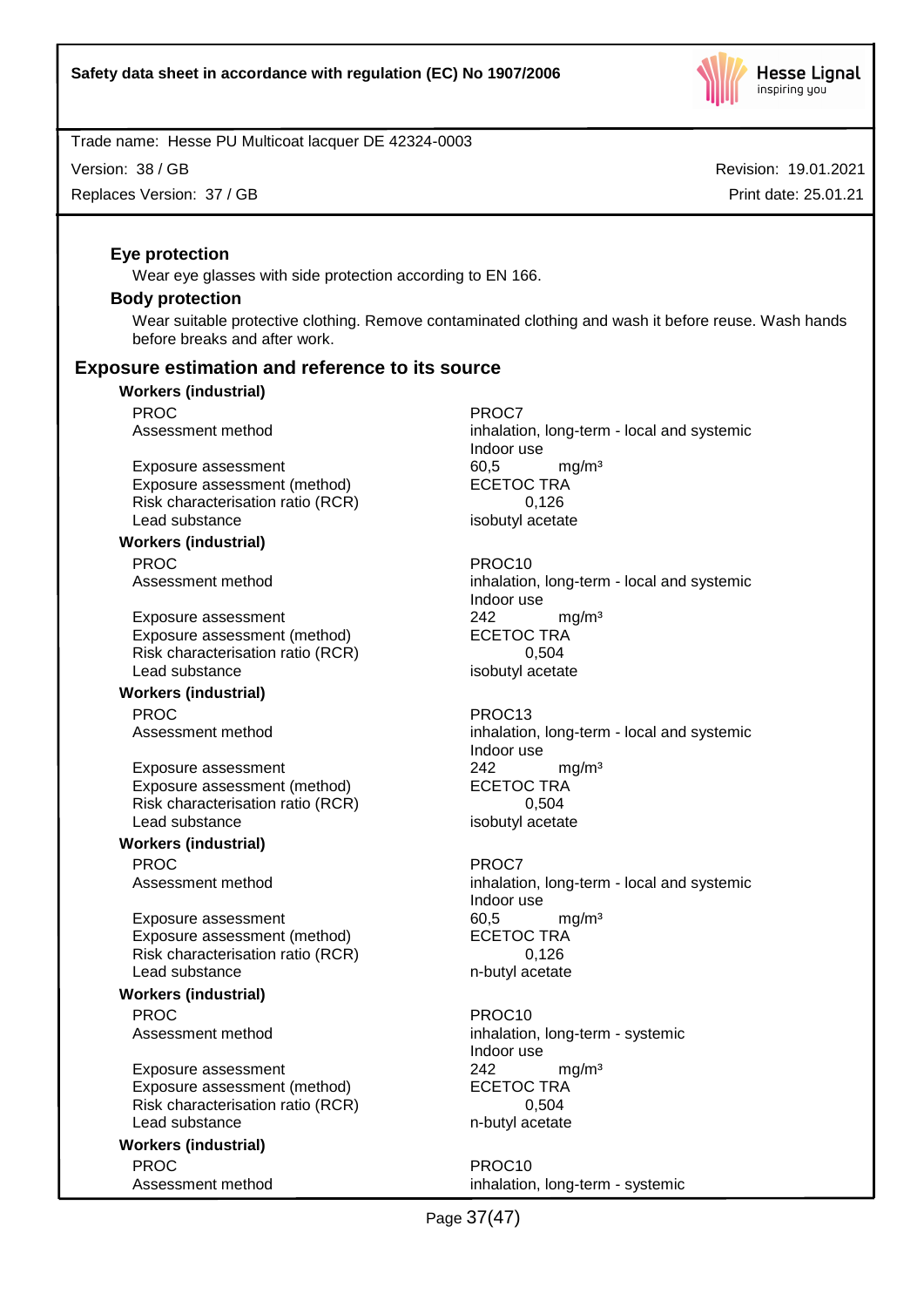

Version: 38 / GB

Replaces Version: 37 / GB

Revision: 19.01.2021 Print date: 25.01.21

Exposure assessment <br>
Exposure assessment (method) 
<br>
ECETOC TRA Exposure assessment (method) Risk characterisation ratio (RCR) 0,504 Lead substance n-butyl acetate

#### **Workers (industrial)**

PROC PROC13

Exposure assessment <br>
Exposure assessment (method) 
<br>
ECETOC TRA Exposure assessment (method) Risk characterisation ratio (RCR) 6.504 Lead substance n-butyl acetate

#### **Workers (industrial)** PROC PROC13

Exposure assessment 242 mg/m<sup>3</sup> Exposure assessment (method) ECETOC TRA Risk characterisation ratio (RCR) 0,504 Lead substance n-butyl acetate

# **Workers (industrial)**

SU SU3 PROC<sup>P</sup> PROCT

Exposure assessment 200 mg/m<sup>3</sup> Exposure assessment (method) ECETOC TRA Risk characterisation ratio (RCR) 0,05 Lead substance acetone

#### **Workers (industrial)**

SU SU3 PROC<sup>PROC</sup> PROCT

Exposure assessment details are to the control of the exposure assessment (method) and the CETOC TRA control of the exponent of the ECETOC TRA control of the exponent of the exponent of the exponent of the exponent of the Exposure assessment (method) Risk characterisation ratio (RCR) 0,01 Lead substance acetone

#### **Workers (industrial)**

SU SU3 PROC PROCTER PROCTER PROCTER PROCTER PROCTER PROCTER PROCTER PROCTER PROCTER PROCTER PROCTER PROCTER PROCTER P

Exposure assessment and the 200 mg/m<sup>3</sup> Exposure assessment (method) ECETOC TRA Risk characterisation ratio (RCR) 0,5 Lead substance acetone

#### **Workers (industrial)** SU SU3

PROC PROCTES PROCTES

Outdoor use

Assessment method inhalation, long-term - systemic Indoor use

Assessment method inhalation, long-term - systemic Outdoor use

Assessment method inhalation, long-term - systemic Indoor use

Assessment method dermal, long-term - systemic Indoor use

Assessment method inhalation, long-term - systemic Indoor use

Page 38(47)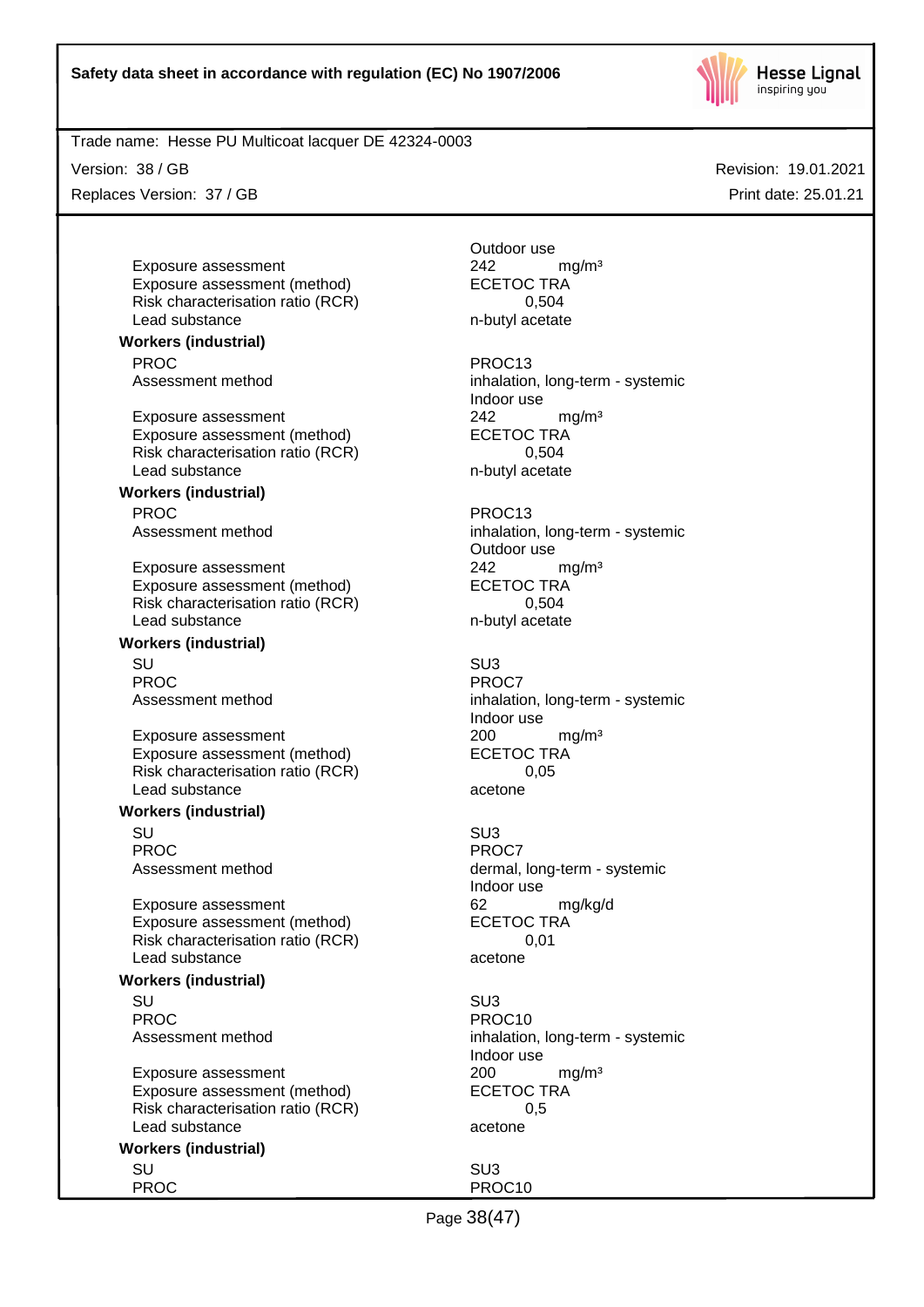

Version: 38 / GB

Replaces Version: 37 / GB

Assessment method dermal, long-term - systemic Indoor use Exposure assessment and the control of the control of the control of the control of the control of the control o<br>
ECETOC TRA Risk characterisation ratio (RCR) 6.15

Indoor use

Lead substance acetone **Workers (industrial)**

SU SU3 PROC PROCTER PROCTS Assessment method inhalation, long-term - systemic

Exposure assessment <br>
Exposure assessment (method) 
<br>
ECETOC TRA Exposure assessment (method) Risk characterisation ratio (RCR) 6.5 Lead substance acetone

Exposure assessment (method)

**Workers (industrial)**

SU SU3 PROC PROC13

Exposure assessment 61 mg/kg/d Exposure assessment (method) ECETOC TRA Risk characterisation ratio (RCR) 0,074 Lead substance acetone

#### **Workers (industrial)**

SU SU3 PROC<sup>PROC</sup> PROCT

Risk characterisation ratio (RCR) 0,75 Lead substance **4-methylpentan-2-one** 

#### **Workers (industrial)**

SU SU3 PROC<sup>PROC</sup> PROCT

Risk characterisation ratio (RCR) 0,5 Lead substance and the 4-methylpentan-2-one

#### **Workers (industrial)**

SU SU3 PROC PROCTER PROCTER PROCTER PROCTER PROCTER PROCTER PROCTER PROCTER PROCTER PROCTER PROCTER PROCTER PROCTER PROCTER PROCTER PROCTER PROCTER PROCTER PROCTER PROCTER PROCTER PROCTER PROCTER PROCTER PROCTER PROCTER PROCTER P

Risk characterisation ratio (RCR) 0,5 Lead substance and the 4-methylpentan-2-one

# **Workers (industrial)**

SU SU3 PROC PROCTES PROCTES Assessment method dermal, long-term - systemic Risk characterisation ratio (RCR) 0,5 Lead substance and the 4-methylpentan-2-one

Assessment method dermal, long-term - systemic Indoor use

Assessment method inhalation, long-term - systemic Indoor use

Assessment method dermal, long-term - systemic Indoor use

Assessment method inhalation, long-term - systemic Indoor use

Page 39(47)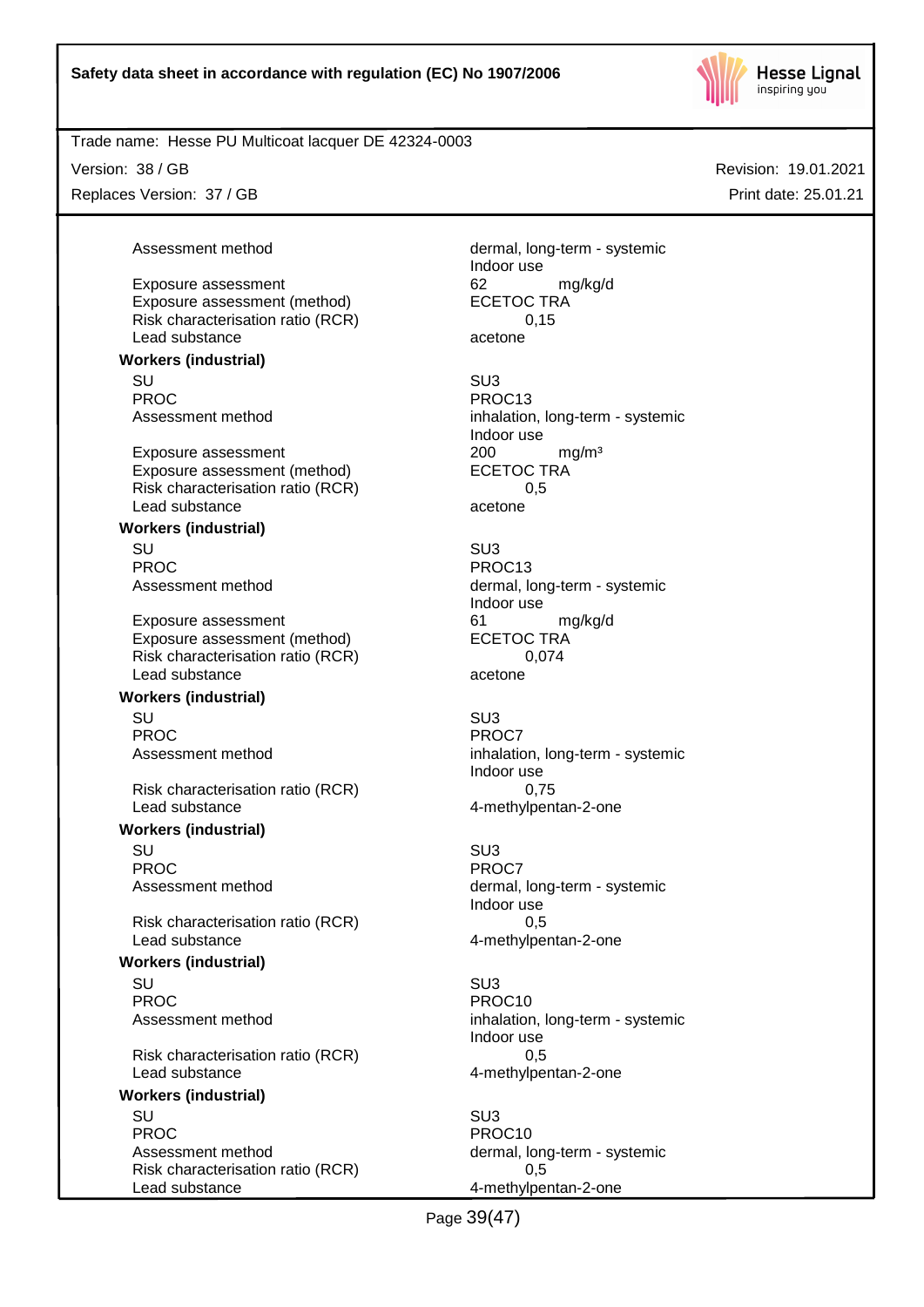

Version: 38 / GB

Replaces Version: 37 / GB

Revision: 19.01.2021 Print date: 25.01.21

**Workers (industrial)**

SU SU3 PROC PROC13<br>Assessment method by a proportional proportion of the proportion of the proportion of the proportion of the P<br>Assessment method by a proportion of the proportion of the proportion of the proportion of the PROC1 Risk characterisation ratio (RCR) 0,5 Lead substance and the 4-methylpentan-2-one

#### **Workers (industrial)**

SU SU3 PROC PROC13 Assessment method dermal, long-term - systemic Risk characterisation ratio (RCR) 0,5 Lead substance and the 4-methylpentan-2-one

#### **Workers (industrial)**

SU SU3 PROC PROC7<br>Assessment method by the contract of the dermal, Exposure assessment and the control of the control of the manufacture of the manufacture of the control of the<br>
ECETOC TRA Exposure assessment (method) Risk characterisation ratio (RCR) 0,034 Lead substance ethyl acetate

#### **Workers (industrial)**

SU SU3 PROC<sup>PROC</sup> PROC7 Assessment method inhalation, long-term - local Exposure assessment <br>Exposure assessment (method) ECETOC TRA Exposure assessment (method) Risk characterisation ratio (RCR) 0,075 Lead substance ethyl acetate

### **Workers (industrial)**

SU SU3 PROC PROCTER PROCTER PROCTER PROCTER PROCTER PROCTER PROCTER PROCTER PROCTER PROCTER PROCTER PROCTER PROCTER PROCTER PROCTER PROCTER PROCTER PROCTER PROCTER PROCTER PROCTER PROCTER PROCTER PROCTER PROCTER PROCTER PROCTER P Assessment method dermal, long-term - systemic Exposure assessment and the control of the control of the control of the control of the control of the control o<br>
ECETOC TRA Exposure assessment (method) Risk characterisation ratio (RCR) 0,011 Lead substance ethyl acetate

#### **Workers (industrial)**

SU SU3 PROC PROCTER PROCTER PROCTER PROCTER PROCTER PROCTER PROCTER PROCTER PROCTER PROCTER PROCTER PROCTER PROCTER PROCTER PROCTER PROCTER PROCTER PROCTER PROCTER PROCTER PROCTER PROCTER PROCTER PROCTER PROCTER PROCTER PROCTER P Assessment method inhalation, long-term - local Exposure assessment <br>
Exposure assessment (method) 
FEGETOC TRA Exposure assessment (method) Risk characterisation ratio (RCR) 0,075 Lead substance ethyl acetate

#### **Workers (industrial)**

SU SU3 PROC<sup>P</sup> PROCT Assessment method inhalative

Exposure assessment 0,1 mg/m³

inhalation, long-term - systemic

dermal, long-term - systemic

Indoor use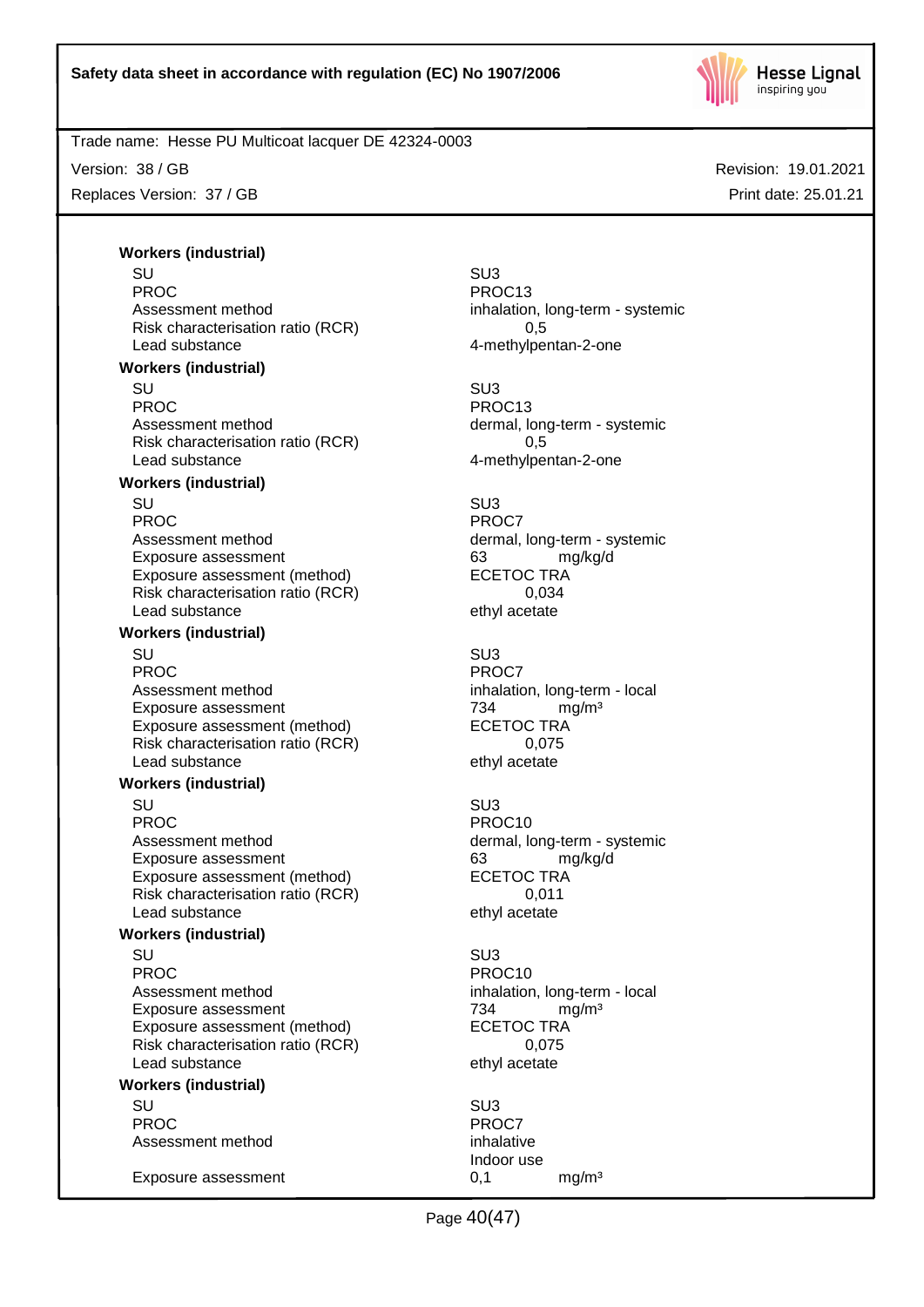

Version: 38 / GB

Replaces Version: 37 / GB

Exposure assessment (method) ECETOC TRA Risk characterisation ratio (RCR) 0,34<br>Lead substance xylene Lead substance

#### **Workers (industrial)**

SU SU3 PROC PROC10 Assessment method inhalative

Exposure assessment <br>
Exposure assessment (method) 
ECETOC TRA Exposure assessment (method) Risk characterisation ratio (RCR) 0,172 Lead substance xylene

# **Workers (industrial)**

SU SU3 PROC PROC13 Assessment method inhalative

Exposure assessment 0,1 mg/m<sup>3</sup> Exposure assessment (method) ECETOC TRA Risk characterisation ratio (RCR) 0,34<br>Lead substance xylene Lead substance

Indoor use

Indoor use

# **Information on estimated exposure and downstream-user guidance**

# **Guidance for Downstream Users**

The downstream user can evaluate whether he operates within the conditions set in the exposure scenario on the basis of the information supplied. This evaluation can be conducted by an expert or using the risk assessment tools recommended by ECHA.

# **Annex to the extended Safety Data Sheet (eSDS)**

# **Short title of the exposure scenario**

ES003 - Professional uses: Non industrial spraying (inside)

# **Use of the substance/preparation**

Surface treatment of wood and other materials

#### **Use**

| <b>SU22</b> | Professional uses: Public domain (administration, education, entertainment,<br>services, craftsmen) |
|-------------|-----------------------------------------------------------------------------------------------------|
| ERC8a       | Wide dispersive indoor use of processing aids in open systems                                       |
| ERC8c       | Wide dispersive indoor use resulting in inclusion into or onto a matrix                             |
| PROC11      | Non industrial spraying                                                                             |

# **Contributing exposure scenario controlling environmental exposure**

# **Use**

| ERC8a<br>ERC8c                           | Wide dispersive indoor use of processing aids in open systems<br>Wide dispersive indoor use resulting in inclusion into or onto a matrix |        |     |  |
|------------------------------------------|------------------------------------------------------------------------------------------------------------------------------------------|--------|-----|--|
| <b>Physical form</b>                     | liauid                                                                                                                                   |        |     |  |
| Maximum amount used per time or activity |                                                                                                                                          |        |     |  |
| Emission days per site:                  |                                                                                                                                          | $\leq$ | 250 |  |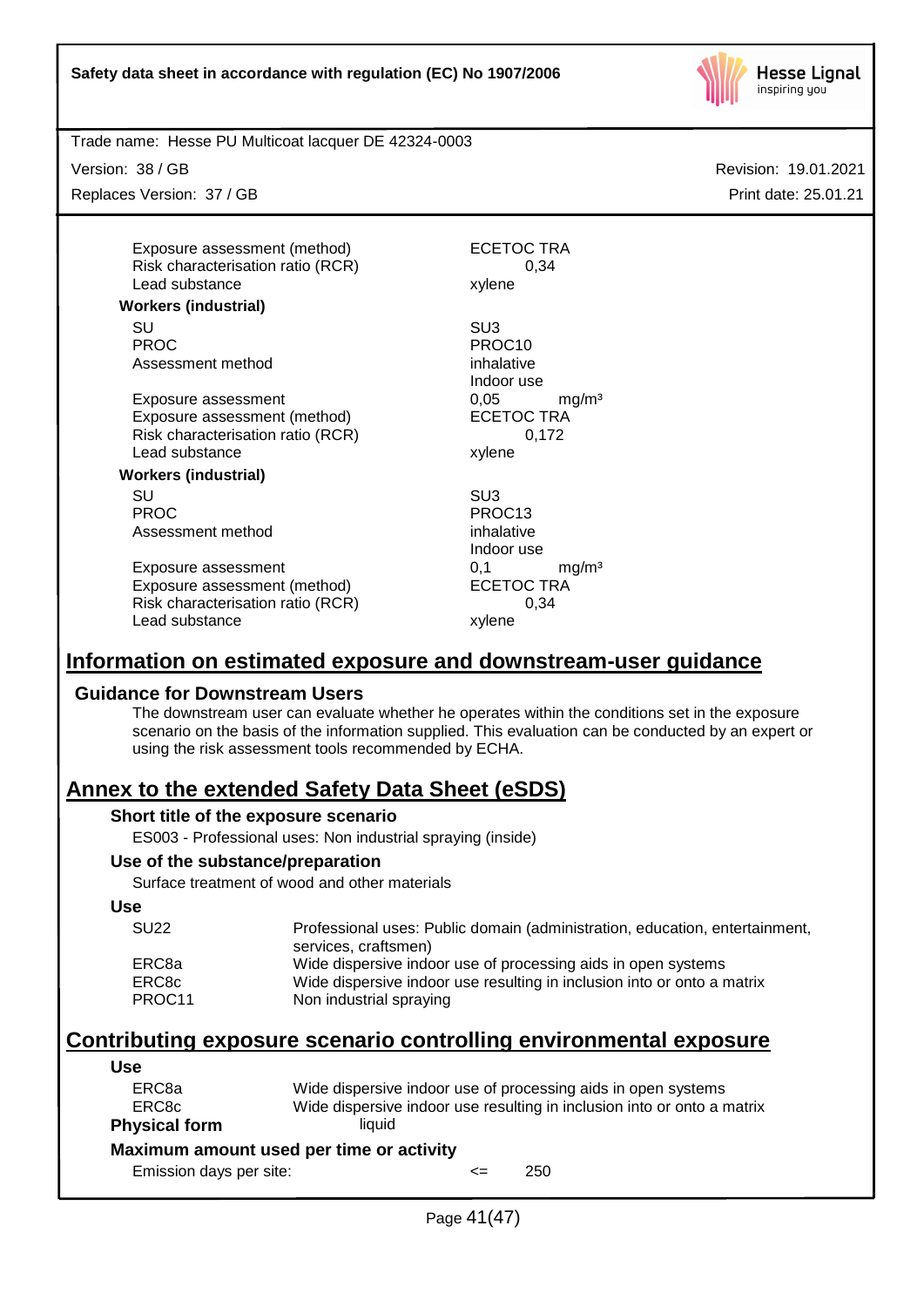

Version: 38 / GB

Replaces Version: 37 / GB

Revision: 19.01.2021 Print date: 25.01.21

|  | Other relevant operational conditions                                                                                                                                                            |                                                                                                                                                                                |  |
|--|--------------------------------------------------------------------------------------------------------------------------------------------------------------------------------------------------|--------------------------------------------------------------------------------------------------------------------------------------------------------------------------------|--|
|  | Use: Room temperature<br>Drying and through-curing takes place at ambient temperature or at higher temperatures.<br>Volatile organic substances will volatilise into the atmospheric air inside. |                                                                                                                                                                                |  |
|  | Where possible recycling is preferred to disposal or incineration.                                                                                                                               |                                                                                                                                                                                |  |
|  | Do not allow to enter soil, waterways or waste water canal.                                                                                                                                      |                                                                                                                                                                                |  |
|  | Dispose of rinse water in accordance with local and national regulations.                                                                                                                        |                                                                                                                                                                                |  |
|  | <b>Waste water</b>                                                                                                                                                                               |                                                                                                                                                                                |  |
|  | Do not discharge into the drains/surface waters/groundwater. Spray cabin waters are to be conducted<br>after mechanical pretreatment into a wastewater treatment facility.                       |                                                                                                                                                                                |  |
|  | <b>Exhaust air</b>                                                                                                                                                                               |                                                                                                                                                                                |  |
|  | Keep container closed. Avoid release to the environment.                                                                                                                                         |                                                                                                                                                                                |  |
|  | <b>Soil</b>                                                                                                                                                                                      |                                                                                                                                                                                |  |
|  | Floors should be impervious, resistant to liquids and easy to clean.                                                                                                                             |                                                                                                                                                                                |  |
|  | Disposal recommendations for the product                                                                                                                                                         |                                                                                                                                                                                |  |
|  | EWC waste code                                                                                                                                                                                   | 080111 - waste paint and varnish containing organic<br>solvents or other dangerous substances<br>200127 - paint, inks, adhesives and resins containing<br>dangerous substances |  |
|  | Where possible recycling is preferred to disposal or incineration.<br>Do not allow to enter drains or waterways.                                                                                 |                                                                                                                                                                                |  |
|  | modified product                                                                                                                                                                                 |                                                                                                                                                                                |  |
|  | EWC waste code                                                                                                                                                                                   | 080113 - sludges from paint or varnish containing organic<br>solvents or other dangerous substances                                                                            |  |
|  |                                                                                                                                                                                                  | 080115 - aqueous sludges containing paint or varnish<br>containing organic solvents or other dangerous substances                                                              |  |
|  | <b>Dried residues</b>                                                                                                                                                                            |                                                                                                                                                                                |  |
|  | EWC waste code                                                                                                                                                                                   | 080112 - waste lacquers and waste paint except those<br>falling under 080111                                                                                                   |  |
|  | Disposal recommendations for packaging                                                                                                                                                           |                                                                                                                                                                                |  |
|  | EWC waste code                                                                                                                                                                                   | 150110 - packaging containing residues of or contaminated<br>by dangerous substances                                                                                           |  |
|  | Completely emptied packagings can be given for recycling.                                                                                                                                        |                                                                                                                                                                                |  |
|  |                                                                                                                                                                                                  |                                                                                                                                                                                |  |
|  |                                                                                                                                                                                                  | <u>Contributing exposure scenario controlling worker exposure (professional)</u>                                                                                               |  |
|  | Short title of the exposure scenario                                                                                                                                                             |                                                                                                                                                                                |  |

Substance number:CES006

# **Use**

| <b>SU22</b>                              | services, craftsmen)    |        |     | Professional uses: Public domain (administration, education, entertainment, |
|------------------------------------------|-------------------------|--------|-----|-----------------------------------------------------------------------------|
| PROC <sub>11</sub>                       | Non industrial spraying |        |     |                                                                             |
| <b>Physical form</b><br>liauid           |                         |        |     |                                                                             |
| Maximum amount used per time or activity |                         |        |     |                                                                             |
| Duration of exposure                     |                         | $\leq$ | 8   | h/d                                                                         |
| Frequency of exposure                    |                         | $\leq$ | 220 | d/a                                                                         |
| Other relevant operational conditions    |                         |        |     |                                                                             |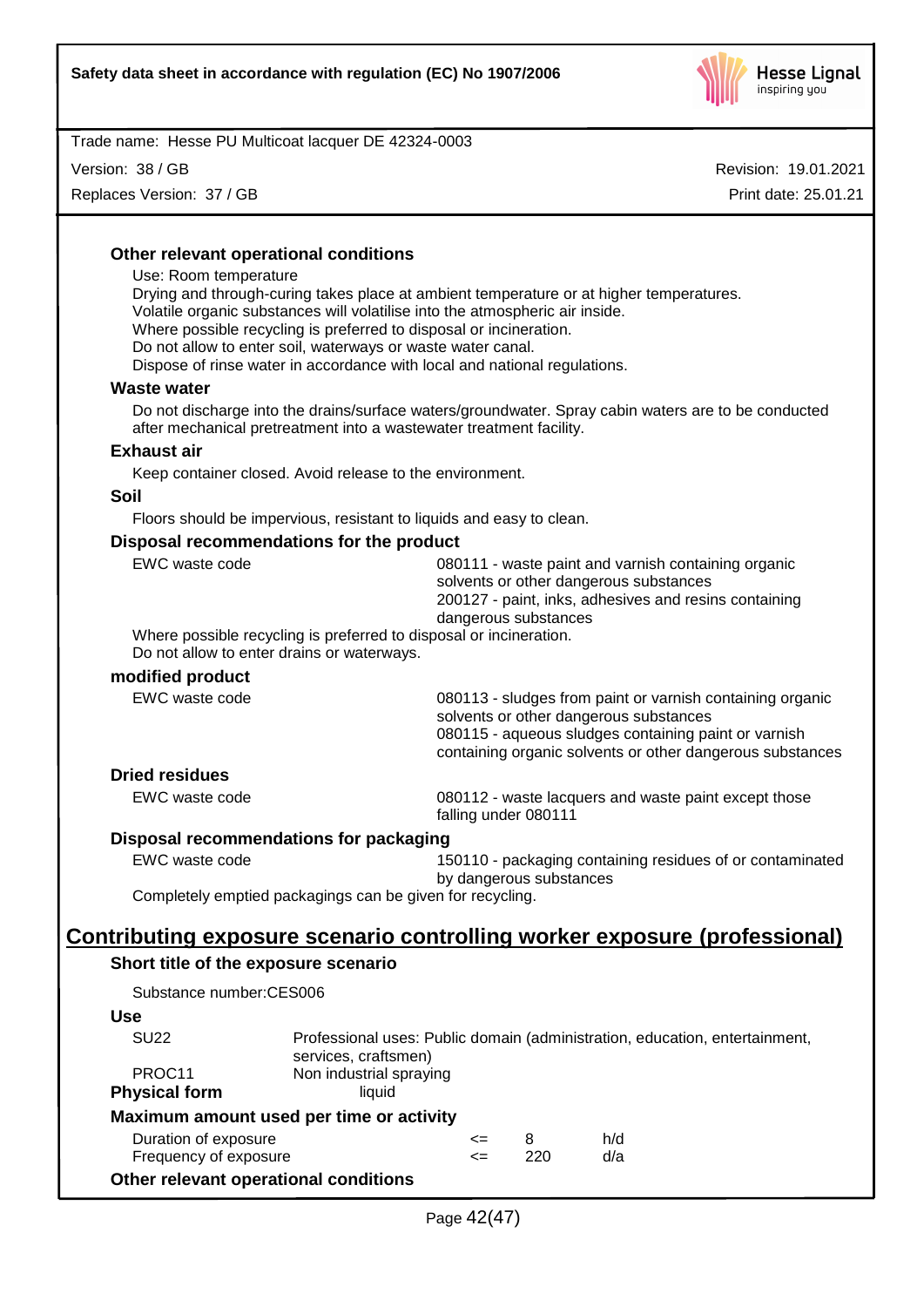

Version: 38 / GB

Replaces Version: 37 / GB

Revision: 19.01.2021 Print date: 25.01.21

Use: Room temperature

Drying and through-curing takes place at ambient temperature or at higher temperatures. Volatile organic substances will volatilise into the atmospheric air inside. Read attached instructions before use.

#### **Product substance and product safety related measures**

Apply technical measures to comply with the occupational exposure limits. Where reasonably practicable this should be achieved by the use of local exhaust ventilation and good general extraction. Provide for sufficient ventilation. This can be achieved by local exhaust or general exhaust air collection. Wear a suitable respirator if the ventilation is not sufficient to keep the solvent vapour concentration below the occupational limit values.

#### **Respiratory protection**

Avoid inhalation of vapour and spray mist. Use breathing apparatus if exposed to vapours/dust/aerosol. Recommended Filter type: Respiratory protection mask with combination filter A/P2

#### **Hand protection**

Protective gloves complying with EN 374.

Glove material

Multilayer gloves made from

Appropriate Material Fluorinated rubber / butyl-rubber

- Material thickness  $> = 0.7$
- Breakthrough time >= 30

This recommendation is valid only for the product named in this safety data sheet supplied by us, and only for the indicated intended use purposes.

For special purposes, it is recommended to check the resistance to chemicals of the protective gloves mentioned above together with the supplier of these gloves.

The instructions and information provided by the glove manufacturer on use, storage, maintenance and replacement must be followed.

The breakthrough time must be greater than the end use time of the product.

Gloves should be replaced regularly and if there is any sign of damage to the glove material.

The performance or effectiveness of the glove may be reduced by physical/ chemical damage and poor maintenance.

#### **Eye protection**

Wear eye glasses with side protection according to EN 166.

#### **Body protection**

Wear suitable protective clothing. Remove contaminated clothing and wash it before reuse. Wash hands before breaks and after work.

# **Exposure estimation and reference to its source**

#### **Workers (professional)**

| SU                                | <b>SU22</b>                                              |  |  |
|-----------------------------------|----------------------------------------------------------|--|--|
| <b>PROC</b>                       | PROC <sub>11</sub>                                       |  |  |
| Assessment method                 | inhalation, long-term - local and systemic<br>Indoor use |  |  |
| Exposure assessment               | 242<br>mq/m <sup>3</sup>                                 |  |  |
| Exposure assessment (method)      | <b>ECETOC TRA</b>                                        |  |  |
| Risk characterisation ratio (RCR) | 0.504                                                    |  |  |
| Lead substance                    | isobutyl acetate                                         |  |  |
| Workers (professional)            |                                                          |  |  |
| SU                                | SU <sub>22</sub>                                         |  |  |
| <b>PROC</b>                       | PROC <sub>11</sub>                                       |  |  |
| Assessment method                 | inhalation, long-term - local and systemic               |  |  |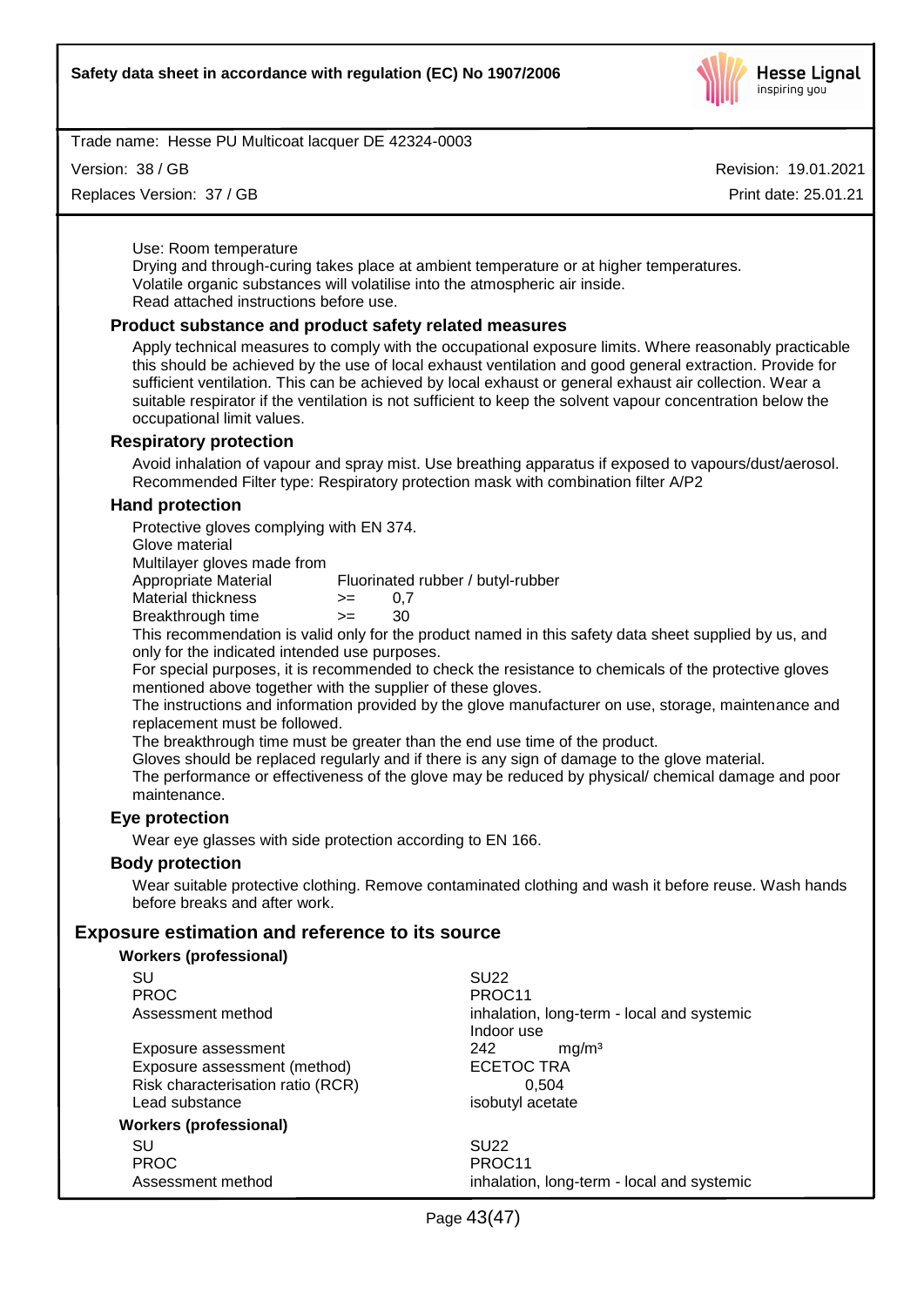

Version: 38 / GB

Replaces Version: 37 / GB

Exposure assessment <br>
Exposure assessment (method) 
<br>
ECETOC TRA Exposure assessment (method) Risk characterisation ratio (RCR) 0,504 Lead substance isobutyl acetate

**Workers (professional)**

SU SU22 PROC PROC11 Assessment method Long-term

Exposure assessment <br>
Exposure assessment (method) 
<br>
EXPOSURE ASSESSMENT CONTRA Exposure assessment (method) Risk characterisation ratio (RCR) 0,504 Lead substance n-butyl acetate

## **Workers (professional)**

SU SU22 PROC PROC10 Assessment method inhalation, long-term - systemic Exposure assessment <br>
Exposure assessment (method) 
<br>
ECETOC TRA Exposure assessment (method) Risk characterisation ratio (RCR) 0.6 Lead substance acetone

#### **Workers (professional)**

SU SU22 PROC PROCTES PROCTES Assessment method dermal, long-term - systemic Exposure assessment 62 mg/kg/d Exposure assessment (method) ECETOC TRA Risk characterisation ratio (RCR) 0,15 Lead substance acetone

#### **Workers (professional)**

SU SU22 PROC<br>
Assessment method<br>
Assessment method<br>  $\blacksquare$ Exposure assessment <br>
Exposure assessment (method) 
<br>
ECETOC TRA Exposure assessment (method) Risk characterisation ratio (RCR) 0,4 Lead substance acetone

#### **Workers (professional)**

SU SU22 PROC PROCTER PROCTER PROCTER PROCTER PROCTER PROCTER PROCTER PROCTER PROCTER PROCTER PROCTER PROCTER PROCTER PROCTER PROCTER PROCTER PROCTER PROCTER PROCTER PROCTER PROCTER PROCTER PROCTER PROCTER PROCTER PROCTER PROCTER P Assessment method dermal, long-term - systemic Exposure assessment 62 mg/kg/d Exposure assessment (method) ECETOC TRA Risk characterisation ratio (RCR) 0,01 Lead substance acetone

#### **Workers (professional)**

SU SU22 PROC PROC13 Exposure assessment 200 mg/m<sup>3</sup>

Outdoor use

inhalative

inhalation, long-term - systemic

Assessment method inhalation, long-term - systemic

Page 44(47)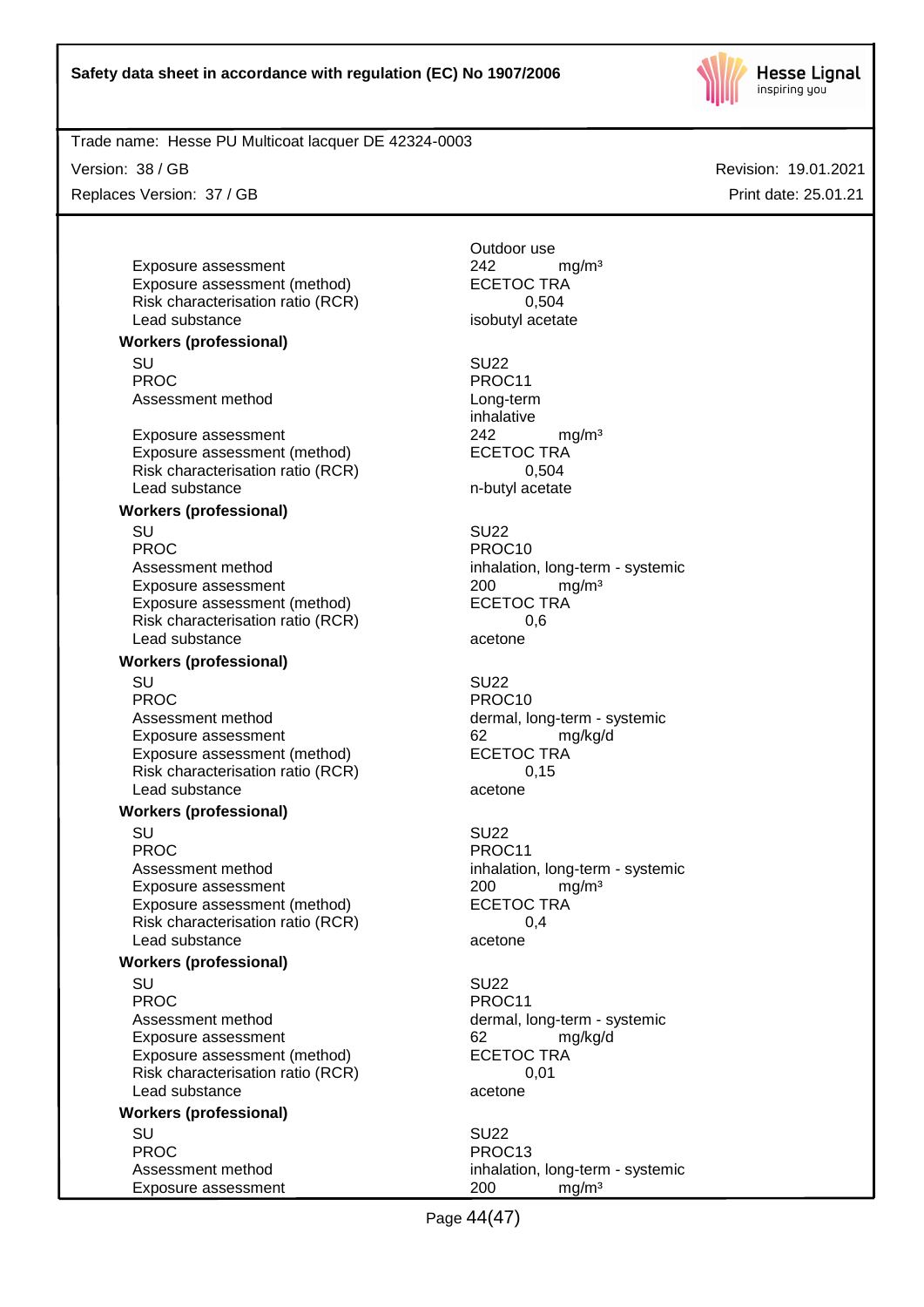

Version: 38 / GB

Replaces Version: 37 / GB

Exposure assessment (method) ECETOC TRA Risk characterisation ratio (RCR) 6.5 Lead substance acetone

#### **Workers (professional)**

SU SU22 PROC PROC13 Assessment method dermal, long-term - systemic Exposure assessment and the control of the control of the manuform of the manuform of the control of the manufo<br>
ECETOC TRA Exposure assessment (method) Risk characterisation ratio (RCR) 0,07 Lead substance acetone

## **Workers (professional)**

SU SU22 PROC PROCTER PROCTER PROCTER PROCTER PROCTER PROCTER PROCTER PROCTER PROCTER PROCTER PROCTER PROCTER PROCTER PROCTER PROCTER PROCTER PROCTER PROCTER PROCTER PROCTER PROCTER PROCTER PROCTER PROCTER PROCTER PROCTER PROCTER P Assessment method inhalation, long-term - systemic Risk characterisation ratio (RCR) 0.5 Lead substance and the 4-methylpentan-2-one

#### **Workers (professional)**

SU SU22 PROC PROC10 Assessment method dermal, long-term - systemic Risk characterisation ratio (RCR) 0,1 Lead substance and the 4-methylpentan-2-one

## **Workers (professional)**

SU SU22 PROC PROCHES PROCHES PROCHES PROCHES Assessment method inhalation, long-term - systemic Risk characterisation ratio (RCR) 0,5 Lead substance and the 4-methylpentan-2-one

#### **Workers (professional)**

SU SU22 PROC PROCHES PROCHES PROCHES PROCHES PROCHES PROCHES PROCHES PROCHES PROCHES PROCHES PROCHES PROCHES PROCHES PROCHES PROCHES PROCHES PROCHES PROCHES PROCHES PROCHES PROCHES PROCHES PROCHES PROCHES PROCHES PROCHES PROCHES P Assessment method dermal, long-term - systemic Risk characterisation ratio (RCR) 0,5 Lead substance and the 4-methylpentan-2-one

#### **Workers (professional)**

SU SU22 PROC PROC13 Assessment method inhalation, long-term - systemic Risk characterisation ratio (RCR) 0,75 Lead substance and the 4-methylpentan-2-one

#### **Workers (professional)**

SU SU22 PROC PROC13 Assessment method dermal, long-term - systemic Risk characterisation ratio (RCR) 0,5 Lead substance and the 4-methylpentan-2-one

### **Workers (professional)**

Revision: 19.01.2021 Print date: 25.01.21

SU SU22 PROC PROCTES PROCTES

Page 45(47)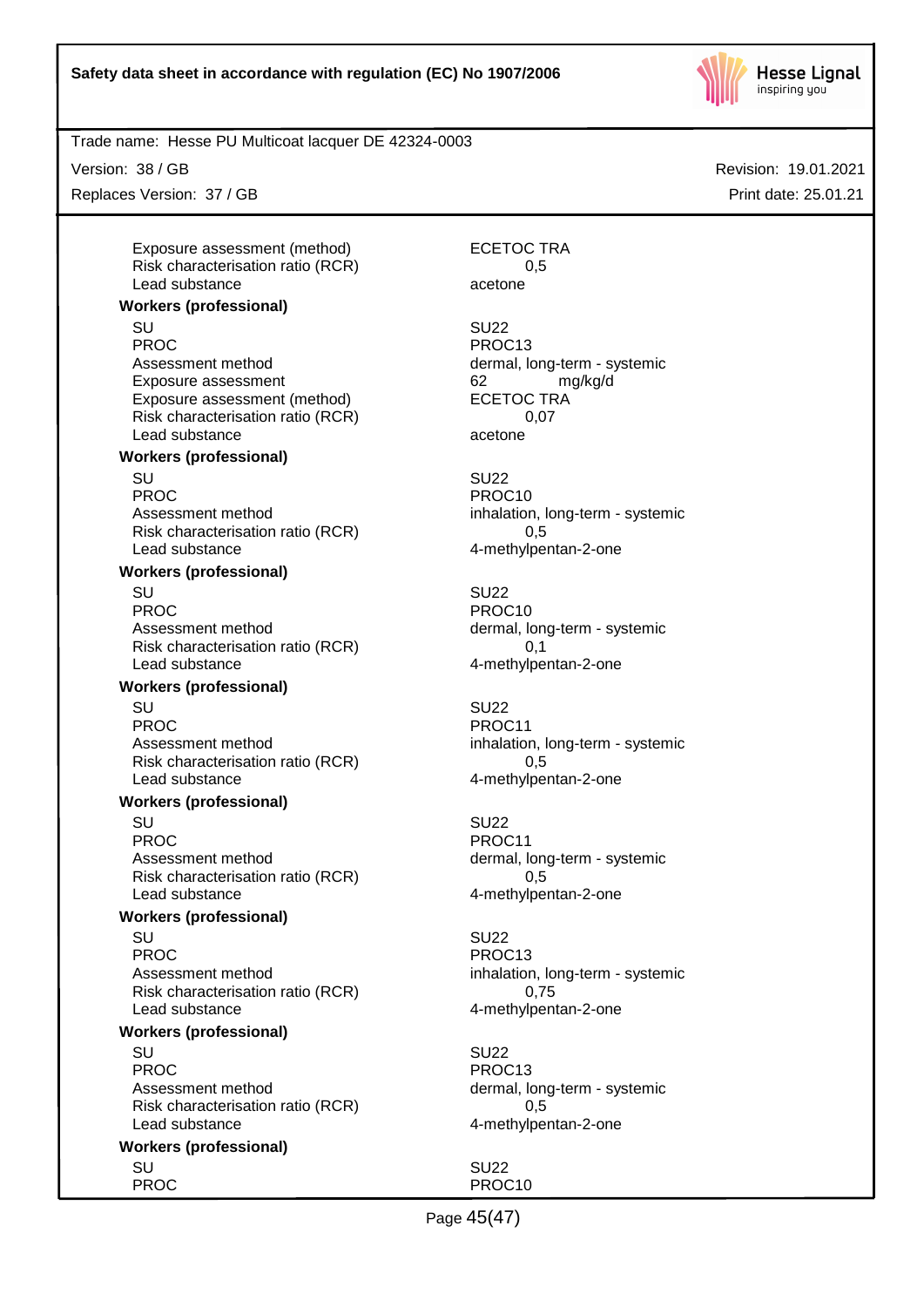

Version: 38 / GB

Replaces Version: 37 / GB

Assessment method dermal, long-term - systemic Exposure assessment and the control of the formulation of the formulation of the formulation of the formulatio<br>
ECETOC TRA Exposure assessment (method) Risk characterisation ratio (RCR) 0,022 Lead substance ethyl acetate

#### **Workers (professional)**

SU SU22 PROC PROCTES PROCTES Assessment method inhalation, long-term - local Exposure assessment <br>
Exposure assessment (method) 
FECETOC TRA Exposure assessment (method) Risk characterisation ratio (RCR) 0,018 Lead substance ethyl acetate

#### **Workers (professional)**

SU SU22 PROC PROCHES PROC11 Assessment method dermal, long-term - systemic Exposure assessment 63 mg/kg/d Exposure assessment (method) ECETOC TRA<br>Risk characterisation ratio (RCR) 6.034 Risk characterisation ratio (RCR) Lead substance ethyl acetate

#### **Workers (professional)**

SU SU22 PROC PROCTER PROCTER PROCTER PROCTER PROCTER PROCTER PROCTER PROCTER PROCTER PROCTER PROCTER PROCTER PROCTER PROCTER PROCTER PROCTER PROCTER PROCTER PROCTER PROCTER PROCTER PROCTER PROCTER PROCTER PROCTER PROCTER PROCTER P Assessment method inhalation, long-term - local Exposure assessment 734 mg/m<sup>3</sup> Exposure assessment (method) ECETOC TRA Risk characterisation ratio (RCR) 0,018 Lead substance ethyl acetate

#### **Workers (professional)**

SU SU22 PROC PROC10 Assessment method inhalative

Exposure assessment determines the control of the control of the mathematic method of the control of the ECETOC TRA mathematic method of the control of the control of the control of the control of the control of the contro Exposure assessment (method) Risk characterisation ratio (RCR) 0,172 Lead substance xylene

#### **Workers (professional)**

SU SU22 PROC PROCTER PROCTER PROCTER PROCTER PROCTER PROCTER PROCTER PROCTER PROCTER PROCTER PROCTER PROCTER PROCTER PROCTER PROCTER PROCTER PROCTER PROCTER PROCTER PROCTER PROCTER PROCTER PROCTER PROCTER PROCTER PROCTER PROCTER P Assessment method inhalative

Exposure assessment 0,1 mg/m<sup>3</sup> Exposure assessment (method) ECETOC TRA Risk characterisation ratio (RCR) 0,34 Lead substance xylene

#### **Workers (professional)** SU SU22

PROC PROC13 Assessment method inhalative inhalative

Indoor use

Indoor use

Page 46(47)